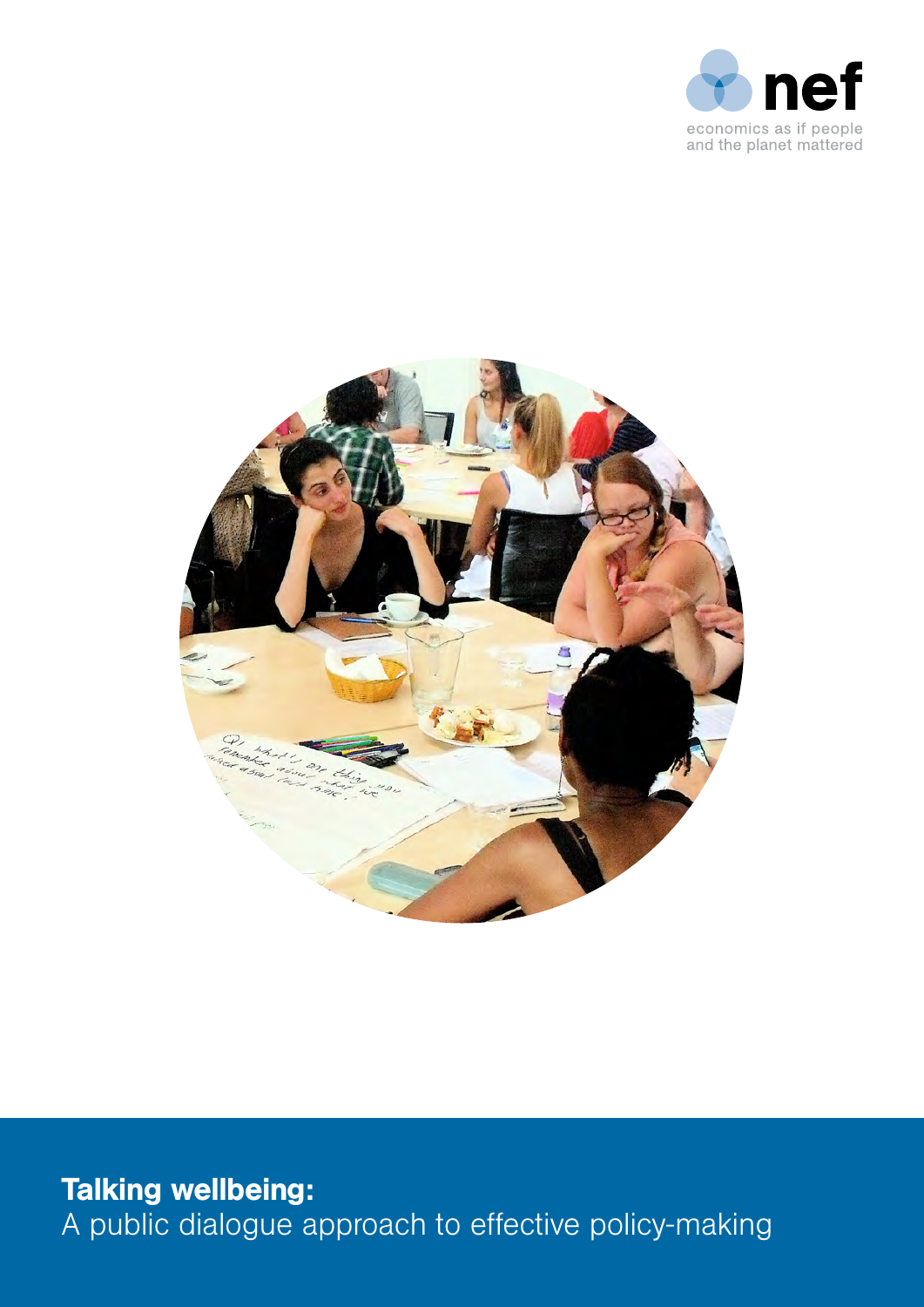

The New Economics Foundation (NEF) is an independent think-and-do tank that inspires and demonstrates real economic wellbeing. We aim to improve quality of life by promoting innovative solutions that challenge mainstream thinking on economic, environmental and social issues. We work in partnership and put people and the planet first.



The Sciencewise programme is funded by the Department for Business, Innovation and Skills (BIS). Sciencewise aims to improve policy-making involving science and technology across government by increasing the effectiveness with which public dialogue is used, and encouraging its wider use where appropriate to ensure public views are considered as part of the evidence base.



**Cabinet Office** 

**The Cabinet Office** supports the Prime Minister and Deputy Prime Minister, and ensures the effective running of government. It is also the corporate headquarters for government, in partnership with HM Treasury, and takes the lead in certain critical policy areas such as national security and government efficiency, transparency and accountability.



Hopkins Van Mil: Creating Connections

is about engagement to gain insight. As expert dialogue facilitators the team creates safe, neutral and productive spaces in which to access people's views. HVM bridges the gap between policy- and decision-making and the views of communities and members of the public for whom policies and decisions are made.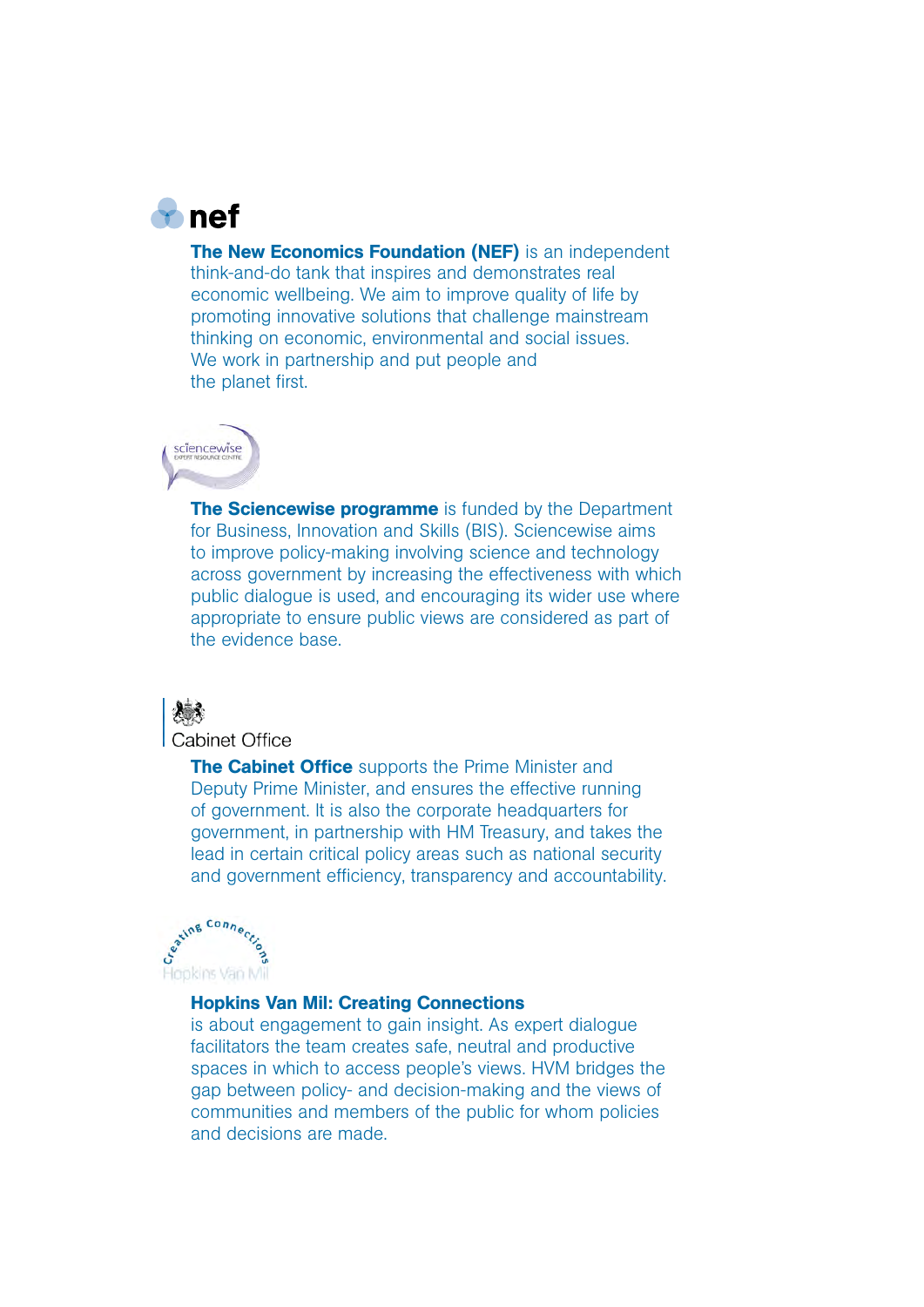# **Contents**

|    | Summary                                                                                  | 2  |
|----|------------------------------------------------------------------------------------------|----|
| 1. | Introduction                                                                             | 5  |
|    | 2 When and how should the public be engaged<br>in the use of wellbeing in policy-making? | 11 |
| 3  | Increasing the incomes of low earners                                                    | 17 |
| 4  | Reducing loneliness                                                                      | 34 |
| 5  | Increasing community control through community rights                                    | 47 |
|    | <b>Fnd Notes</b>                                                                         |    |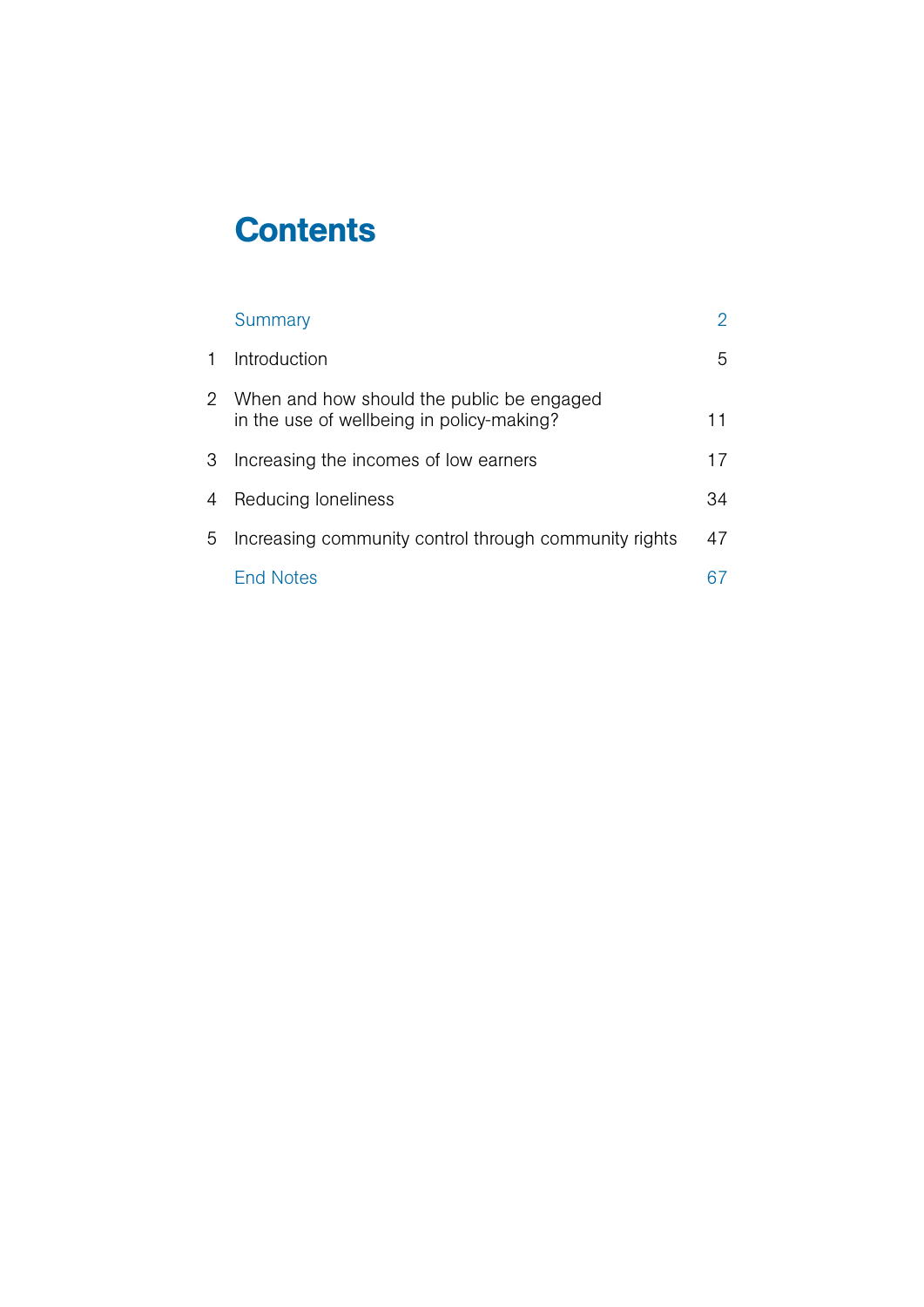# <span id="page-3-0"></span>**Summary**

By running three public dialogues on wellbeing in policy, this project found that the public were interested and engaged with wellbeing, and that the wellbeing lens enabled them to really consider what matters to them. This has the potential, not only to deliver better policy, but also to reconnect people to the policy-making process in a meaningful way.

Since 2010 the government has made great strides in measuring population wellbeing. The question now is how to use that data, and other evidence on wellbeing, to create better policies.

This project aimed to involve members of the public in doing just that. In order to achieve these aims, we ran three public dialogues in each of which members of the public were presented with a policy challenge, and asked to consider high wellbeing solutions. We recruited a range of people of different ages and backgrounds who would be affected by each policy area. For each policy area we held two, three-hour workshops in two areas of the country. The project was lead by NEF with Hopkins van Mil, and funded by the Cabinet Office and Sciencewise.

By bringing together the wellbeing and open policy-making agendas we hoped to strengthen both. We found that introducing a wellbeing lens helped participants engage with the policy issues in a meaningful way, enabling clearer and deeper focus on what really matters to them.

In particular, participants were able to use the wellbeing lens to challenge the assumptions underpinning the policy design and in some cases the objectives. This allowed them to make quite broad suggestions for changes to policy priorities.

We therefore recommend that where possible, wellbeing is introduced in public dialogue at an early stage of the policy cycle, when challenging objectives and assumptions is most useful, though it can also have value with other engagement techniques at later stages of the cycle.

Based on consideration of the wellbeing evidence, dialogue participants came up with suggestions on the three policy questions posed to them.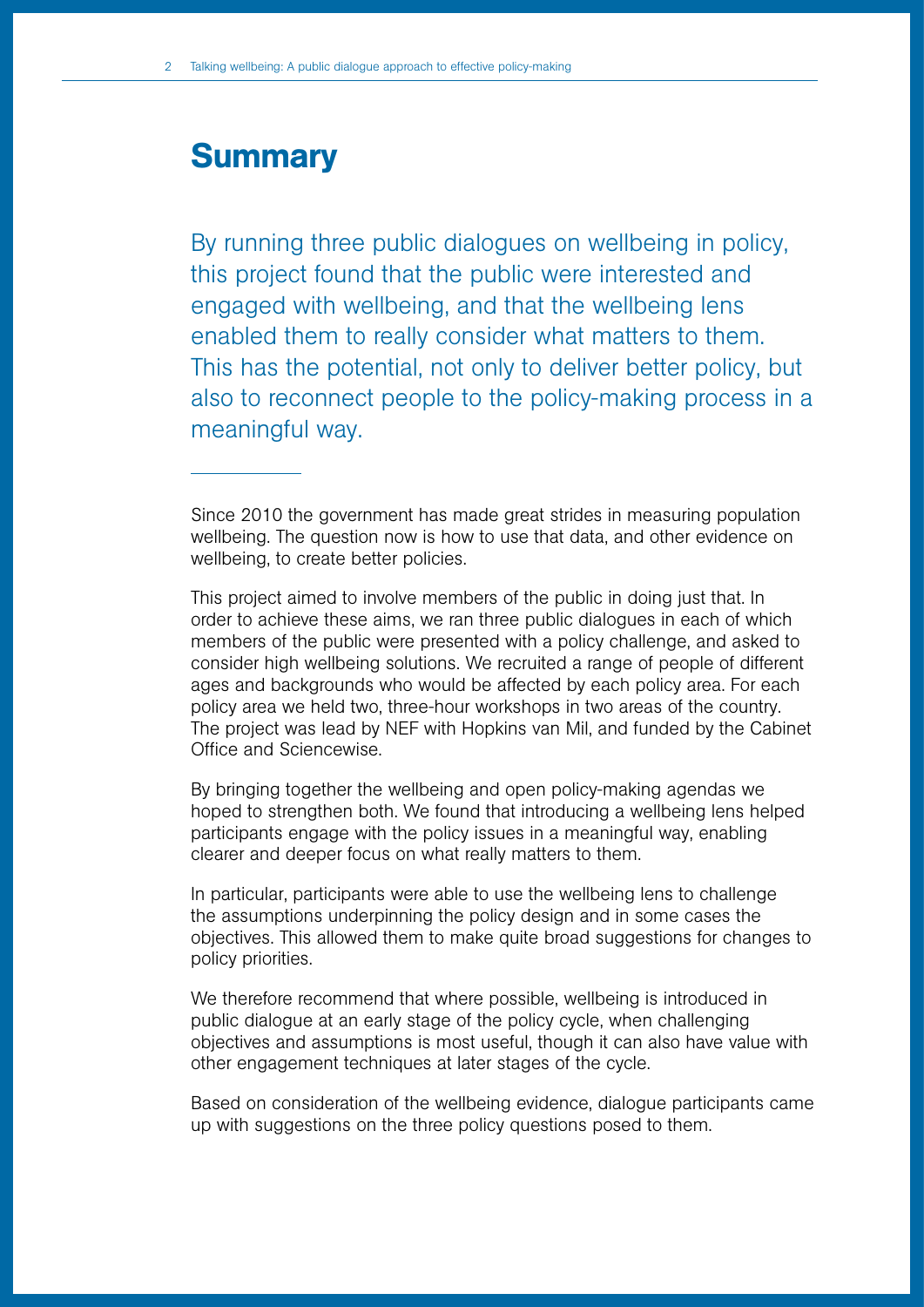#### Increasing the incomes of low earners

The Department for Work and Pensions (DWP) were interested in how a better understanding of wellbeing may help them design policy to encourage and support low earners to increase their incomes.

#### *Key findings and policy implications*

- Many participants working part time were not interested in working longer hours due to the negative perceived effect on their wellbeing. We therefore suggests that policies to help low earners increase their hours should avoid targeting those working part time voluntarily.
- For parents who were interested in working longer hours, the provision of affordable, flexible childcare was key.
- Participants felt that improving the quality of work would motivate them to increase their earnings, and felt that government could play a pro-active role in supporting this.
- Participants wanted flexible, personal, supportive and high quality services to help them pursue higher incomes, ideally being assigned to one contact person. However, many felt Jobcentre Plus would not be able to provide this support because of perceptions that it had a stigmatising and punitive culture, suggesting other alternatives should be considered.

#### Reducing loneliness

The Cabinet Office's Social Action Team were interested in how to reduce loneliness in communities.

#### *Key findings and policy implications*

- While many participants were very keen to be involved in building stronger communities and overcoming loneliness, some felt they could not do this alone. They suggested that investment by government was needed to help them take the first step in creating stronger communities, for example in the form of community workers or community centres.
- Participants explained that a lack of money was both a cause of loneliness, and a barrier to undertaking activities that would help to reduce their loneliness. We therefore suggest that interventions to reduce loneliness explicitly aim to overcome inequalities in loneliness according to income.
- Participants felt that GPs have an important role to play in reducing loneliness and felt strongly that GPs needed to be more aware of loneliness as an issue. In particular, they were worried about the use of medication to treat loneliness, and many preferred approaches which addressed the underlying causes.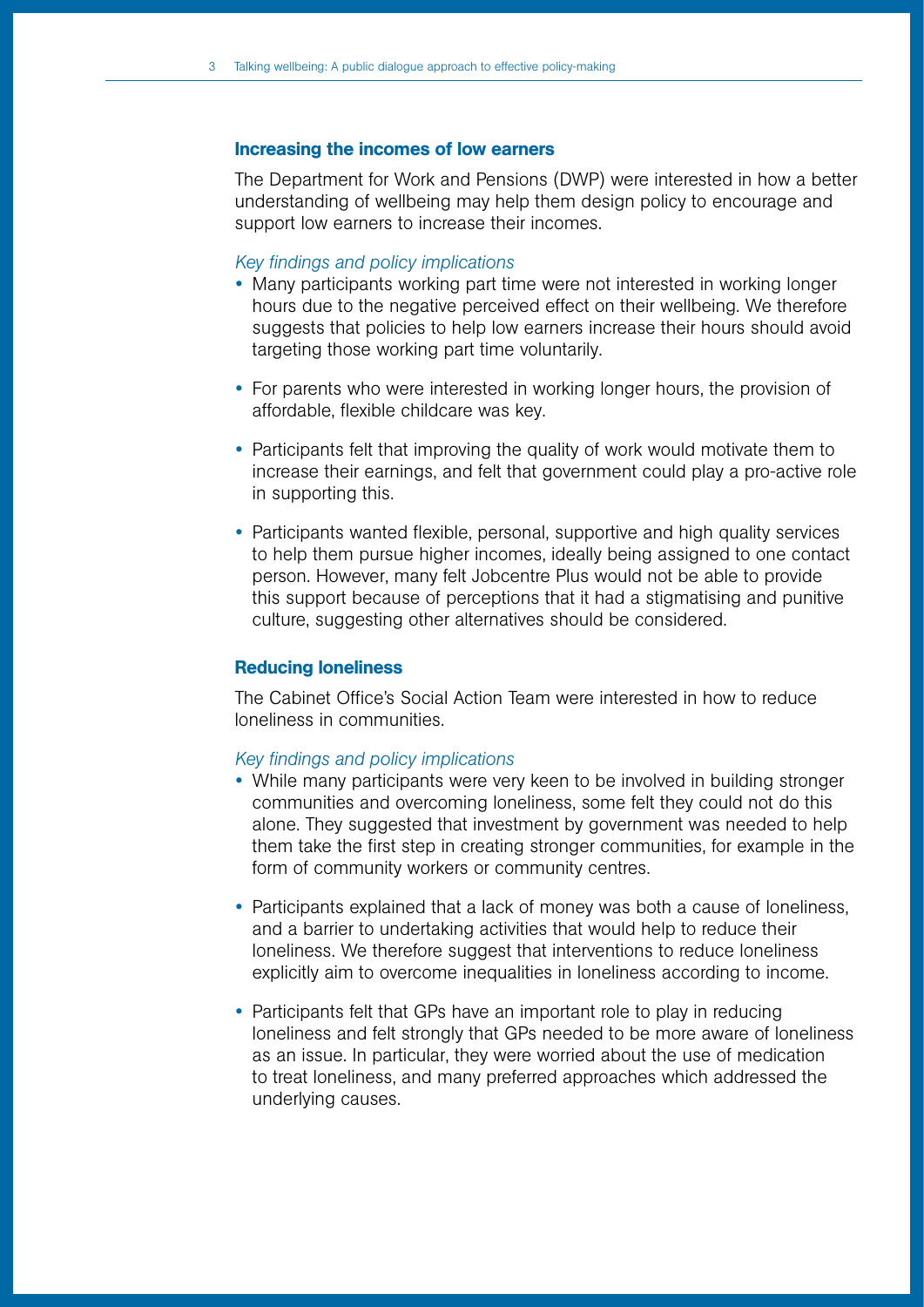### Increasing the uptake of community rights

The Department for Communities and Local Government (DCLG) were interested in what would encourage more people to consider exercising their community rights, or take control of decision-making in their communities in other ways.

### *Key findings and policy implications*

- Some participants were interested in being involved in the community rights (though not in a leadership role), due to the wellbeing benefits of the process and the benefits to their quality of life that could be secured through the outcomes.
- However, there were also participants who were less enthusiastic about taking a pro-active role in exercising the community rights in their current form. This was due to a number of perceived difficulties with exercising the rights, including the long time frame; the lack of local leadership and cohesion needed to get an initiative off the ground (particularly in deprived areas); the excessive levels of time commitment and skill often required; and the risk of failure and conflict. Participants felt that these could have negative effects on their wellbeing. Nevertheless, many participants did express a strong desire to engage more with their communities and help shape the place they lived, due to the wellbeing benefits they perceived would come about from doing so.
- Some participants in one of the more deprived areas were particularly negative about the 'right to challenge', as this was perceived negatively by many as a back door to privatisation.
- We suggest that creating further community rights, or developing existing ones, could be more popular to a wider range of people if the emphasis is more on helping people participate in the decisions that affect them, rather than taking over assets and services. In addition, opportunities should be promoted to lower the barriers of participation by allowing for some quick wins.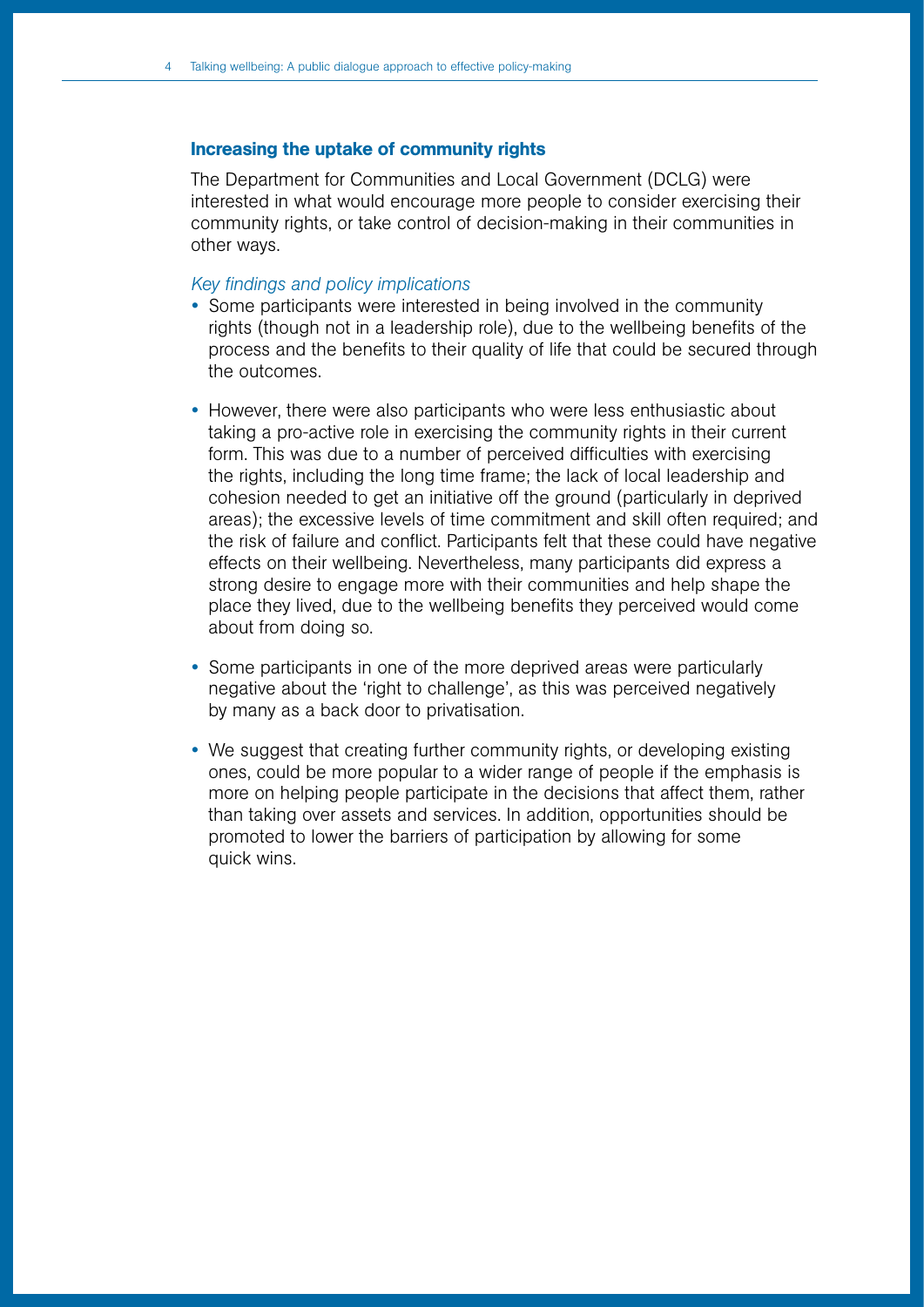# <span id="page-6-0"></span>1. Introduction

Since 2010 the government has made great strides in measuring population wellbeing. The question now is how to use that data and other evidence on wellbeing to create better policies. This project brought together members of the public to help do just that.

#### Aims of the project

Since 2010, the UK's Office of National Statistics (ONS) has introduced one of the world's most comprehensive systems for measuring population wellbeing. This evidence allows the relative influence of different circumstances on wellbeing, and thus policy priorities, to be assessed. In 2011, Prime Minister David Cameron expressed his intention to use this data to inform policy:

*"Right across Whitehall we are today applying to the design of policy the best that science teaches us about how people behave – and what drives their wellbeing.1 "*

It is not yet clear how this will affect the day-to-day practice of policy development. One measure of success would be that wellbeing evidence is fed into existing Whitehall processes, and considered alongside other evidence presented in analyses and evaluations. This has received welcome attention, including from Lord Gus O'Donnell's report on wellbeing earlier this year which proposed the use of wellbeing cost-benefit analysis<sup>2</sup> and from the All-Party Parliamentary Group on Wellbeing Economics report *Wellbeing in Four Policy Areas*, published in September.3 However, while embedding wellbeing into civil service processes is an important ingredient, if wellbeing is to achieve its full potential, it cannot be relegated to the technical appendices or impact assessments of Whitehall. It will need to become a public agenda.

At the same time, government is increasingly committed to policy-making that is more engaged and open. Indeed, it is hoped that open policy-making can become the default across government.<sup>4</sup> The public are arguably the most important stakeholder in this process. The call for more engagement with the public is not just based on a belief that it is the right thing to do. It is also based on the recognition that open policy-making is better policy-making. A more curious and collaborative approach can create services which are better able to meet people's actual needs, and policies which reflect their aspirations and priorities and benefit from their ideas and insight.

This project aimed to bring together the wellbeing and open policy-making agendas in order to strengthen both. Our hypothesis was that a consideration of wellbeing would encourage and enable participants to focus more clearly on what really matters to them when considering a policy.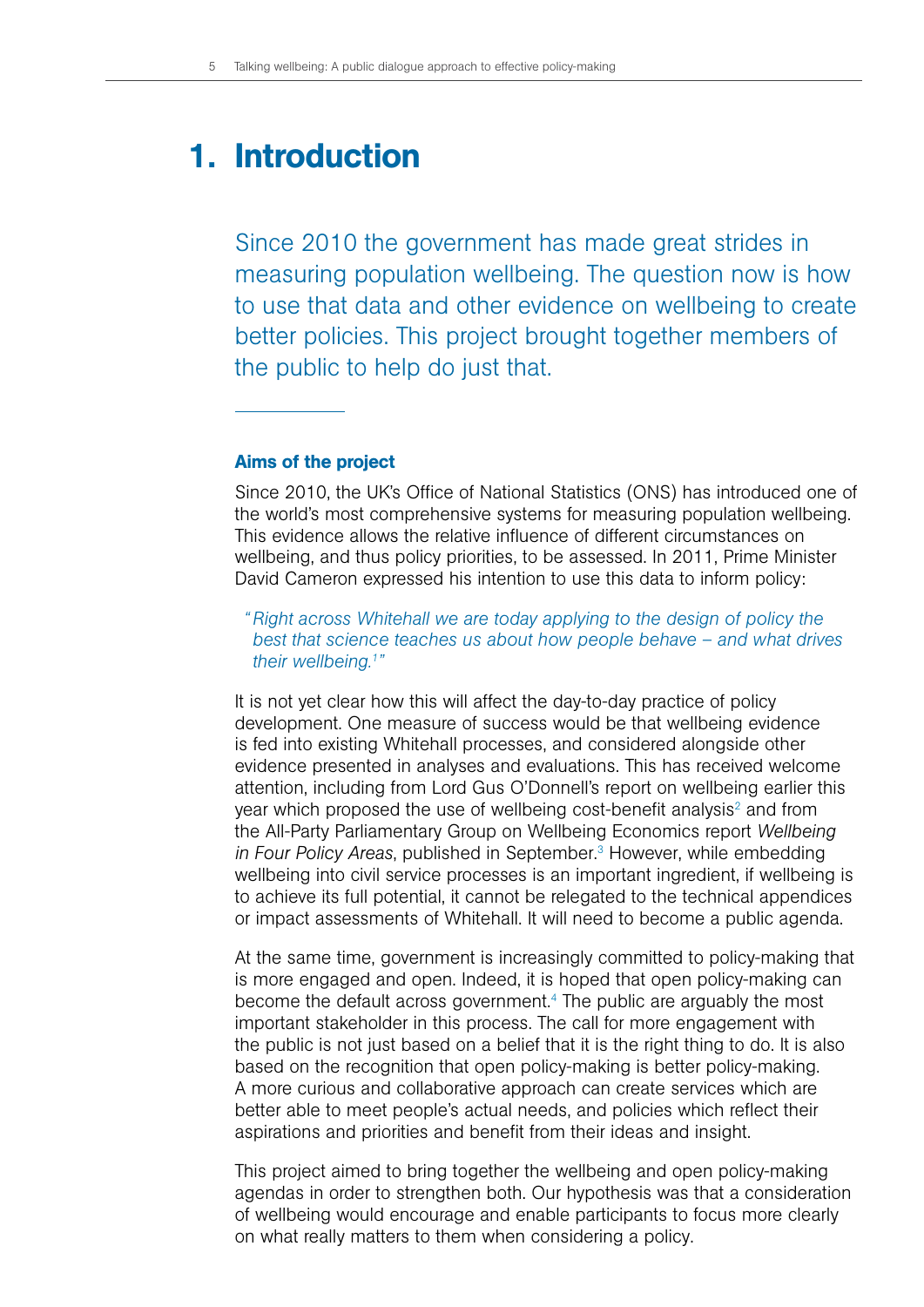The project aimed to:

- inform policy in the three areas identified, based on participants' interpretation of the wellbeing evidence and their own personal experiences
- learn from the process about how, where and when to engage with the public on wellbeing, and understand the specific benefits of adding consideration of wellbeing into public dialogues on different policies
- produce guidance and support for policy-makers on enhancing public engagement by using wellbeing, on the basis of this learning (to be developed in 2014/15).

In order to achieve these aims, we ran a public dialogue in which members of the public were presented with three policy challenges, and asked to consider high wellbeing solutions. The project was delivered by NEF, and funded by the Cabinet Office and Sciencewise. Dialogue experts Hopkins van Mil were contracted to deliver the dialogues, and 3KQ undertook an independent evaluation.

# Methodology<sup>5</sup>

### What is public dialogue?

### *For Sciencewise, public dialogue is:*

- opening up discussion with public and different perspectives to help explore issues, aspirations and concerns when shaping policy
- talking with the public about ethical and societal issues related to public policy
- equiring the instigators of the dialogue to be potentially willing and able to change their minds
- ensuring that public insights can inform policy.

### *Public dialogue is not:*

- solely one-way communication 'to' the public
- representative participants do not formally represent their geographic area or discipline
- a talking shop with no policy purpose
- about the public actually making decisions these are ultimately the responsibility of elected government, ministers and others
- about simply gaining public support or acceptance for preconceived policies.

# *Good public dialogue can help policy-makers and government to:*

- make better, more robust decisions that reflect public values and societal implications
- increase legitimacy for tough decisions
- demonstrate accountability in public investment
- overcome entrenched positions to enable policy to move forward
- gain a rich understanding of public aspirations and concerns that goes beyond media headlines or focus groups.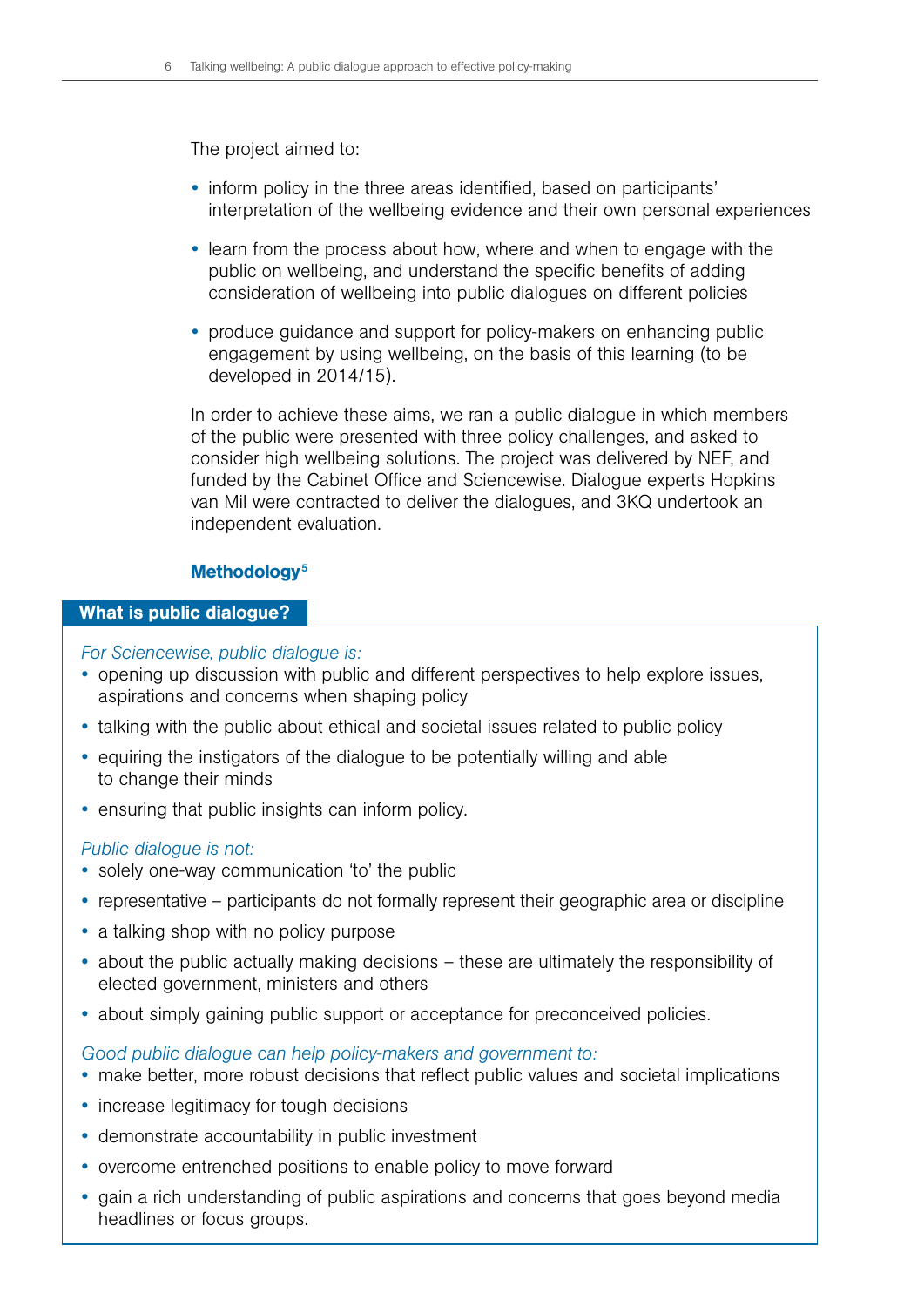#### *Developing policy questions*

Departments put forward three policy challenges to be explored:

- increasing the incomes of low earners (working with DWP)
- reducing loneliness (working with the Cabinet Office Social Action Team)
- encouraging the take-up of community rights (a specific set of rights introduced in the 2011 Localism Act) and considering other ways of communities taking more control of local decision-making (working with DCLG).

The exact policy questions for each area were very important. We returned to them regularly to inform the detailed workshop designs. As a result, the questions were often adapted over the course of the project, as the process of developing the detailed dialogue methodology, and the research undertaken alongside it, sharpened our thinking. More detailed descriptions of the questions can be found in each policy chapter.

#### *Overarching methodology*

For each policy question five workshops were delivered in two rounds.

The first round brought together 25 participants in each of two areas of the country (50 in total). Through a series of small group exercises and plenary discussions, participants were introduced to the topic and came up with some initial thoughts and suggestions.

After the first round, participants' thoughts were collated. Input was sought both from the relevant policy-makers and from external topic specialists, to consider which areas would be most interesting to follow-up on in Round 2. We considered:

- which discussions could add value to policy-making (for example if there is already extensive research on the public's views, revisiting it would not be useful)
- which areas participants felt were most important
- which ideas were most likely to be actively considered by policy-makers.

In Round 2, the same participants were re-convened in both locations. They were presented with the research on the outcomes of Round 1, after which they interrogated and challenged the ideas further.

Round 2 also included a workshop with frontline workers – relevant stakeholders such as Jobcentre Plus staff, local businesses or community organisers. They were also presented with the ideas and suggestions participants came up with in Round 1, and asked to consider their feasibility and the possible impacts on their work.

Participants were identified through an external recruitment agency according to a recruitment specification that aimed to include a diverse range of participants who would be affected by the policy area. They were given a fee for attending in line with good practice for delivering public dialogue.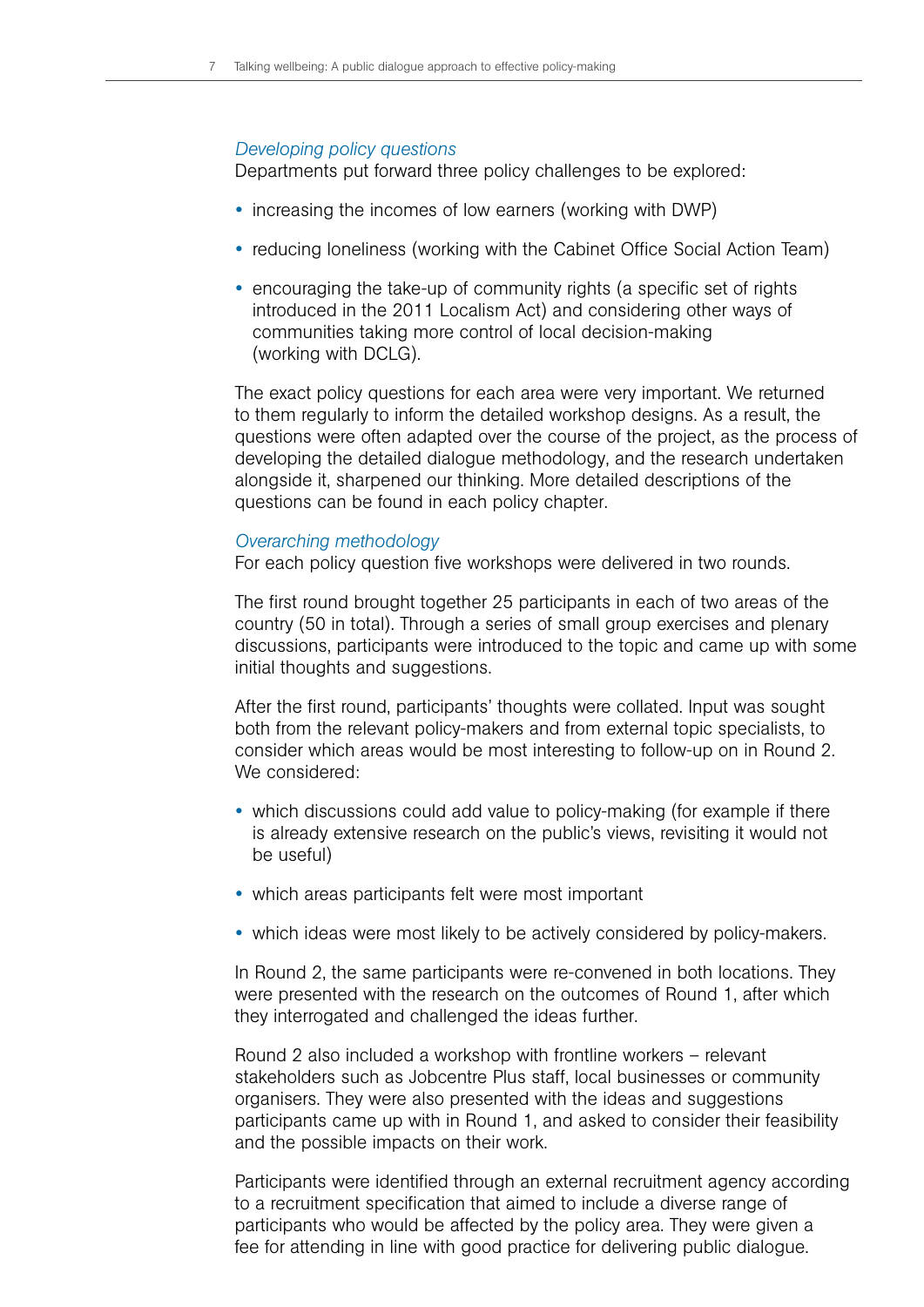#### *Introducing the wellbeing lens*

During the dialogues, we introduced the wellbeing lens in a number of ways:

- asking questions that encouraged consideration of wellbeing. For example, 'What effect would this idea have on your personal wellbeing?'
- actively reflecting back points in a way to encourage connection with the wellbeing and what drives and influences it
- presenting participants with evidence on what influences wellbeing.

The relevant wellbeing evidence differed considerably between the different policy areas. In the case of the dialogue on low pay, we introduced participants to some general findings in relation to work, for example the high wellbeing benefits of being in work compared to being unemployed, and the importance to wellbeing of issues such as pay, autonomy and job security. We also presented them with more specific wellbeing evidence in relation to a range of active labour market programmes which had already been undertaken and might be relevant to the policy question.

However, there was no specific wellbeing evidence on the effects of exercising the Localism Act community rights. Instead we presented evidence on drivers of wellbeing which might be affected by exercising community rights, such as volunteering, knowing your neighbours or feeling that you can make a difference. We also drew from qualitative studies of the experiences of people who had exercised influence in their communities in other ways. As well as supporting the positive effects of exercising local control, this research also identified some wellbeing disadvantages, such as feelings of stress or the effects of group conflict.

The topic of loneliness is so intrinsic to wellbeing itself that limited additional evidence was necessary. The causes of loneliness were explained, and participants were also presented with the 'Five Ways to Wellbeing' – five evidence-based steps to improve personal wellbeing.<sup>6</sup>

The dialogues were run according to Sciencewise's guiding principles.<sup>7</sup> The design, materials and facilitation were delivered with a view to avoiding leading participants to certain conclusions. Staff from the relevant government departments were engaged throughout the process. Their input was invaluable to ensure the dialogue remained grounded in the realities of policy-making – an essential ingredient if participants' views are to have real influence. For example, between the first and second workshops, policy-makers helped to identify ideas that would be of most interest to government and would be worth further discussion. However, NEF retained full responsibility for the final dialogue process.

The methodology is described in more detail in the appendix ([www.neweconomics.org/talkingwellbeingappendix\)](www.neweconomics.org/talkingwellbeingappendix), and detailed workshop plans and materials can be found in the online technical annexes: <www.neweconomics.org/talkingwellbeingtechnicalannexes>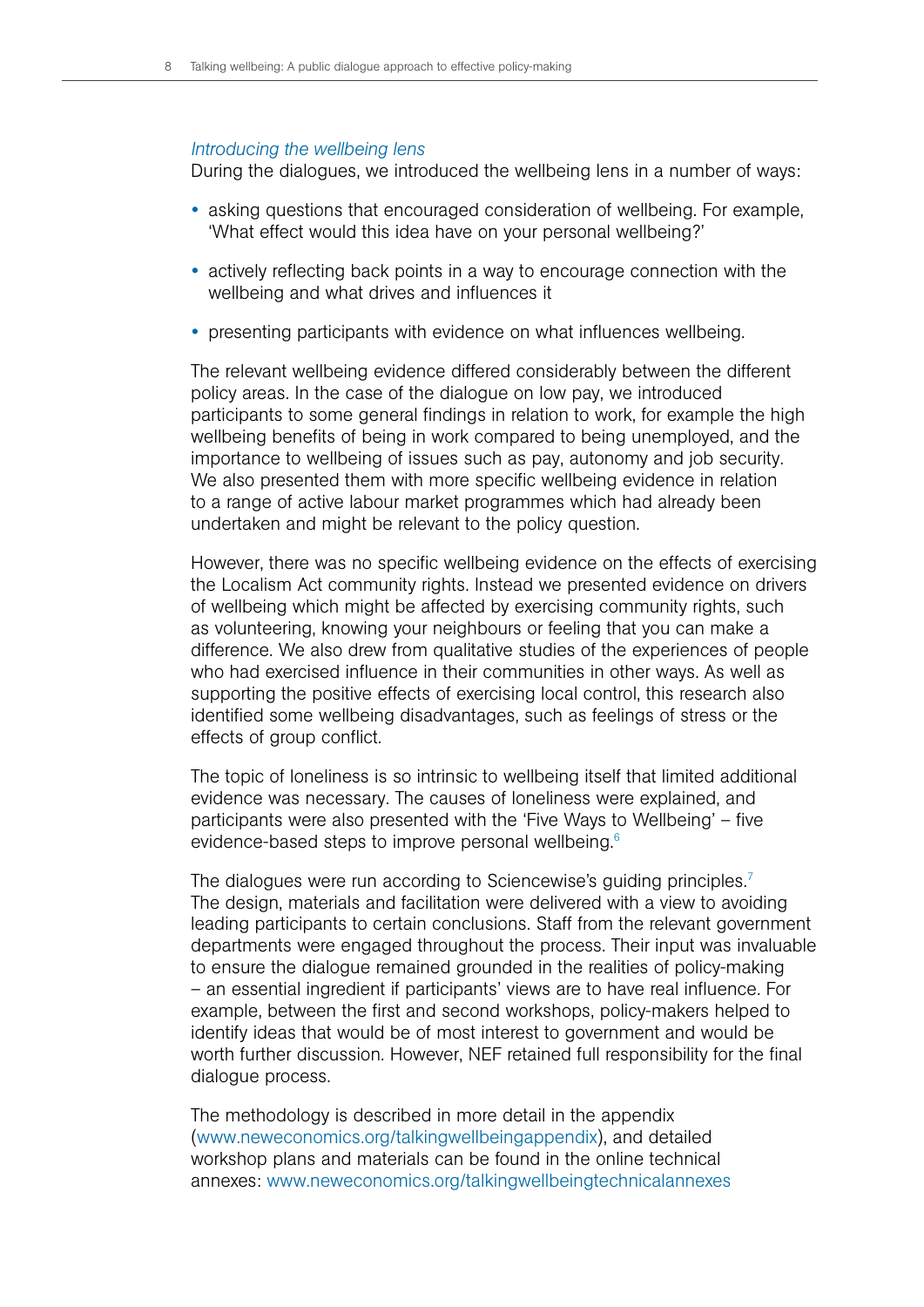#### *Learning on methodology*

As the three policy areas were undertaken one after another, we were able to learn and adjust our approach as we went along. This allowed us to identify some key lessons for future dialogues. As we outline in the next chapter, a full public dialogue process may not always be appropriate. However, these suggestions may also be applicable to other more light-touch engagement methods.

- In order to develop clarity on the policy question, the project team found it helpful to develop a shared understanding early on between project partners on the following questions.
	- 1. What is the relevant policy context?
	- **2.** What is the primary policy question? Are there other issues which would be interesting to explore as well?
	- **3.** What current or future policy decisions or processes may be influenced by the public's views on this topic?
	- 4. What can the public add? (That is, what can they tell us that we don't know already from other research?)
	- **5.** What can the wellbeing lens add? (That is, what is its relevance to the topic?)
- If re-convened discussions are possible, incorporating time to undertake research and consider suggestions from a policy perspective can be valuable to guide further participant discussion. Input from policy-makers ensured the dialogue remained grounded in the realities of policy-making and ensured that the workshops were not merely talking shops, but could have real influence.
- For similar reasons, providing time for policy-makers to feed back their reactions to participants during, or at the end of workshops was useful. This direct connection between policy-makers and participants had dual value. Firstly, it demonstrated to participants that policy-makers really had listened. Secondly, it allowed policy-makers to constructively challenge certain suggestions from a policy perspective, which could then be fed into later discussions, leading to more grounded and nuanced suggestions.
- Given that wellbeing data is not always available, it was useful in some cases to look beyond specific wellbeing measures and reference mental or physical health measures, which are more often available. This should of course be made clear to participants in materials and presentations.

These lessons should be considered alongside the extensive literature on how to run engagement and dialogue sessions, some of which can be found on the [Sciencewise website.](http://www.sciencewise-erc.org.uk/)<sup>8</sup>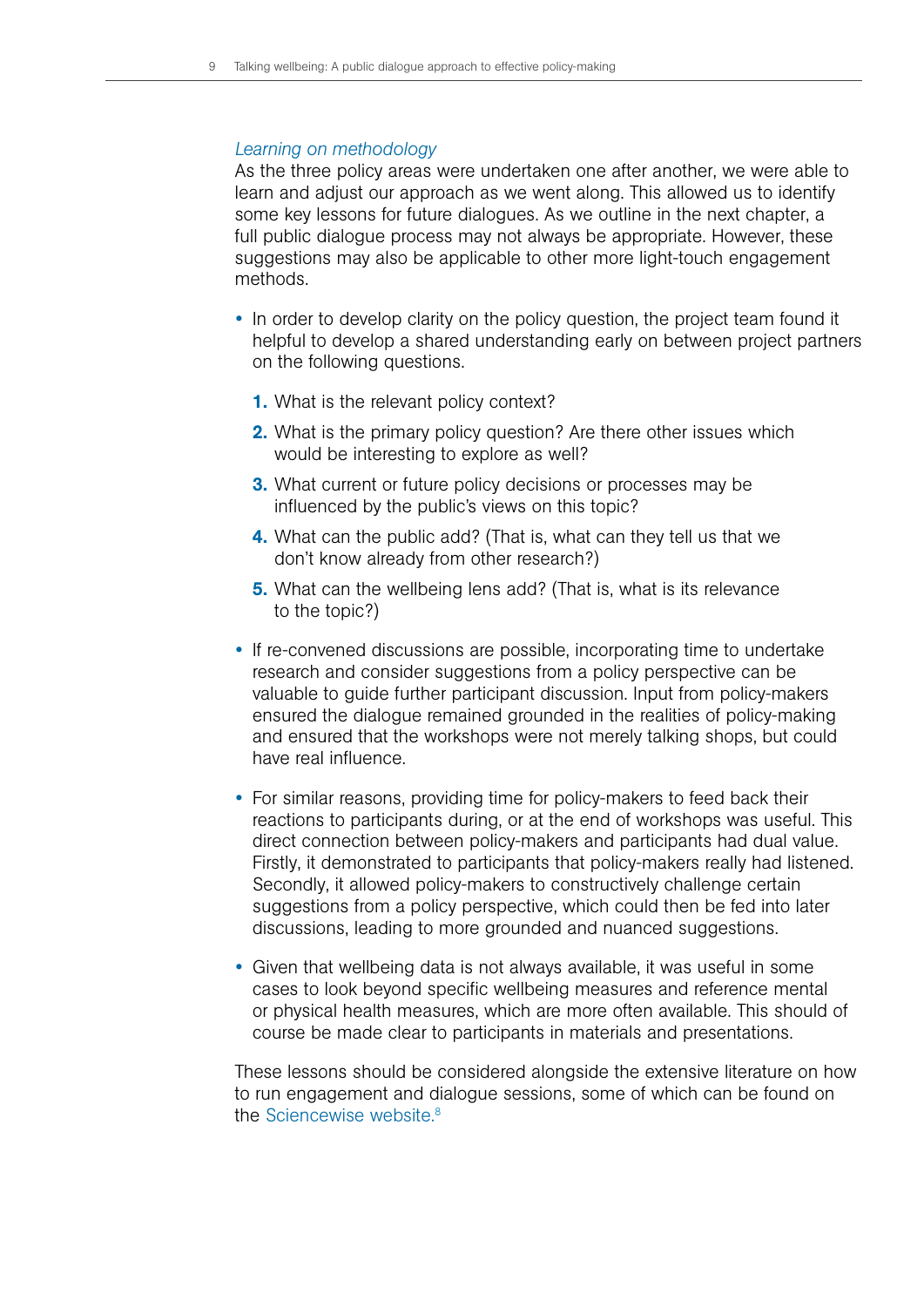#### Reading this report

This report should be helpful to anyone who is interested in better, more open policy-making. It is for those who are keen to expose their policy questions and proposals to the public with the aim of testing and improving ideas so that they can be implemented with minimum risk, thereby saving time and money downstream in the policy process. The first chapter of the report describes what we have learned about when and how to introduce wellbeing into public engagement, and how this can improve policy-making. The following three chapters consider the three policy areas in turn.

In each section, we pull out those **findings** which are relevant to policy and government generally. Not all of these findings directly answered the specific policy questions which were used to guide the sessions. As we suggest below, we see this as a strength of the dialogue process. Participants' lives do not fit into Whitehall silos and building policy based on people's real experiences may produce cross-departmental solutions and more holistic policy, which starts with the individual.

Based on these findings, NEF have suggested some **policy priorities** which do attempt to help answer the policy question (whether or not the action which needs to be taken is in the gift of the departments we were working with, or another part of government). For the most part these are not detailed solutions: rather they suggest a broad direction, and so set an agenda for further research and policy development.

The policy pointers are made by NEF and are fully grounded in participants' views. They do not necessarily reflect the policy of any government department.

**Full dialogue reports**, written by dialogue specialists Hopkins van Mil can be found in the appendix: <www.neweconomics.org/talkingwellbeingappendix>

Public dialogue is not the same as research or opinion polls. The views presented here do not claim to be representative of the UK population. However, the loss in breadth is traded off for gains in depth. Participants' opinions are the result of careful consideration and deliberation between a diverse range of people for whom the policy question is particularly relevant.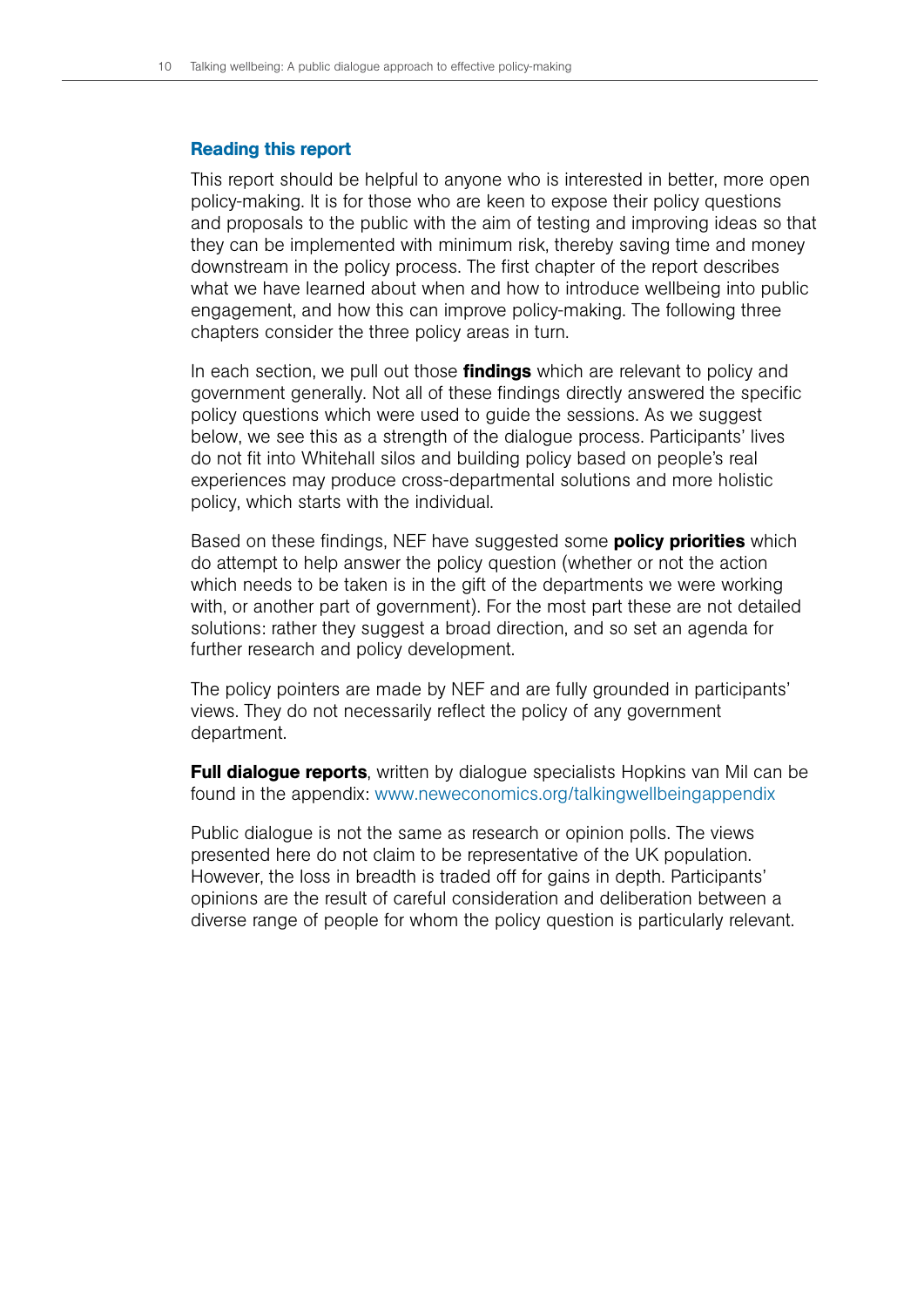# <span id="page-12-0"></span>2. When and how should the public be engaged in the use of wellbeing in policy-making?

Introducing a wellbeing lens helped participants engage with policy issues in a meaningful way. We recommend its use in public dialogue at an early stage of the policy cycle, when challenging objectives and assumptions is most useful. We also recommend its use with other engagement techniques at later stages of the cycle.

#### Summary of findings and recommendations

This project was experimental. We knew that public dialogue is most useful when the aim is to open up issues, explore possibilities and examine strong ethical or policy dilemmas and how they can be resolved. We also knew that wellbeing is a highly engaging topic that resonates well with the public. Our hypothesis was that introducing this perspective into public dialogues about policy would strengthen participants' engagement with the issues, lead to richer conversations and thus produce a more useful output. Nonetheless, this was only a hypothesis, and we were not sure before we began how the public would react to the wellbeing evidence, or whether the dialogues would differ significantly from dialogues on these issues which did not consider wellbeing.

In the event we found that introducing a wellbeing lens *did* help participants engage with the policy issues in a meaningful way. It helped them relate the policies to things that really mattered to them, to their quality of life, and to engage more deeply with the process, sometimes in quite an emotional way. Our sense was that engaging with participants in this deeper way reduced the tendency to offer received or acceptable opinions. In addition, the wellbeing lens legitimated participants' reactions – because everyone is an expert in his or her own wellbeing.<sup>9</sup>

Partly as a result of this legitimation, we found that **participants were able** to use the wellbeing lens to challenge the assumptions underpinning the policy design and in some cases the objectives, and on this basis to make quite broad suggestions for changes to policy priorities. Naturally this depended on their assessment of wellbeing impacts, which was of interest in itself – for example many participants were risk averse when it came to their wellbeing, a finding that may usefully inform Whitehall sponsors of new initiatives. However, the wellbeing evidence was less useful when the discussion turned to the details of policy implementation, although our assessment was that this partly reflected the public dialogue technique, and that it could have been more useful during such discussions if other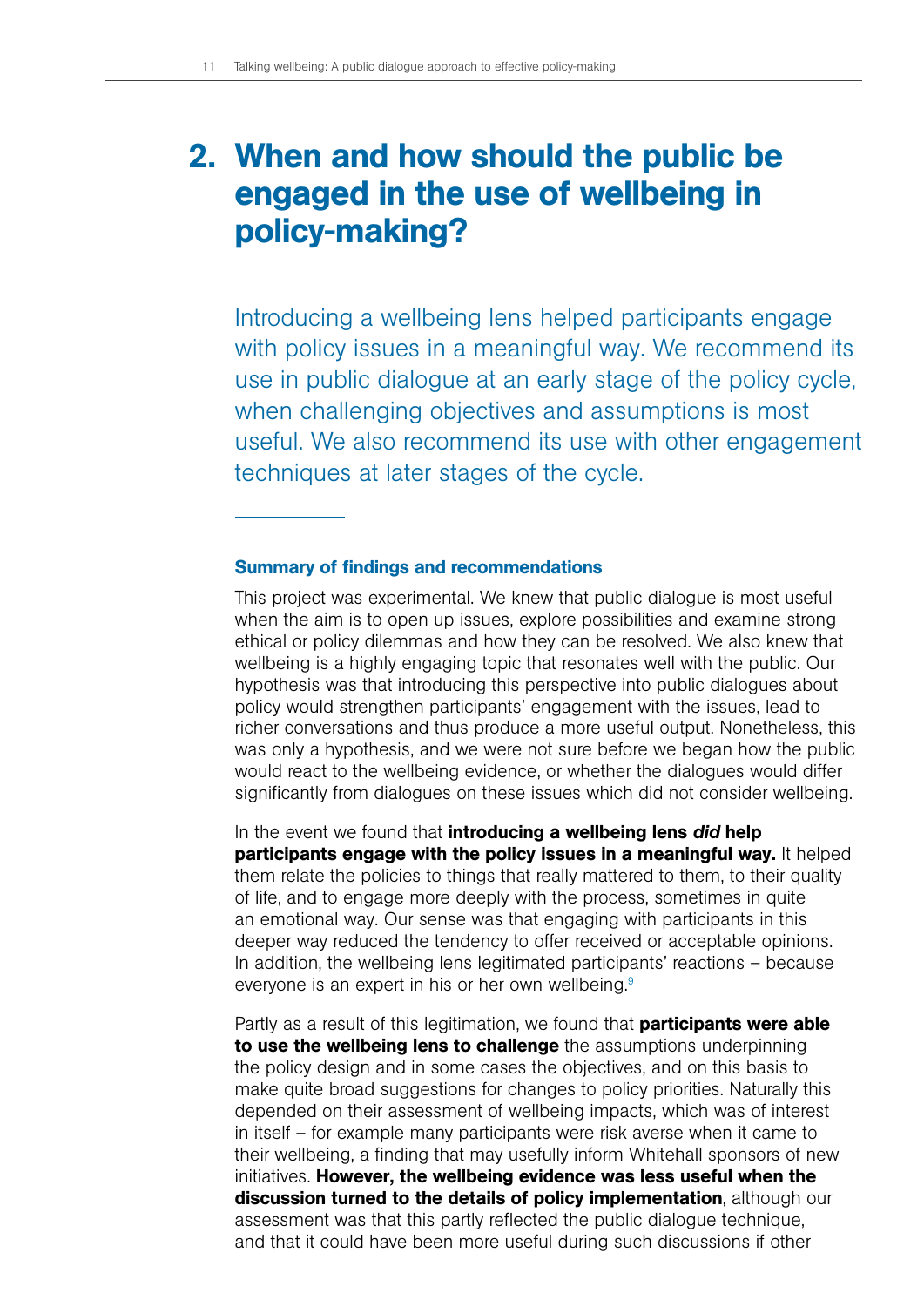techniques had been used (such as approaches based on co-production, or engagement in service design such as customer journey mapping etc.) Finally, the dialogues were a potentially useful stimulus for new ideas and perspectives amongst policy-makers but participants themselves **did not produce particularly innovative solutions** to problems. There had been some hope that wellbeing evidence might stimulate a range of innovative, new ideas amongst participants, but we found no evidence for this. Nevertheless, the views of participants were still extremely valuable, not only in themselves, but also as a foundation for others e.g. policy-makers and frontline workers, to consider new solutions and approaches to communicating policies.

On this basis we recommend two ways of involving the public in policy-making using a wellbeing lens.

First, at an early stage of the policy cycle, when the objectives are being formulated, or the broad design of the policy is being shaped, it will often be worth using public dialogue based on wellbeing evidence. This is most likely when the impact of the policy on wellbeing is uncertain but critical to success, either because wellbeing is the ultimate objective of the policy or because the impacts will affect how people behave in response, and this behaviour is in turn critical to success. There are policies that satisfy these criteria in just about every area of government.

Public dialogue is designed to open up discussions and help examine real dilemmas and how they might be resolved. We found that the wellbeing lens reinforces this, drawing attention as it does to the ultimate objectives of policy as perceived by citizens, rather than purely as framed by particular departmental priorities. This means that the more that is still open, the earlier in the cycle and the more active the decisions, the greater the value of this approach. Some kind of defined policy questions and parameters will always be needed – participants have to have something to get their teeth into – but much of the value will lie in the creative thinking amongst policy-makers that challenges to these parameters provoke.

Second, **during later stages of the policy cycle**, when detailed design and implementation are being considered, it may be useful to use wellbeing evidence as a stimulus in other engagement processes (i.e. not public dialogue as used in this project). This will often be the case when public services or government communications are being designed or, again, where the success of a policy is dependent on how people behave. Bringing wellbeing into the conversation may help both to elicit more authentic responses, as noted above, and potentially make the discussion more open.

# Findings in more detail

# Finding: Introducing a wellbeing lens helped participants engage with the policy issues in a meaningful way and led to richer conversations.

On the whole, participants reacted positively to being provided with evidence on wellbeing during the dialogues. In the anonymous evaluation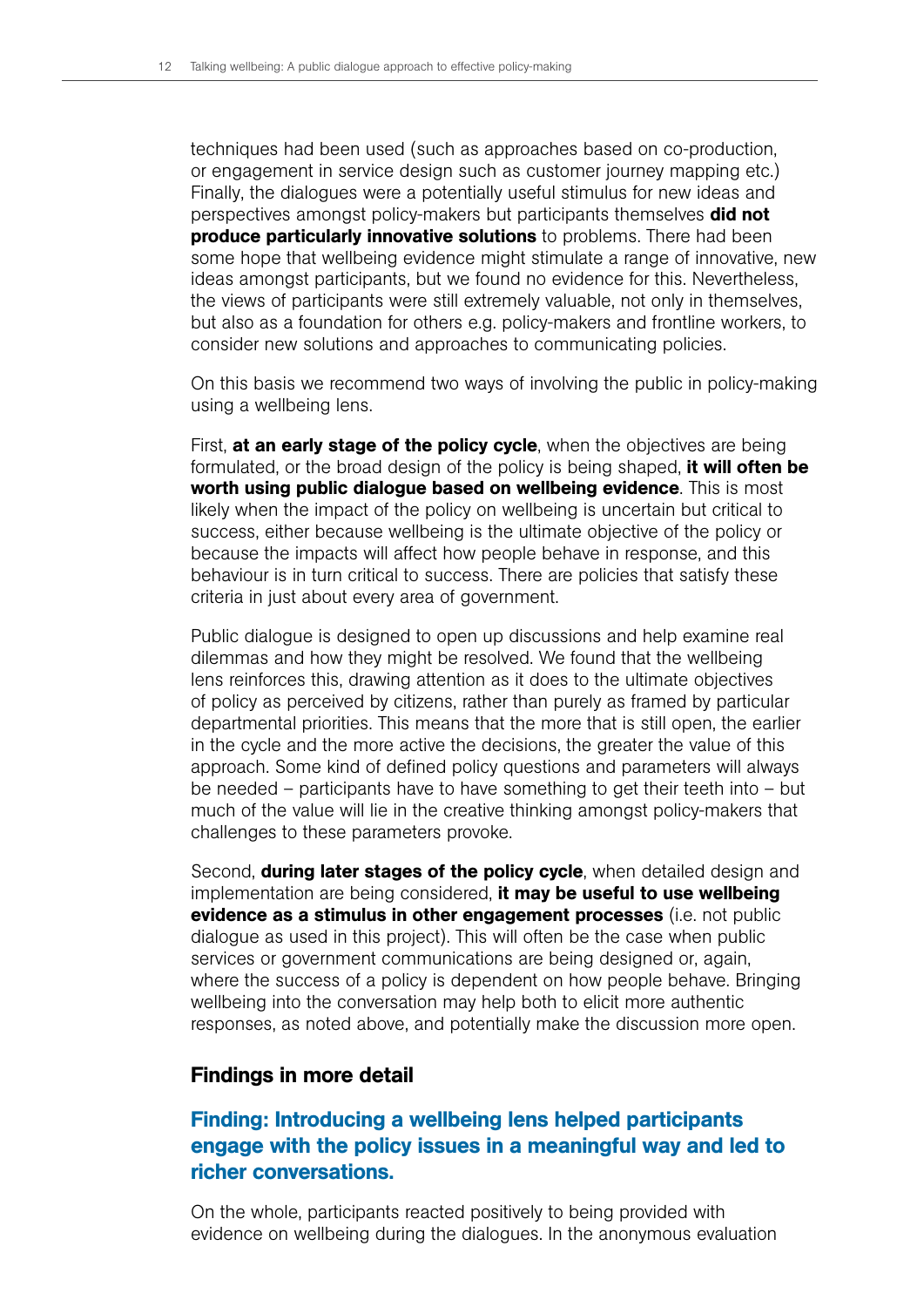questionnaires, 91% said that thinking about wellbeing had helped them come up with better views and ideas on the topic.<sup>10</sup> This was not unanimous  $$ a small number of participants were unclear about the relevance of wellbeing during the community rights dialogue and one participant felt overwhelmed by repeated use of this 'new phrase of wellbeing'. However, this was the exception to the rule.

Many participants drew on wellbeing issues throughout the dialogue. For example, when discussing the importance of getting feedback from the policymakers on how their views had been considered as a result of this dialogue, one participant said:

## *"Even if it's a no, give us a reason why, make it public. […] Don't cover it up, […] that's not good for our wellbeing."*  Public participant, Birmingham

The focus on wellbeing seemed to give permission to participants to move beyond the intellectual level of processing that is often associated with policy development towards emotional and visceral engagement with the real issues at hand. For example, during the community rights dialogue one participant made a case for financial constraint, a topic which might usually be associated with dry financial reasoning, with a somewhat emotional plea.

## *"One thing that would tie in with wellbeing in this context is knowing that they're not spending a fortune getting it going. The government's so good at spending a fortune. That worries me senseless."* Public participant, London

Similarly, one of the ways in which the wellbeing agenda seemed to influence discussions about community rights was in its ability to encourage conversations that were grounded in real life experiences. For example, in London, many participants were keen in principle to do things for the community, but when thinking about their own priorities and the effect on their wellbeing, some explained that they personally wouldn't get involved because of the time and effort required. Some saw the trade-off as risking their present wellbeing against future gains which they may or may not see. However, given that they did see that there were wellbeing benefits to engaging in their communities more generally, this allowed the conversation to explore what would actually motivate them to get engaged.

We also began to see this play out during the dialogue on increasing the income of low earners. One of the ideas we presented to participants was government providing incentives to attend training or enter full-time work – two policies which have already been trialled in the UK. If we assume people are self-interested, we might have expected them to react favourably to this suggestion; why wouldn't they want to get paid to do something that many people were interested in doing anyway? However, while some participants liked these ideas, they were much less popular than many others. For example, participants were much more interested in getting a sense of satisfaction from work. Instead, participants suggested, government could consider how to encourage employers to value their employees more.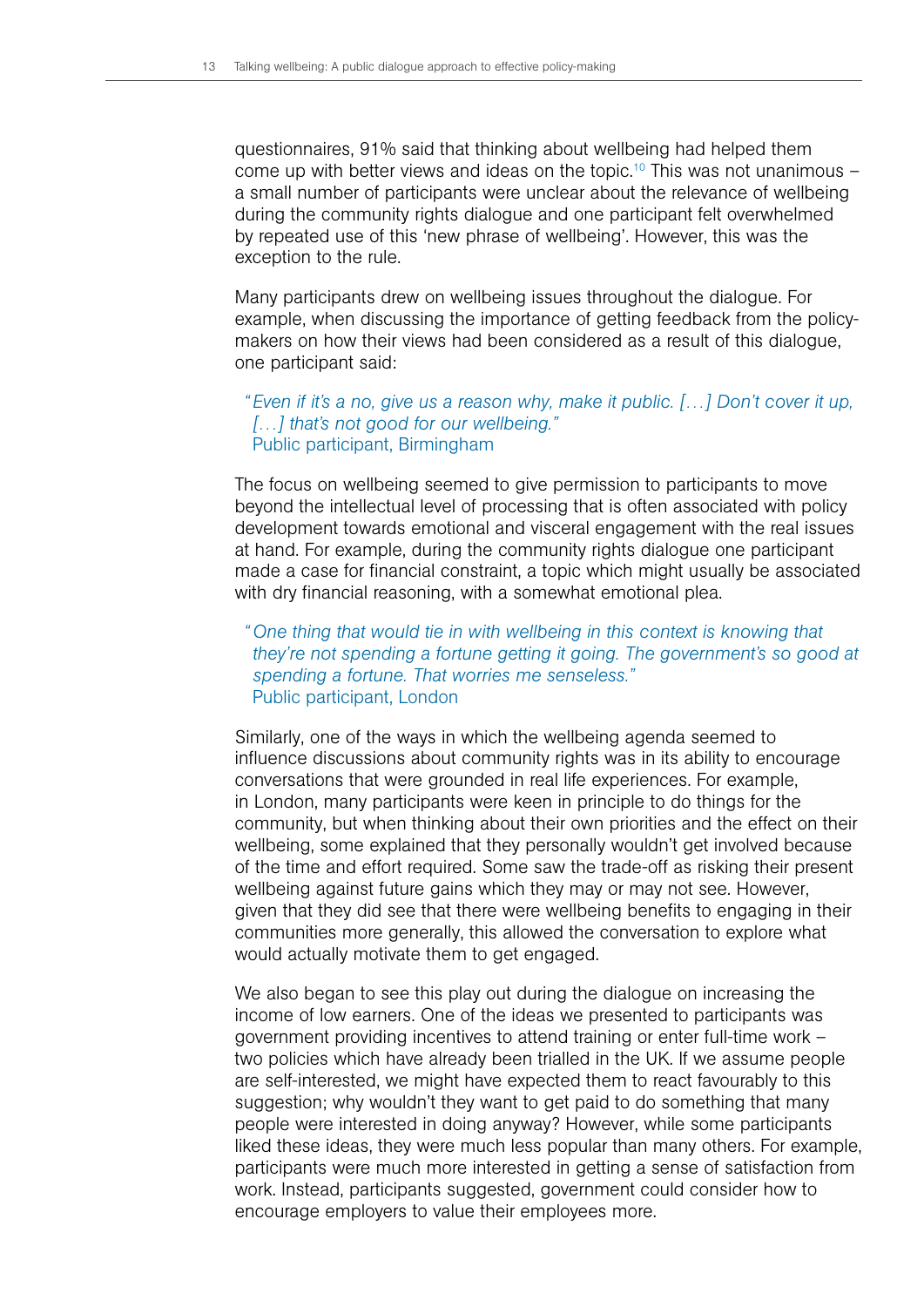This overall finding is hard to substantiate without further dialogues on a larger range of issues, as well as comparisons with dialogues that did not use wellbeing evidence. However, because of its potential to dig below the surface and encourage people to think concretely about how things would affect them, wellbeing may offer a way to engage people in policy topics that they would not otherwise be interested in. Indeed, given that we are facing what some argue is an historical low in democratic trust and engagement, wellbeing may offer a long sought after way to reconnect people to the political process.

# Finding: Participants were able to use the wellbeing lens to challenge policy objectives and design, and to suggest new priorities.

The three policy objectives we considered differed along two dimensions: the extent to which participants challenged the assumptions behind the objectives, and how developed the policies themselves were.

The DWP policy objective (increasing the incomes of low earners) sounds uncontroversial, but given that in practice it may mean encouraging people to switch jobs or work longer hours, it was in fact highly controversial amongst participants. The policy itself however, was at a relatively early stage. Participants challenged the objectives, but were also able to suggest priorities for implementing a modified version of these objectives.

For example, many participants were interested in the evidence that there can be wellbeing benefits to working part time for those who choose to do so. For participants who had chosen to work part time, this resonated strongly with their own experience. As one woman explained:

*"I wish I'd [started working part time] years ago, because I was too busy working and looking after my daughter to realise the importance of wellbeing. Now, later on in life, I do understand it. I'm calmer, I'm enjoying myself more."* Public participant, Pontypool

Some participants therefore questioned whether encouraging low earners to work full time in order to increase their incomes should in fact be a policy objective. This did not imply the policy objective should be abandoned altogether (particularly as DWP would not advocate longer hours in every case) but rather refined so that it targets the right people.

The question then became what kind of support is needed for those people who do want to work longer hours or change jobs. The dialogues produced three key priorities:

- affordable child care
- addressing the increased insecurity associated with moving to a new job
- and support that is more personalised and professional than what they had received from Jobcentre Plus (see chapter below for details).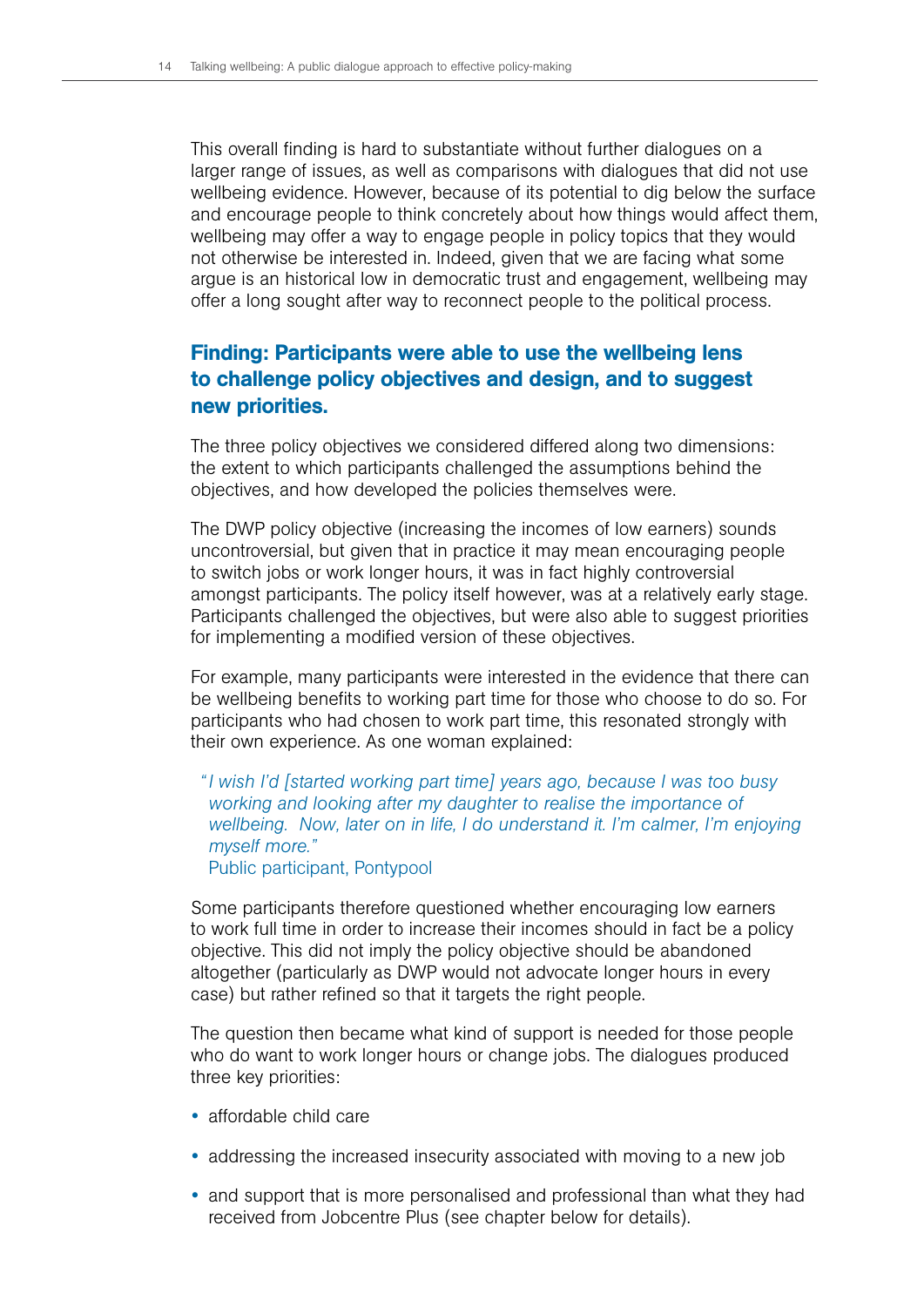The DCLG policy objective (encouraging the take-up of community rights and other ways of communities taking more control of local decision-making) was less controversial. While not everyone wanted to take up community rights as currently defined by the legislation, there was support for the broader objective of helping communities take more control of local decision-making. In this case, though, the policy was very far advanced, including a specific set of rights which had been in place since 2011 and even a support package designed to encourage take-up.

Participants did not challenge the objective, but their comments challenged the specific design of the policy, in this case one which involved a significant input of time.

## *" Two years is too long. It is two years of grief, emails, phone calls, anxiety, and also the pressure of dealing with it, and also holding your group together."* Public participant, London

The dialogue was thus most useful as an input into any potential redesign of the policy.

The Cabinet Office objective of reducing loneliness was completely uncontroversial. In fact there was some pleasant surprise that government might have such an objective. One participant remarked, appreciatively:

### *"I wasn't aware that the government was bothered whether anyone was lonely or not."* Public participant, Leicester

Furthermore while there are a large number of initiatives, the policy is still quite open. There is scope for new types of initiative and there was no pre-set policy framework to challenge.

This meant the wellbeing evidence – in this case mainly NEF's 'Five Ways to Wellbeing' – played a different role. Rather than stimulate a challenge, it provoked conversation amongst participants (all self-identified as currently or recently lonely) about what can be done to address loneliness. The importance of 'giving' struck a chord for many in the room. This lead to conversations about policy responses to loneliness which on the face of it had little to do with social relationships, but rather were about helping people contribute more generally to their communities. This is not a new idea, but it was the dialogue process and the wellbeing evidence that opened up the discussion and allowed us to see just how positive the self-identified lonely were about this, suggesting they would respond well to such initiatives.

Considering the use of public dialogue in science and technology, Professor Andy Stirling argues that public dialogue can add most value by disruptively 'opening up' the policy discourse as long as dialogue is designed to allow this.11 The wellbeing evidence seemed to support this process, particularly in the dialogues on low pay and community rights. The Cabinet Office dialogue felt less disruptive – there was less to disrupt – and it is arguable that the same results could have been achieved with a lighter technique than full-scale public dialogue.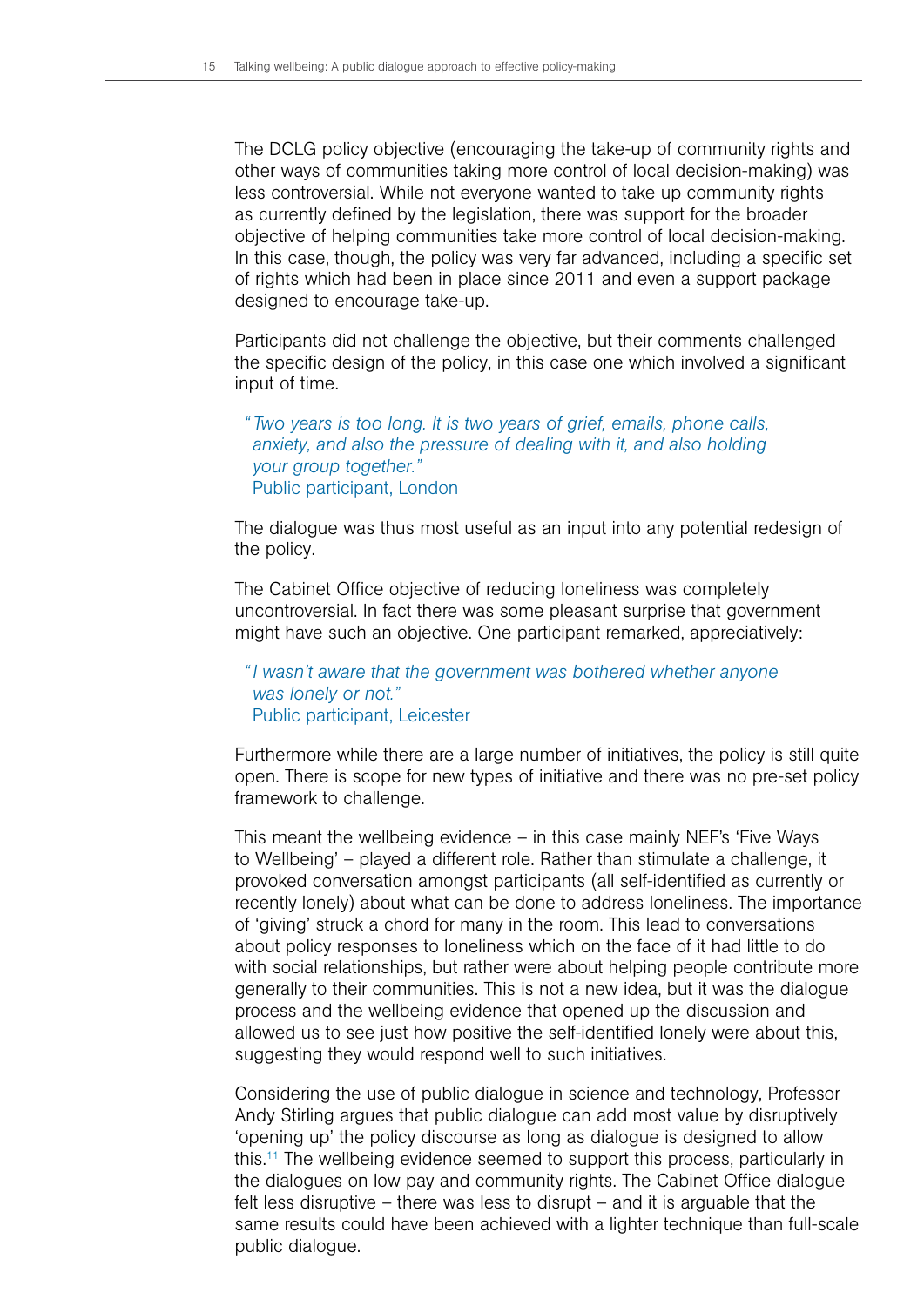# Finding: This approach – the use of wellbeing within public dialogue – was less useful when the discussion turned to the details of policy implementation.

In contrast to these quite fruitful uses of the wellbeing lens, once participants were discussing the detail of policy implementation – how to advertise local volunteering opportunities to help overcome loneliness, for example, or the guidance needed to support people to use the community rights – participants drew less on the wellbeing evidence. Indeed some of these conversations were less productive in general.

For some of these issues, such as how best to advertise the support available for community rights, wellbeing evidence simply had less bearing, or to the extent that it did it was far less important than other issues. In addition, some of these issues were not well suited to public dialogue, which, as we suggest above, is particularly good at opening up processes rather than dealing with detailed policy design.

There are of course many areas of service design, or detailed policy development, where wellbeing can add value. In these areas, other engagement techniques better suited to later stages of the policy cycle may be more appropriate (for example, customer journey mapping in service design).

# Finding: Participants' views have the real potential to stimulate new policy ideas and perspectives, but the participants themselves did not produce particularly innovative ideas.

During all three policy areas, participants brought up a range of new perspectives that may stimulate new ideas from policy-makers. In particular (and as other Sciencewise evaluations have suggested $12$ ) the value of actually being in the room was paramount. It was often the process of listening to how policies affected the realities of people's lives which stimulated new thoughts and ideas.

However, despite the hopes of policy-makers and the dialogue team, very few ideas emerged from the participants themselves which were genuinely innovative while also considered feasible by policy-makers. In retrospect, this was rather a tall order. How were participants, in a relatively small amount of time, expected to come up with new ideas to problems that policy-makers and experts had been thinking about for a long time already?

This was not a reflection of the use of wellbeing evidence, but on this form of public dialogue in itself. It may be that there are other public engagement mechanisms that may be more successful at fostering innovation, for example approaches such as 'sandpits'<sup>13</sup> or co-production with service users.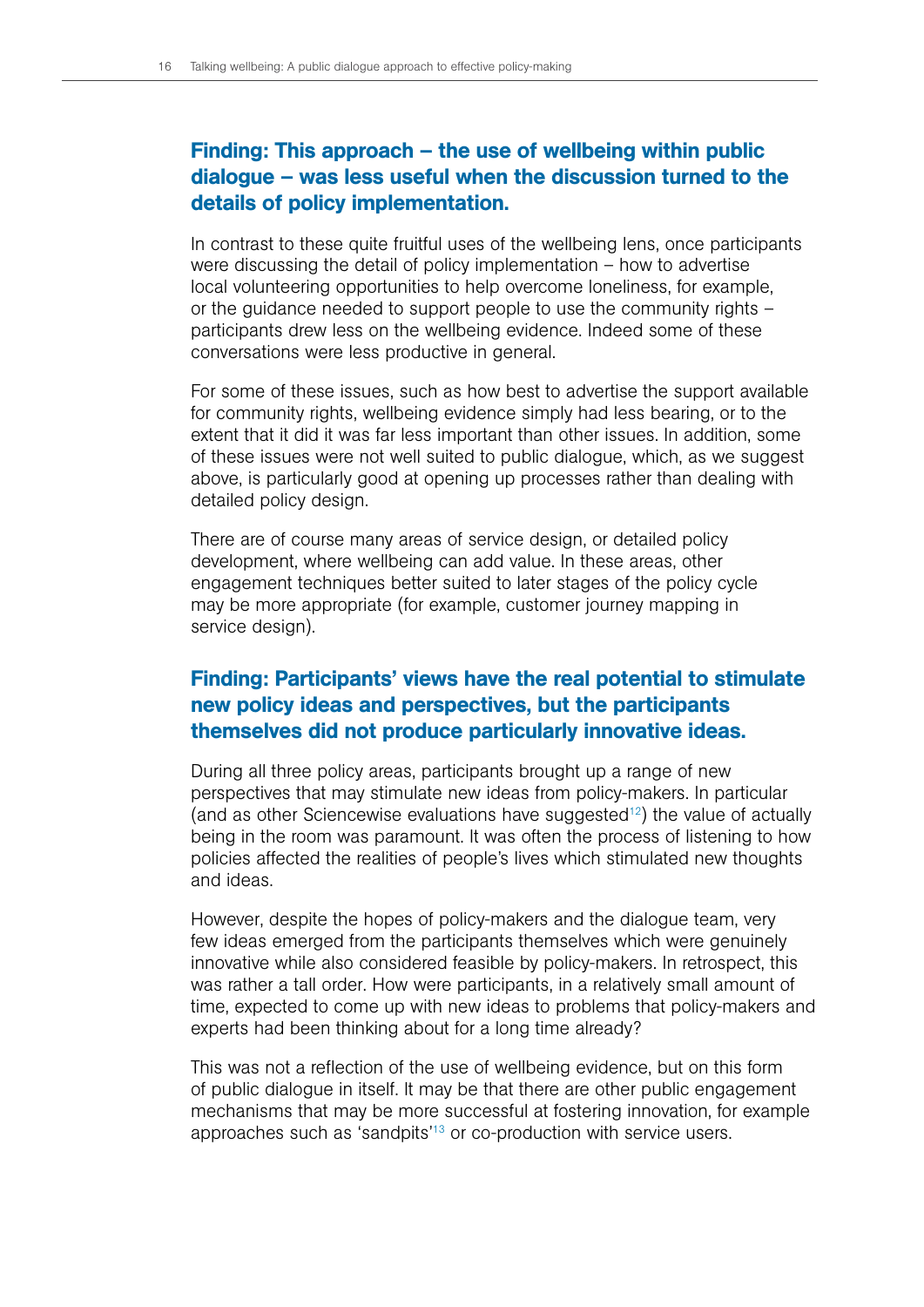# <span id="page-18-0"></span>3. Increasing the incomes of low earners

DWP were interested in how a better understanding of wellbeing may help them design policy to encourage and support low earners to increase their incomes. Participants suggested that ensuring any support and advice was respectful and personalised, offering affordable childcare, and improving the quality of work, would all motivate them to pursue longer hours or increased pay in a way that was good for their wellbeing.

### Introduction

The government's approach to supporting those on low incomes is changing. Under the previous system of tax credits, many low earners had their incomes topped up by working tax credits. Government is currently in the process of developing a new system called Universal Credit, which will eventually replace most existing benefits with one single payment.

Ensuring that work pays is a fundamental objective of Universal Credit and support will be offered, for the first time, to people who are in low-paid work and who are able to increase their earnings. DWP explained that it is possible that in the future, people who can reasonably be expected to increase their earnings could face benefit sanctions if they fail to do all that is reasonable to do so, without good reason.

The evidence about what works to support those on low pay to increase their earnings is very limited. Most efforts by the UK government, and across the developed world, have been targeted at those out of work. DWP are keen to understand more about what levers may be effective to support people into longer hours or better-paid work, in order to inform their new approach. This dialogue considered the question:

# • What policy levers can stimulate claimants to try to increase their income, and to do this voluntarily, without the threat of sanctions?

It was hoped that a consideration of wellbeing might help shed light on what these might be, in particular by making the options for increasing income more attractive in wellbeing terms.

The dialogue included part-time and full-time workers. For those working full time, policy levers would need to encourage them to increase their pay, which may involve moving to a better-paid job. Those working part time could either increase their income by moving to better-paid part-time work, or by increasing their hours.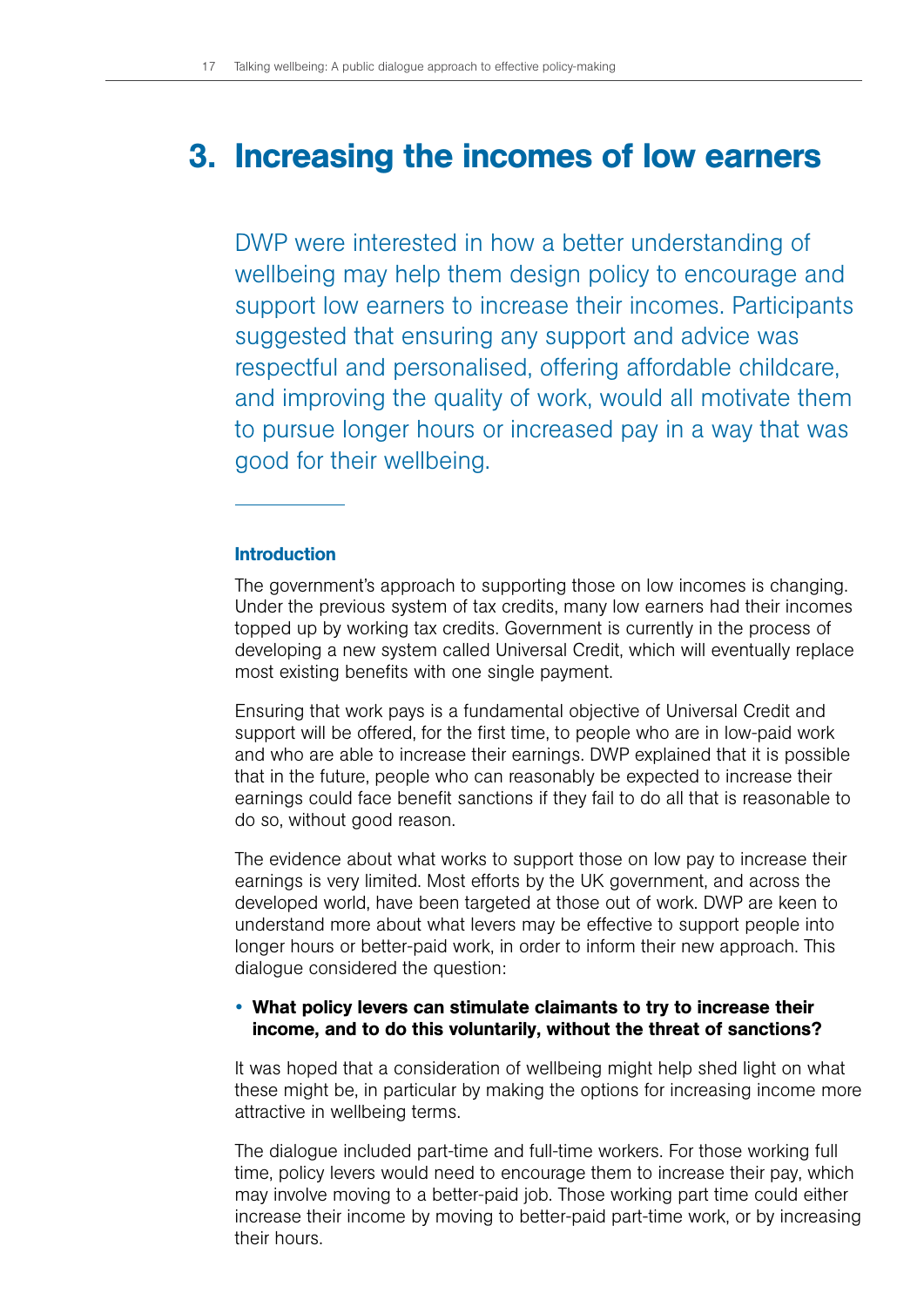Workshops were held in Birmingham and Pontypool, a town in the Welsh Valleys. Many participants (particularly in Pontypool) said that a key barrier to increasing their income was the range of available jobs. While this may be the case, this is a question of macro-economic policy and was outside the scope of this dialogue. Rather, we were concerned with how government can influence the choices that people make – encouraging them to choose a higher income if jobs are available.

### Summary of findings

- The motivations and barriers to increasing income differ significantly between participants, depending on their circumstances.
- For parents who worked part time, but wanted to work full time, childcare was one of the biggest barriers to increasing their hours.
- However, other participants working part time were not interested in increasing their hours, even if this meant having low pay. Their decision to work part time was either based on necessity (for example in order to undertake housework or caring responsibilities), or on the wellbeing benefits of working part time.
- Furthermore, some participants working full time were interested in working part time. In particular, those with excessively long working hours reported the negative impacts on their and their families' wellbeing.
- Participants suggested that if work was more rewarding or enjoyable, they may feel more motivated to increase their hours, and felt that government should take an active role in promoting wellbeing at work.
- One of the loudest messages from participants was the importance of job security. In particular, they felt strongly that zero-hours contracts should be abolished. As well as security of income being important to their wellbeing, they also explained how job insecurity could act as a barrier to movement in the labour market, and discourage them from changing jobs.
- Participants explained that they wanted flexible, personal, supportive and high-quality support services to help them move to pursue higher incomes. Any training provided would need to be of a similarly high quality. They expressed the view that Jobcentre Plus would not be able to provide this support because they perceived it as having a stigmatising and punitive culture, and suggested that other alternatives should be considered.

#### Policy priorities

- 1. Policies should be designed to reflect the different needs of different segments of low earners, and to provide appropriate responses to each.
- 2. An affordable solution to childcare should be a top priority for any government.
- **3.** Policies to help low earners increase their hours should avoid targeting those working part time voluntarily.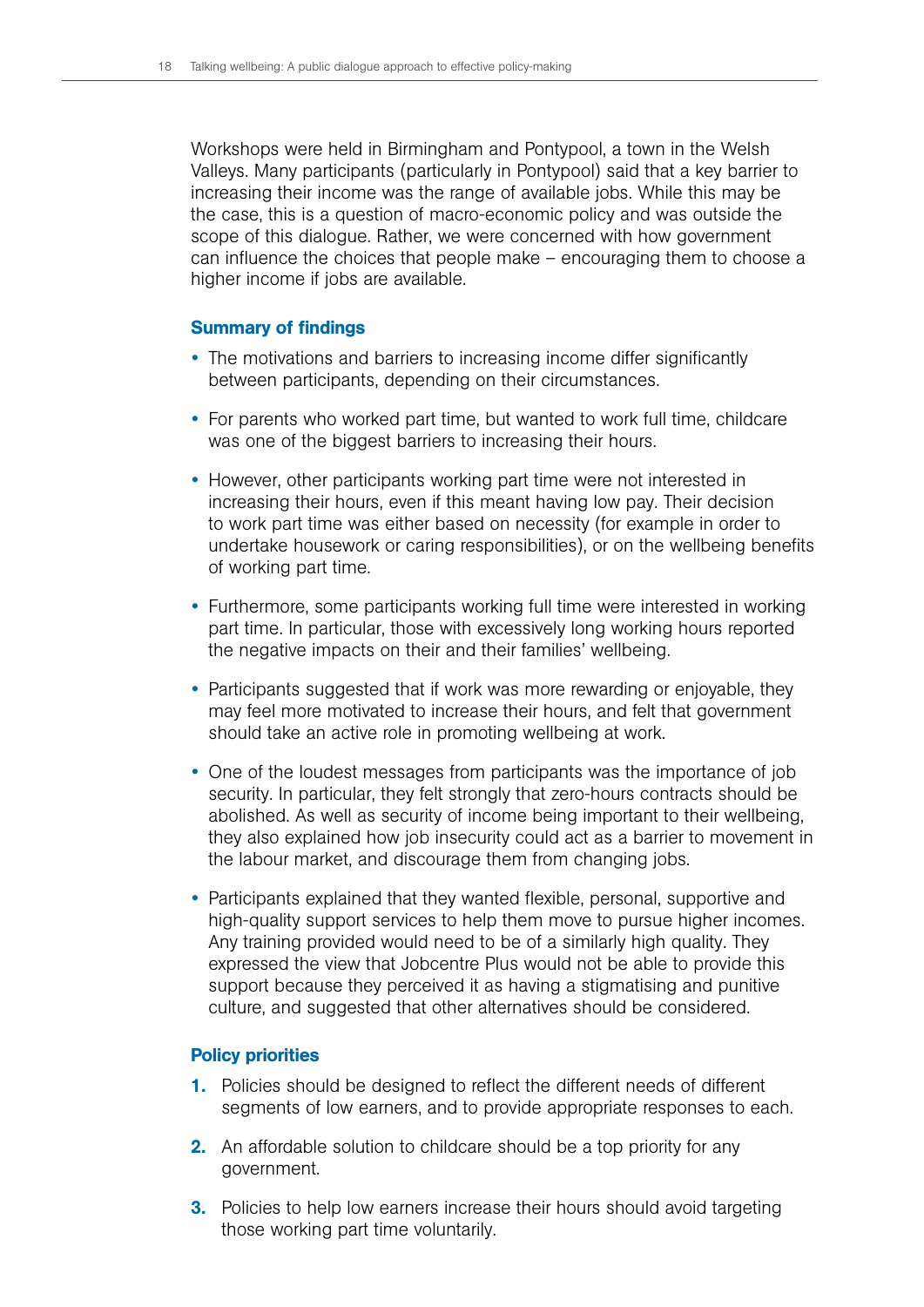- 4. Government may need to be vigilant that any changes in benefits under Universal Credit, or policies associated with it, do not inadvertently lead to participants working excessive hours.
- 5. Government should play a pro-active role in promoting wellbeing at work.
- 6. Government should pursue higher income security for low earners, particularly for those who move jobs in order to increase their income.
- 7. Support to encourage low earners to increase their incomes could be usefully targeted at those whose employment is currently insecure.
- 8. Policies to support low earners to increase their income should not involve zero-hours contracts.
- **9.** Advice and support to help low earners increase their incomes needs to be flexible, personal, supportive and high quality in order for participants to use it voluntarily.
- 10. Government should communicate with low earners about how much extra time they will be expected to invest in training and advice sessions in order to allay fears about additional commitments.
- 11. Support services will need to distance themselves from the stigma of services provided by Jobcentre Plus.

# Findings and policy priorities in more detail

# Finding: The motivations and barriers to increasing income differ significantly depending on circumstances.

The participants fell into the following groups.

- Those who worked part time and wanted to work full time but could not because of childcare responsibilities.
- Those who wanted to work part time, who either already did so or would have liked to.
- Those who wanted an increased income but were put off by the perceived increase in insecurity associated with moving to a new job (for example the reduction in redundancy pay).
- Those who wanted an increased income and were not put off by this perceived increase in insecurity, including those with jobs that they already experienced as insecure.

According to these different circumstances, participants described very different policy levers that would be effective to support them to increase their income. More detail is given below.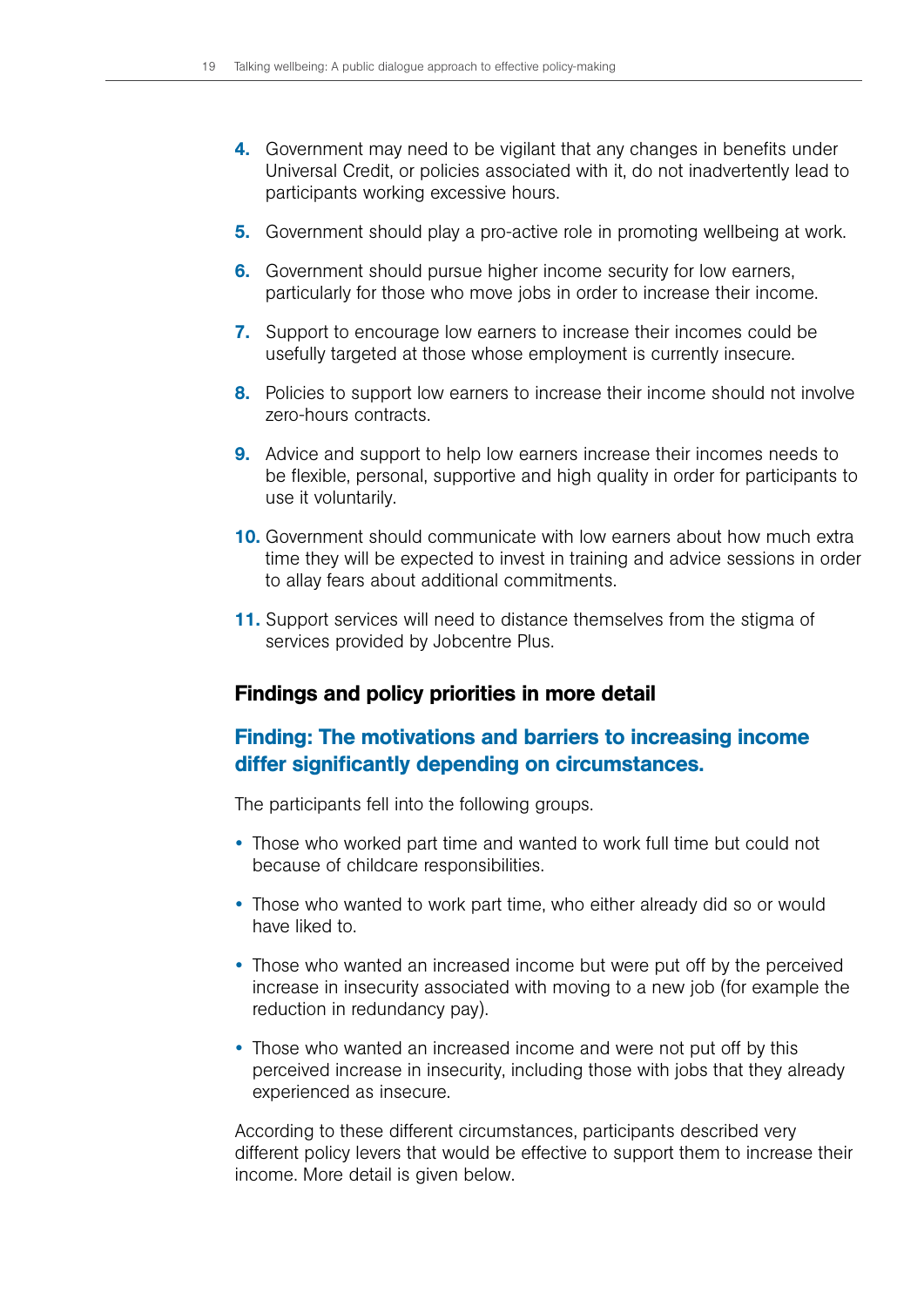### Policy priority 1

# **Policies should be designed to reflect the different needs of different segments of low earners, and to provide appropriate responses to each.**

This is particularly important as the wellbeing effects of different policies may differ according to the circumstances and interests of each group.

# Finding: For parents who worked part time, but wanted to work full time, childcare was a major barrier to increasing their hours.

For some participants the cost of childcare meant that working was not financially beneficial. Some had decided to work anyway, and for others, it prevented them from working longer hours.

- *"I get so much towards childcare with my working tax, but it still doesn't justify if you're only minimum wage, how much that childcare is."* Public participant, Birmingham
- *"I'm toying with the idea of cutting my hours back so I'm not paying as much for petrol or after school clubs."* Public participant, Birmingham

In addition to supporting them to work longer hours, participants felt that a reliable solution to childcare would be good for their wellbeing.

- *"All the worrying and rushing. I feel like I'm putting it on my parents. They're in their 70s… I rush to get home so they can go home. That stresses me out, the fact that I'm putting it on my family."* Public participant, Birmingham
- *"You could be in control of your life knowing that [childcare is] in place, you can then structure your working pattern more knowing that you've got reassurance with that."* Public participant, Pontypool

A similar point was made by some about public transport costs, although it is not clear how much impact these would have on decisions to work longer hours or move jobs.

### Policy priority 2

An affordable solution to childcare should be a top priority for any government.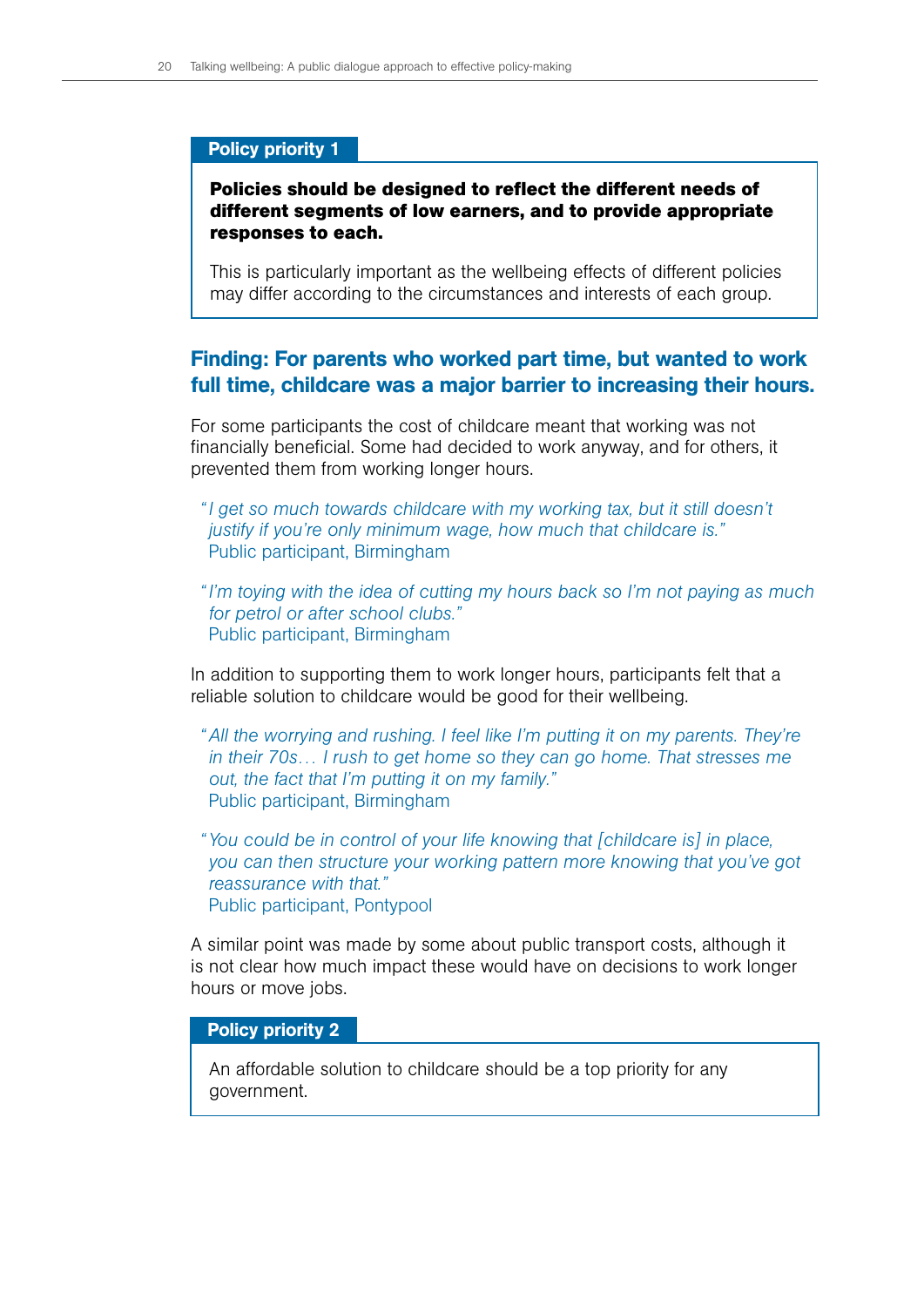# Finding: Some of those working part time would not be interested in increasing their hours. Some of those working full time would also be interested in working part time.

Some participants had consciously chosen to work part time. These participants were unable to suggest ways they could be encouraged to work longer hours.

*"If it was more hours, I wouldn't be able to. It's not going to benefit me. My house has got to run."* Public participant, Birmingham

Some participants who did work full time explained that they did so in order to pay the bills, but would prefer to work part time. One explained why she would like to work four days a week.

*"I want my weekends to be weekends to spend with the children. I feel my whole weekend I'm washing, ironing, doing stuff for school. I feel like I don't stop and don't get a day with them. I'm constantly saying, 'Go and get me this.' I feel like I'm constantly demanding things from them rather than spending quality time with them."* Public participant, Birmingham

Some participants also reflected on how much work they did outside paid employment.

*" Life is full of get up, dishes, ironing, washing, cleaning, looking after kids, tidying up, that's going to happen until my kids have left home."* Public participants, Pontypool

Participants were also unsure whether working full time should in fact be a policy objective, given the potential benefits both to them, and to society, of working part time.

*"[Government should] allow people to decide if they want to increase their hours without the threats of being sanctioned and all of that."* Public participant, Birmingham

*"Do you think it's morally right though that they're making single parents go*  to work? Children have all these behavioural and social problems. We were *brought up and our mums stayed at home to look after us, it's so different now for youngsters."* Public participant, Pontypool

A number of participants felt that their families benefitted from their decisions to work part time, and wider society may also benefit if low earners contribute more to their communities. For example, one participant mentioned their involvement in an allotment scheme, and a local choir.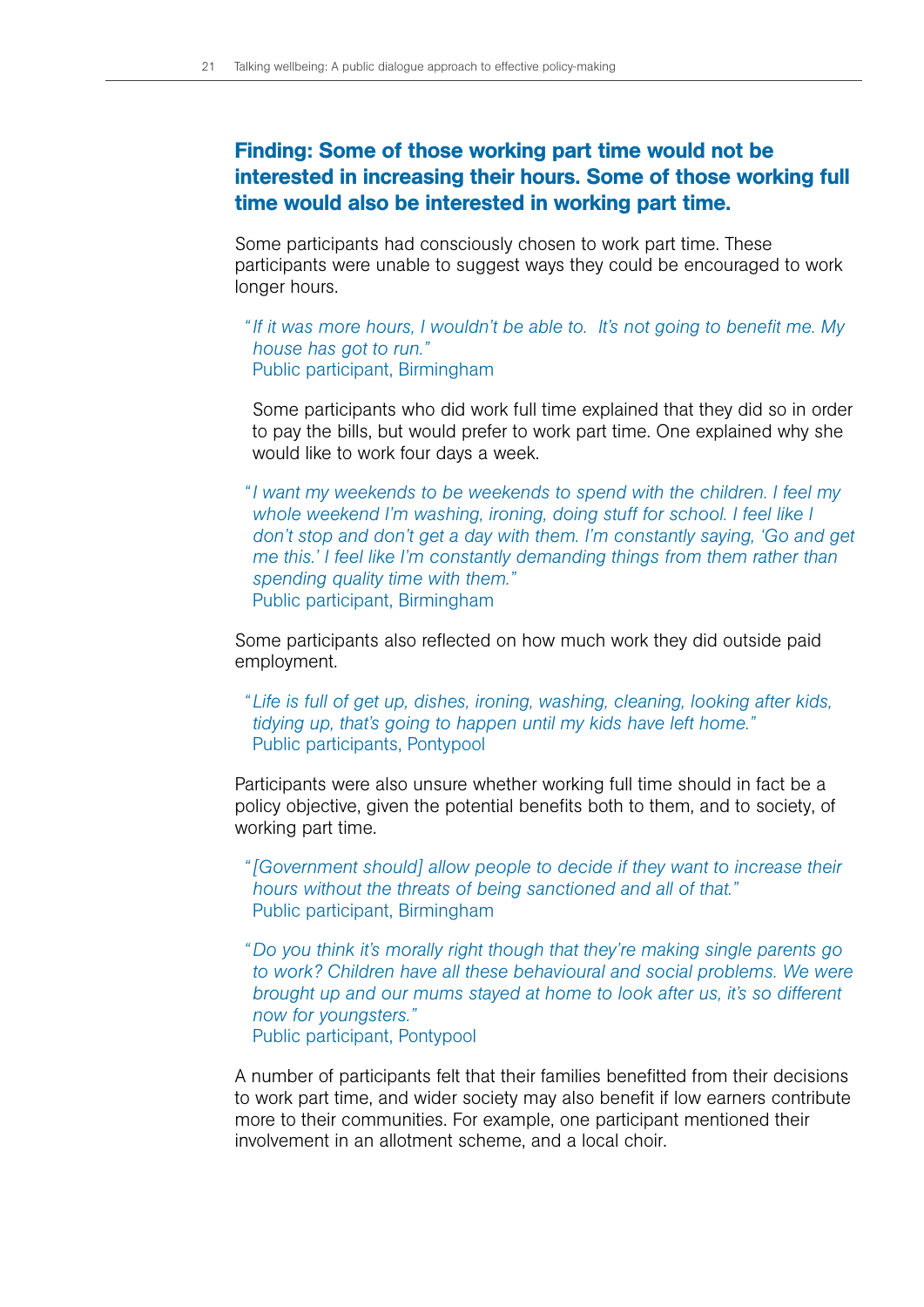Participants' personal experiences of working part time are reflected in population-level wellbeing studies. The UK's Annual Population Survey found that four out of five part-time workers choose to work part time (though this was not segmented for low earners, where more people may be working part time involuntarily).14 Studies of wellbeing data in the UK find that, although those working part time overall have lower wellbeing than those working full time, those who work part time voluntarily have higher wellbeing than those who work full time.<sup>15</sup>

# Policy priority 3

## Policies to help low earners increase their hours should avoid targeting those working part time voluntarily.

Not only are policies targeted at this group likely to be less effective, but a move into full-time work may also be damaging to their, and their families' wellbeing.

# Finding: Those working excessive hours reported very negative impacts on their wellbeing.

Some participants working full time reported working excessively long hours, either because their wages were too low to be able to afford a decent standard of living without doing so, or because it was expected of them by their employer. Some participants worked two part-time jobs.

- *"Doing 15-hour days just to earn a normal wage, because you're on such bad money."* Public participant, Birmingham
- *"I only have two days off a month because I work every day. I'll often go for up to 19 days without a day off."* Public participant, Pontypool

The effect on their, and their families' wellbeing was highly detrimental.

- *"You'd be shattered from the week, so there's no social life. You get a wage and you're too tired to spend it, so there's no enjoyment."* Public participant, Birmingham
- *"Your home life suffers for it."* Public participant, Pontypool
- *"I never saw my kids growing up. I used to work 70 hours a week, away from home at weekends."* Public participant, Pontypool

Participants' experiences are confirmed by the wellbeing literature. Analysis of data from across Europe shows that poor work-life balance is the strongest predictor of stress, and one of the strongest predictors of a range of other wellbeing outcomes.<sup>16</sup> There is no clear agreement yet in the wellbeing literature on how many hours of work a week delivers optimum wellbeing, with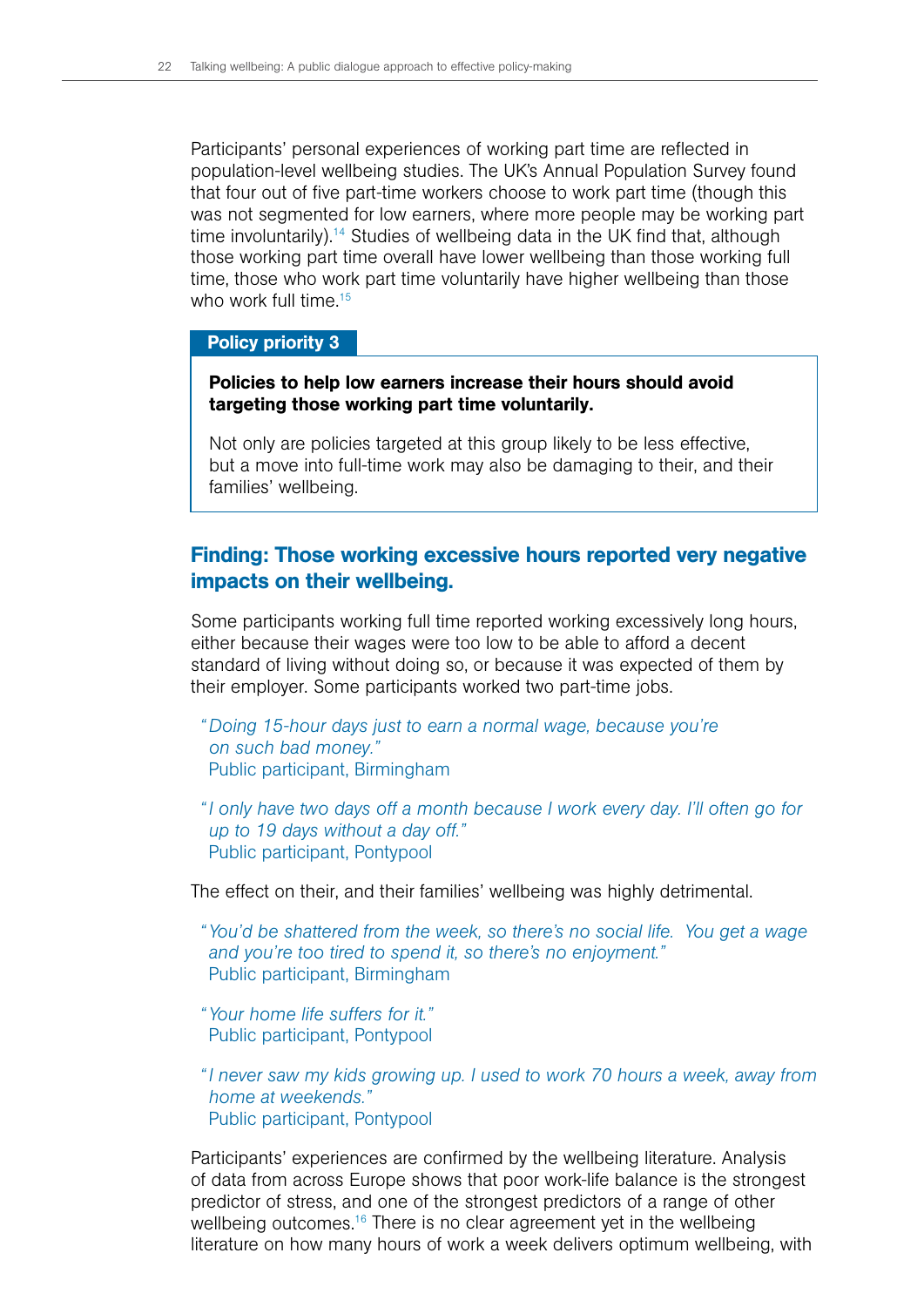results ranging from between 27 to 55 hours per week.<sup>17</sup> Nevertheless, studies from the developed world do consistently show declining wellbeing from excessive working hours.

### Policy priority 4

Government may need to be vigilant that any changes in benefits under Universal Credit, or policies associated with it, do not inadvertently lead to participants working excessive hours.

Clearly, no policy would aim to encourage excessive working hours, and DWP are clear that they would not expect low earners to work any more than 35 hours per week. However, in order to ensure that excessive working hours are not an unintended consequence, government may wish to consider evaluations to monitor working hours amongst those affected by relevant policies.

# Finding: Participants suggested that if their job was more rewarding or enjoyable, they may feel more motivated to increase their hours.

While some participants felt they simply did not want to work longer hours, or could not do because of childcare or other responsibilities, there were others who felt that the quality of the jobs available could affect their decision. This went beyond pay (though this was important too). Participants described a number of ways work could be more enjoyable and rewarding. Some of these involved 'extras' such as time off for good performance, or being given shares in a company in return for loyalty. However, many were intrinsic to the job itself – how it was managed and the environment in which it was carried out.

Key themes included the importance of good relations and communication, the value of positive feedback, and using a variety of skills.

*"I was there for about six years. It's repetitive. You're just putting things on one end of a production line and taking them off the other."* Public participant, Pontypool

*"If you don't feel appreciated at work, your morale starts to go down and then you don't want to work hard because you don't think your employer really cares about you. It's just a downward spiral."* Public participant, Pontypool

We also heard about the disadvantages to wellbeing of work intensification...

*"I don't enjoy the job as much as it's getting busier and there aren't enough staff to do it all, and I've asked for help so many times, you get it then it's taken away."* Public participant, Birmingham

…and feeling micro-managed and out of control.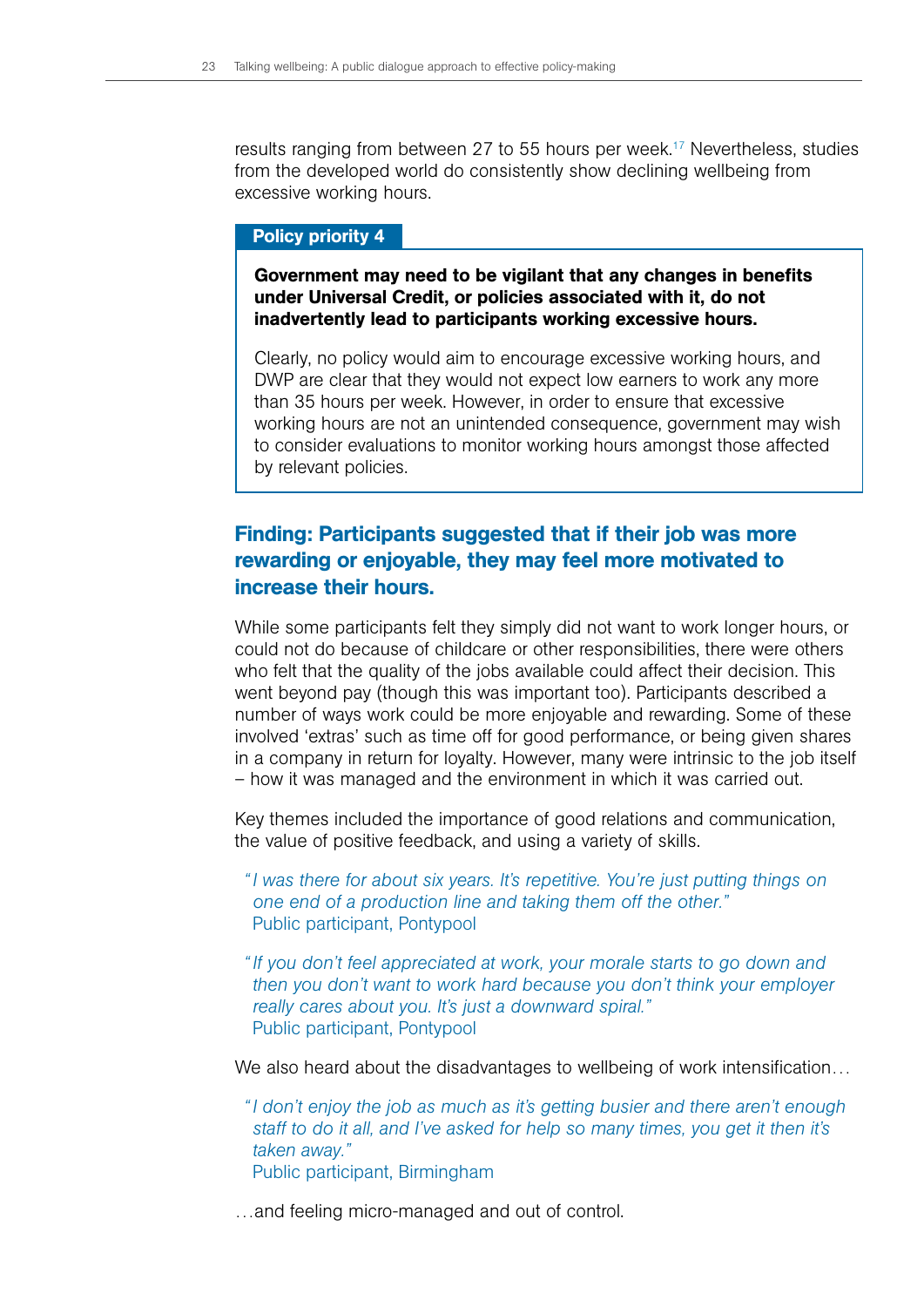*"You're given two minutes, and if you take two toilet breaks in a day, you get marked when you do that. If I have more than 12 marks in six months then I get put up for the selection to be knocked off."* Public participants, Birmingham

There is a rich body of research exploring how the quality of jobs affects workers' wellbeing. Evidence suggests that many of the points raised by participants above are indeed associated with health or wellbeing.<sup>18</sup> These issues are particularly important given that low earners are at the most risk of working in environments which are damaging to wellbeing. For example studies by Michael Marmot found that workers in lower-paid jobs are given less autonomy and enjoy less reward in exchange for the effort they put in.<sup>19</sup>

Participants expected government to take a pro-active approach to improving the quality of work.

*"Obviously there needs to be some sort of study in comparative businesses.… Say, these two companies are identical, this company undertakes all these employee rewards, and six months down the line they've seen 10% [more] turnover."* Public participant, Pontypool

*" The government would have to get the employers on board for all those points. The workforce is already on board so the government has got to be able to negotiate that with the employers. "* Public participant, Pontypool

In Pontypool participants felt that the government should even make it a legal requirement for employers to sign up to Investors in People (an accreditation process which promotes high standards of employee wellbeing in the workplace). However, local employers who we spoke to during the frontline worker dialogues made it clear that top-down legislation would not be welcomed by local businesses.

### Policy priority 5

### Government should play a pro-active role in promoting wellbeing at work.

Participants raised wellbeing at work as an important factor when considering the overall question of how to increase income. During the workshops, we did not dig down to explore the extent to which improved wellbeing at work would in fact drive their decisions in practice. However, participants definitely felt this would be valuable in its own right – and could have an impact on such decisions. Although wellbeing at work initiatives are often associated with physical exercise and healthy eating, participants' comments suggests that it is other aspects of wellbeing at work that are most important to the overall experience of work.

Government have already made important progress in this area, for example by measuring employee wellbeing,introducing wellbeing at work strategies across many government departments and introducing the right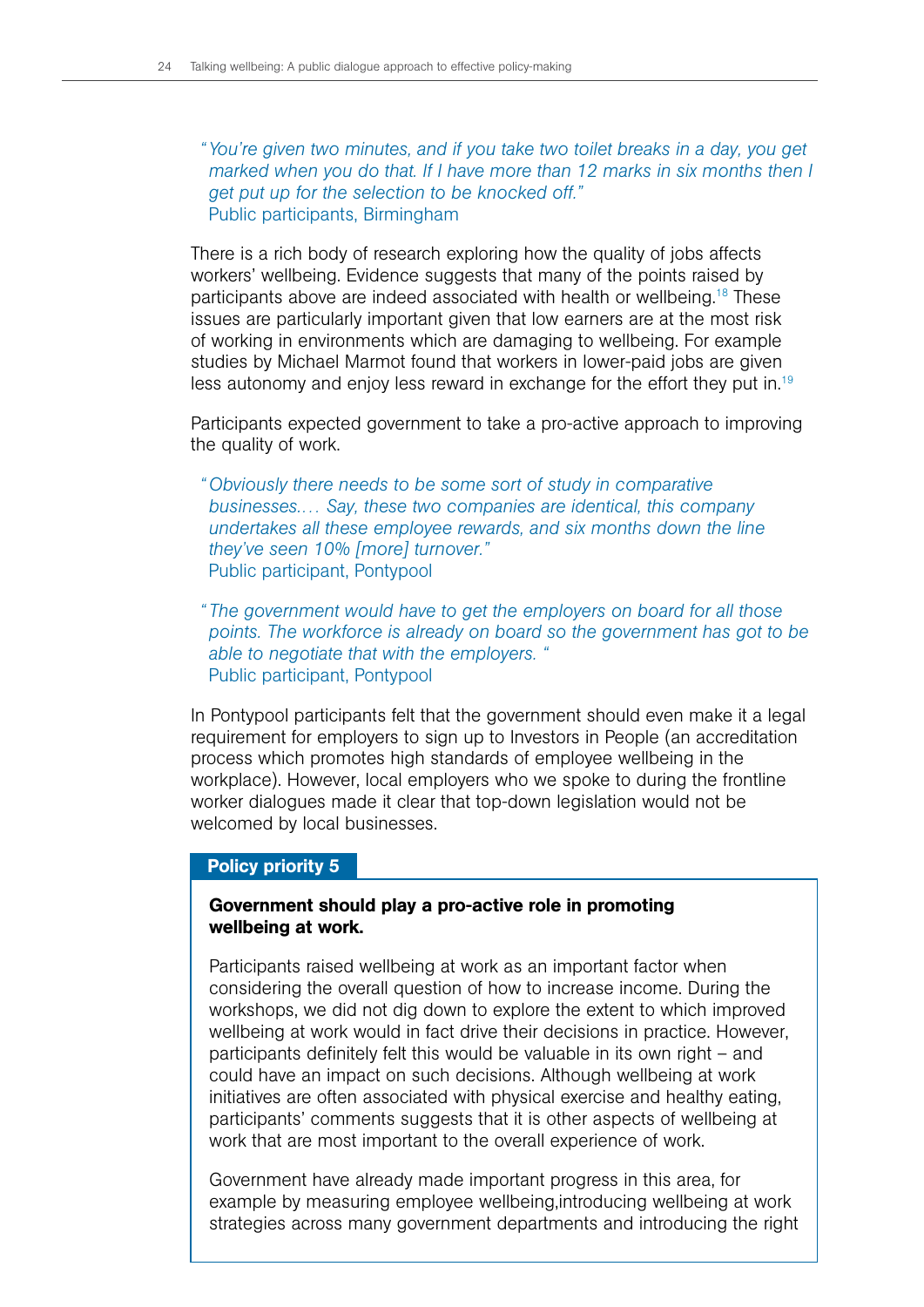to ask for flexible hours. There are a range of approaches that could be considered to take this agenda further, for example:

- continuing to demonstrate best practice by constantly looking to improve employee wellbeing in the public sector
- taking an active interest in the employment practices of government contractors, or including considerations of employee wellbeing in tendering processes
- taking a leading role in making the business case to employers (as suggested in the 2005 work and wellbeing strategy) $20$
- building relationships with key employers to encourage and support them to invest in employee wellbeing
- developing kitemarks (or combining existing ones) in order to celebrate achievement and inform company decision-making.

# Finding: Participants reported that security of income was crucial for their wellbeing. They also explained how job insecurity could act as a barrier to movement in the labour market, and discourage them from changing jobs.

It is hard to overestimate the strength of participants' feelings about the value of job security. A large number of participants were in, or had experienced, jobs with temporary contracts, low redundancy pay, or low minimum hours. The quotations below are just a few, chosen from many conversations which described the profoundly negative effects insecurity had on their wellbeing.

*"[I want] peace of mind. I had to reapply for my second job three times. It's just stressful and unnecessary. The job was only for four hours a week."* Public participant, Pontypool

- *"I'm anxious all the time. Am I going to get enough hours this week?"* Public participant, Pontypool
- *"It's very short-term, I live month to month now. Basically, whatever I earn this month is next month's bills, I'm quite lucky that I've got that month. It's not knowing what's around the corner with the jobs, like if it finishes."* Public participant, Pontypool

One participant summarised the groups' conversation.

*" The biggest thing that came out was lack of security. Take all the other things away and give me security."*  Public participant, Pontypool

Furthermore, in discussions with participants about the barriers to increasing their hours, a counter-intuitive asymmetry emerged in the effects of a flexible labour market. In economic theory, the benefit of light employment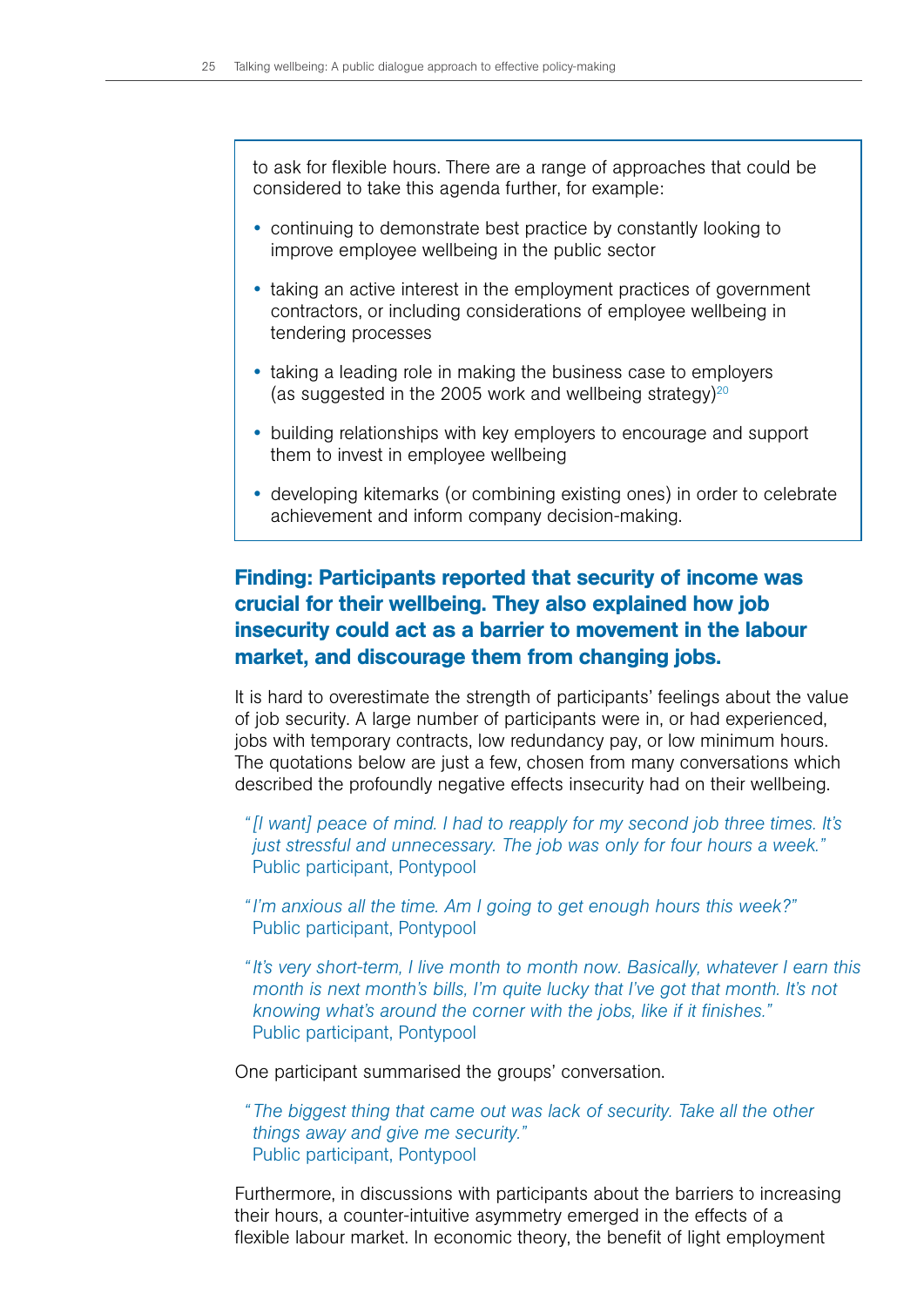regulation is flexibility. Flexibility makes it easier for businesses to hire and fire staff, thereby stimulating growth and creating new jobs. However, while for employers, insecurity and flexibility may go hand in hand, participants described how an insecure labour market can in fact work against their flexibility, as they cling to the income that they can rely on and are less likely to take risks in the labour market or move to a better-paid job.

For example, one participant in Birmingham had left a secure job to improve his financial position and was made redundant within two weeks. Another participant had had a similar experience.

*"It happened to me. I was guaranteed a job at the war memorial. I was in a stable job. After a week, he let me go. I wasn't too happy."* Public participant, Birmingham

One frontline worker who helps people find work explained that this was not uncommon, as new employees have fewer rights than longer-serving ones, such as lower redundancy pay:

*"You want to make the new job more secure for the person going into it. You get clients coming in who've been in a job and just dismissed for whatever reason… What puts people off looking for a new job is redundancy pay. 'I'm not really looking at moving because I haven't got the same level of security'."* Frontline worker, Birmingham

Over the course of the dialogue, participants demonstrated a good understanding of the complexities of the economy and sensitivity to the needs of employers. However, when it came to job security, many were uncompromising in the need to transfer more risk from employee to employer.

*"Government ministers would argue it makes us competitive." "Well, do you know what? Come and live in my shoes."* Public participants, Birmingham

*"Can I just say it's one sided. To the employer and that's it." "Everything's on their terms."* Public participants, Pontypool

There is strong evidence that insecurity at work is damaging to wellbeing, even beyond the loss in income associated with it. Temporary contracts are worse for wellbeing than permanent ones, and employees who think that they are likely to lose their jobs have lower wellbeing than those who think it is less likely (even if their actual employment is not yet effected). $21$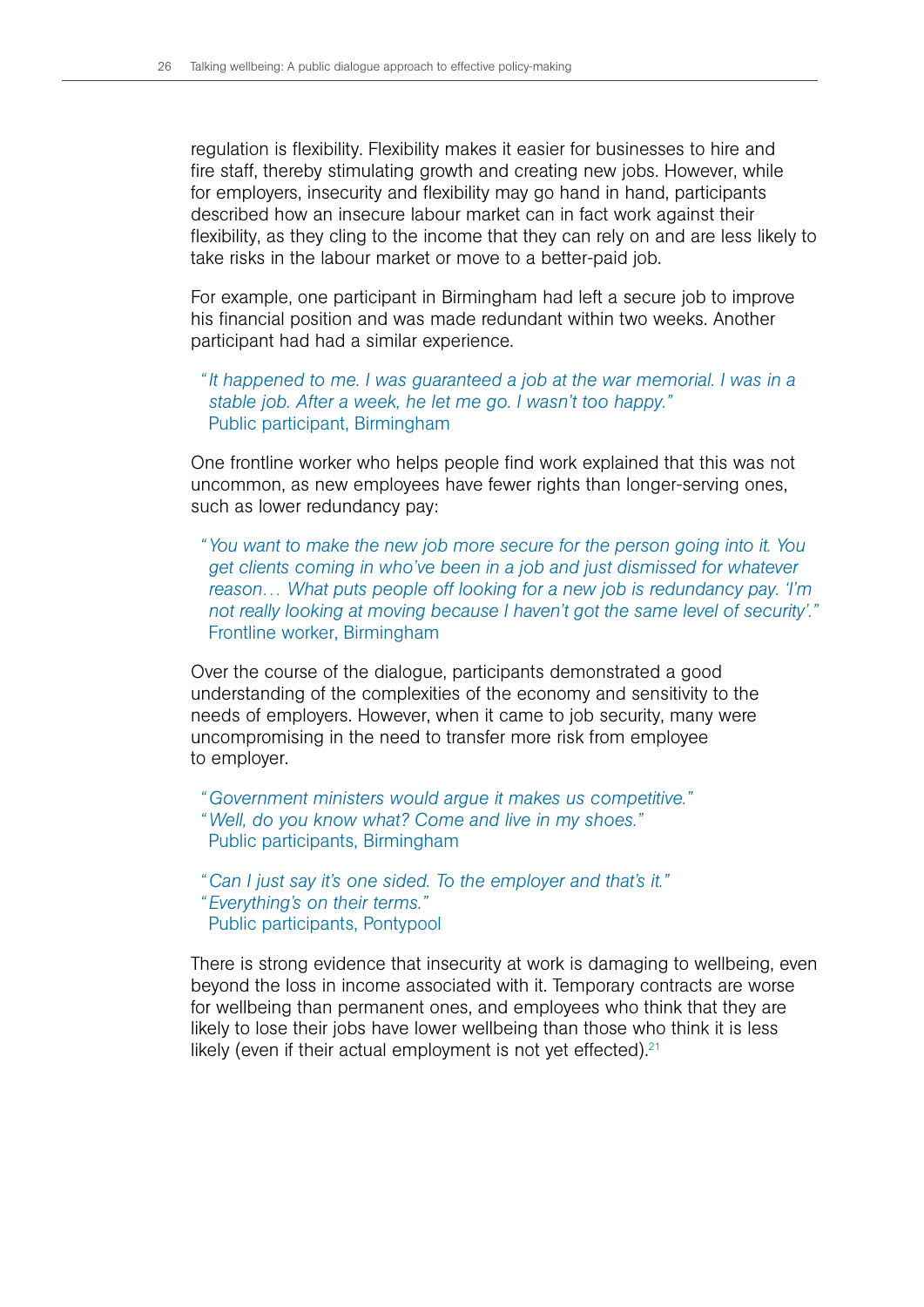### Policy priority 6

### Government should pursue higher income security for low earners, particularly for those who move jobs to increase their income.

There are a number of ways government could pursue this aim.

Increased income security could be achieved through a re-ordering of macro-economic priorities to give job security a higher priority than it currently has. This point was made by the recent All-Party Parliamentary Group on Wellbeing Economics in their report Wellbeing in Four Policy Areas published in September.<sup>22</sup> It also echoes the emphasis on economic stability that Gus O'Donnell et al make in their report on Wellbeing and Policy published in March.<sup>23</sup> While this recommendation follows from what was said in this dialogue, clearly such a big shift in priorities would not be undertaken just to encourage some people to look for better-paid jobs (though our evidence suggests it would have that effect).

Alternatively (or in addition), income security could be achieved through a re-design of the benefits system: additional benefits could be provided to soften the dip in income if an employee was unexpectedly made redundant after moving to a new role. Making such transitions easier is one of the aims of Universal Credit. This could be part of a broader 'flexicurity' approach to labour markets and social security, that is, one that recognises the synergies between labour market flexibility and personal financial security, and the potential wellbeing benefits of both.

### Policy priority 7

## Support to encourage low earners to increase their incomes could be usefully targeted at those whose employment is currently insecure.

Those who are currently in insecure work may be the most receptive to any policies to support them to move jobs, and may receive the highest wellbeing benefit from such mechanisms. This would include those on zero-hours contracts (see the finding below). However, this will clearly only be the case if new roles are more secure than their current ones.

Support mechanisms could be designed to increase job security as much as possible. For example, targets could include not only the number of low earners moving into better-paid jobs, but also the security of those new positions.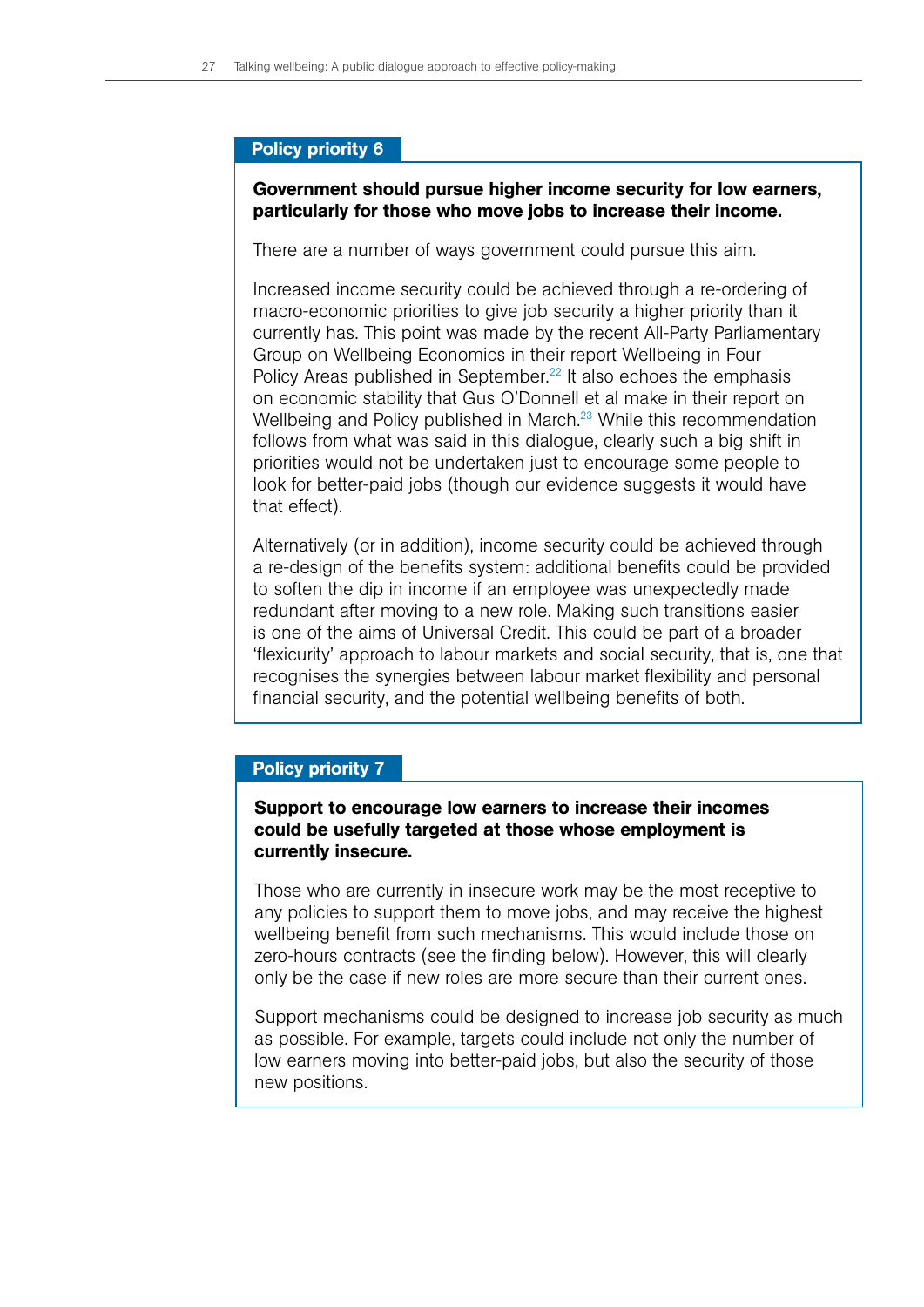# Finding: Participants recommended that zero-hours contracts were abolished due to their negative effect on wellbeing.

Zero-hours contracts were seen as the worst of insecure jobs. There was a very strong consensus amongst public participants that zero-hours contracts should be abolished.

- *"It's just not fair. You can't expect people to live and work on short or zerohours contracts"*  Public participant, Pontypool
- *"It can be working one day and nothing the next. That's no good to anybody. This is something that should have never been allowed to have happened."*  Public participant, Pontypool

Government has recently explored the challenges of zero-hours contracts, and has this June banned exclusivity clauses.<sup>24</sup> Although exclusivity clauses were mentioned as a specific problem, the vast majority of participants wanted a straight forward ban on all zero-hours contracts.

### Policy priority 8

### Policies to support low earners to increase their income should not involve zero-hours contracts.

As already noted, DWP could target those on zero-hours contracts to support them to find more secure employment. In addition, it could ensure that services do not encourage participants to move into zerohours contracts, even if they appear to pay a higher wage. DWP could refuse to act as an employment exchange for these jobs.

# Finding: Participants want flexible, personal, supportive and high-quality support services to help them increase their earnings, or those with longer hours. Any training provided would need to be of a similarly high quality.

While some participants either could not or did not want to work full time, others were keen to move to full-time work, either because they enjoyed it, or because of the additional financial security it would offer.

*" My job at check-in I loved. If they could offer me full time, I would have definitely stayed there. After I paid out for expenses, I wasn't earning money [part time]."*  Public participant, Birmingham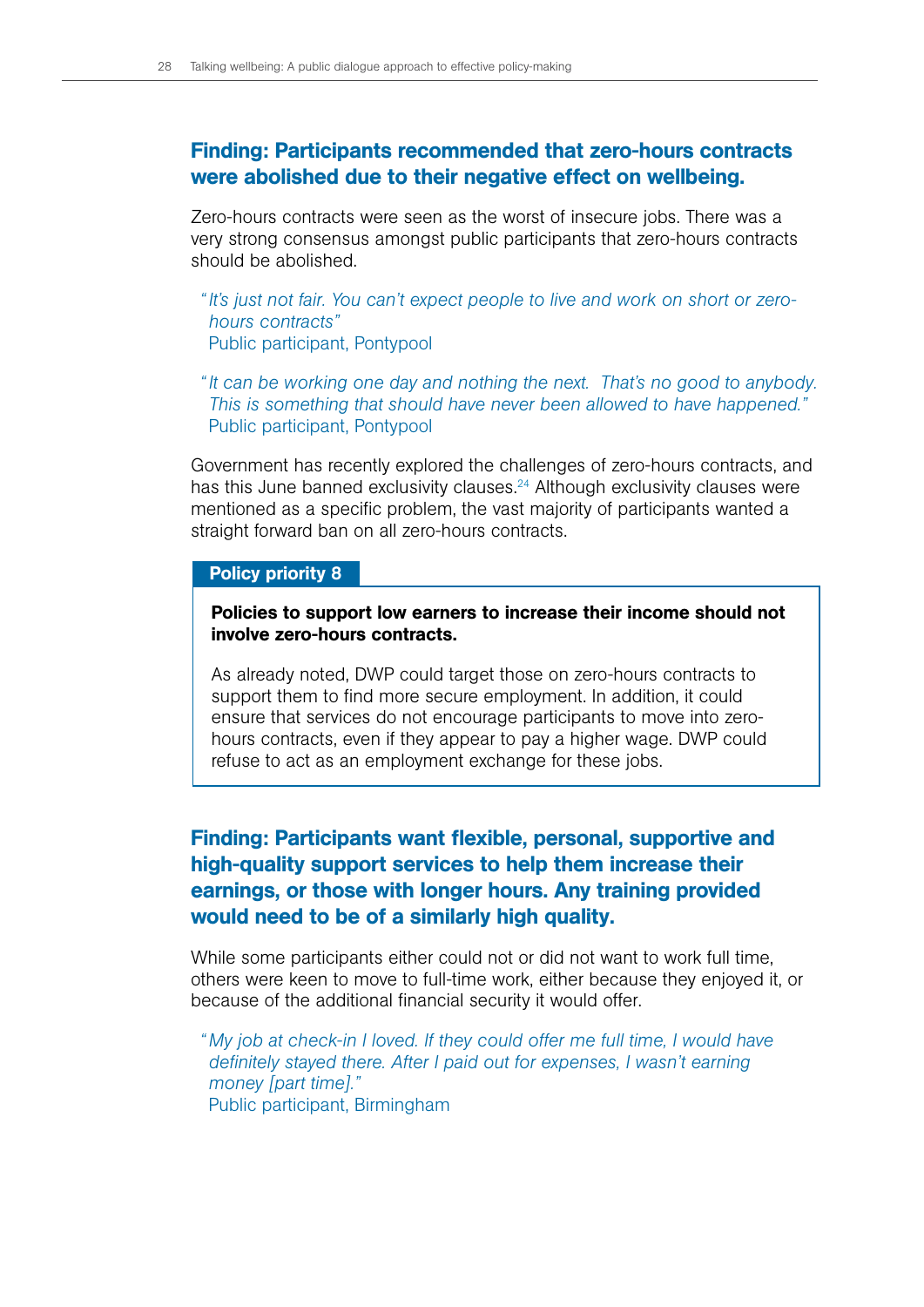*"I'd rather just work full time, pay the rent. It's hard work having to constantly calculate how many hours I've worked each week and whether or not I'm eligible for benefits… I've got no money to live on."* Public participant, Pontypool

For these participants, once barriers such as childcare costs were removed, providing suitable support is likely to be important, and this possibility was presented to participants. In response, they suggested that if support was to be effective, it would need to be flexible, of high quality, personalised, and ideally with the same advisor.

Although some participants did want practical support in CV writing and interview skills, they were particularly keen on personal guidance on developing their own goals.

*"It's getting in tune with people and what they want to do, so treating people as humans with ambitions and ideas."* Public participant, Birmingham

Frontline workers agreed.

*"It's about aspiration. They need to have a dialogue."* Frontline worker, Birmingham

Services would need to be provided outside working hours in locations that are easily accessible. As one participant put it:

*"I haven't got the time in the week, I'm working, but if there's something there out of hours, and if the government is going that extra mile for me, I'd feel appreciated, I'd want it."* Public participants, Birmingham

Ideally, participants wanted one advisor that they could build up a relationship with.

*"If I went in I would want to see the same person every week so you build up a relationship, they know you. They know that I don't want to go for a job in roofing, they need to know what I want to do and how many hours a week I want to work."*

Public participant, Birmingham

The development of personal trust may be particularly important for wellbeing when applying for new jobs. Research suggests that repeated experiences of failure may have negative effects on mental health, if those people are not supported through the process.<sup>25</sup>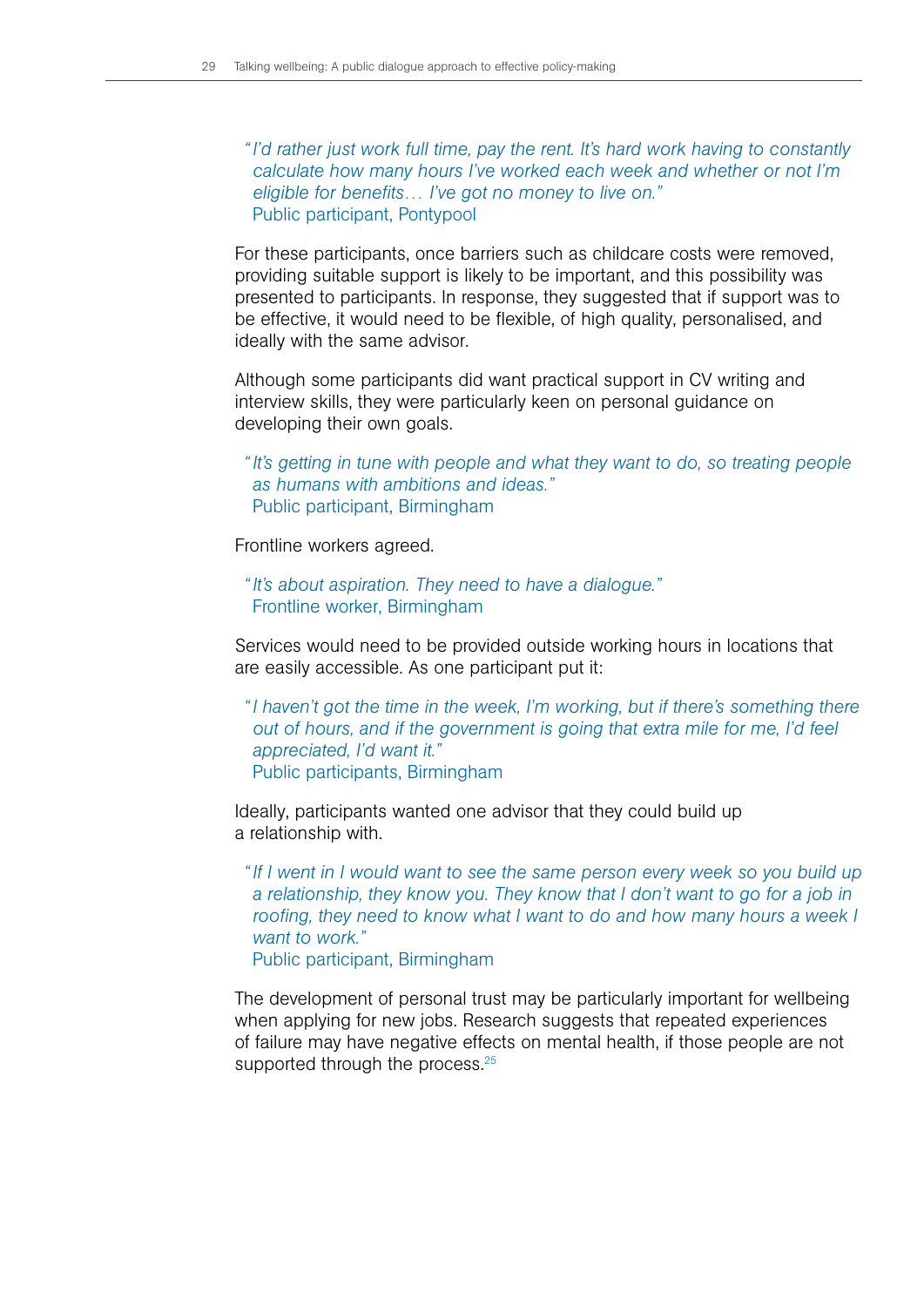In particular, participants did not want to be told to apply for jobs that were inappropriate, or where they were unlikely to get the job. Both job seekers and managers described times when people had applied to inappropriate positions because Jobcentre Plus had told them to, which was perceived as extremely unhelpful. In a review of similar support mechanisms for people in work, Pamela Meadows found the same, arguing that "resources are wasted and opportunities to provide genuine help are lost if an intervention is not appropriate to the needs of an individual."26

The support service could also advise on training, though this would also need to be relevant and of high quality. Some participants had experience of training which had not been useful to them, but was largely useful to the employer, or to meet someone else's targets.

*" The company just gains by saying that you've got it."* Public participant, Birmingham

*" They have statistics to cover. They have to get so many people in and on training courses. That's how it felt to me."* Public participant, Birmingham

Participants also suggested that training would not necessarily improve their job prospects, which would be a waste of tax payers' money.

*"I've done training. I've got loads of certificates and every imaginable qualification, and it's made no difference to my employment prospects."* Public participant, Pontypool

However, the right training could improve confidence, employment prospects and wellbeing.

*"If you can go to work and know you can handle anything that's put in front of you, it will make you feel better about going. You don't have to rely on other people to help you succeed. You have that independence."* Public participant, Birmingham

In order to undertake training, most participants suggested that it would need to be free. One participant had paid for her own training and described how hard it had been.

*"I've had to pay for all my courses. This one, the Level 6, is just over £2,000, which is a hell of a lot of my money, with no help as a single mum on a low wage. So I'm really struggling to better myself. It's not easy at all."* Public participant, Birmingham

Participants also suggested that they would be interested in 'bridge courses', which some had experience of. $27$  This is a scheme which facilitates employees to spend a short period of time in another job in order to test it out. This was seen as particularly relevant by those who felt stuck in the same kind of job and might feel more motivated to progress to another area, but did not feel able to take the leap without being sure it would suit them.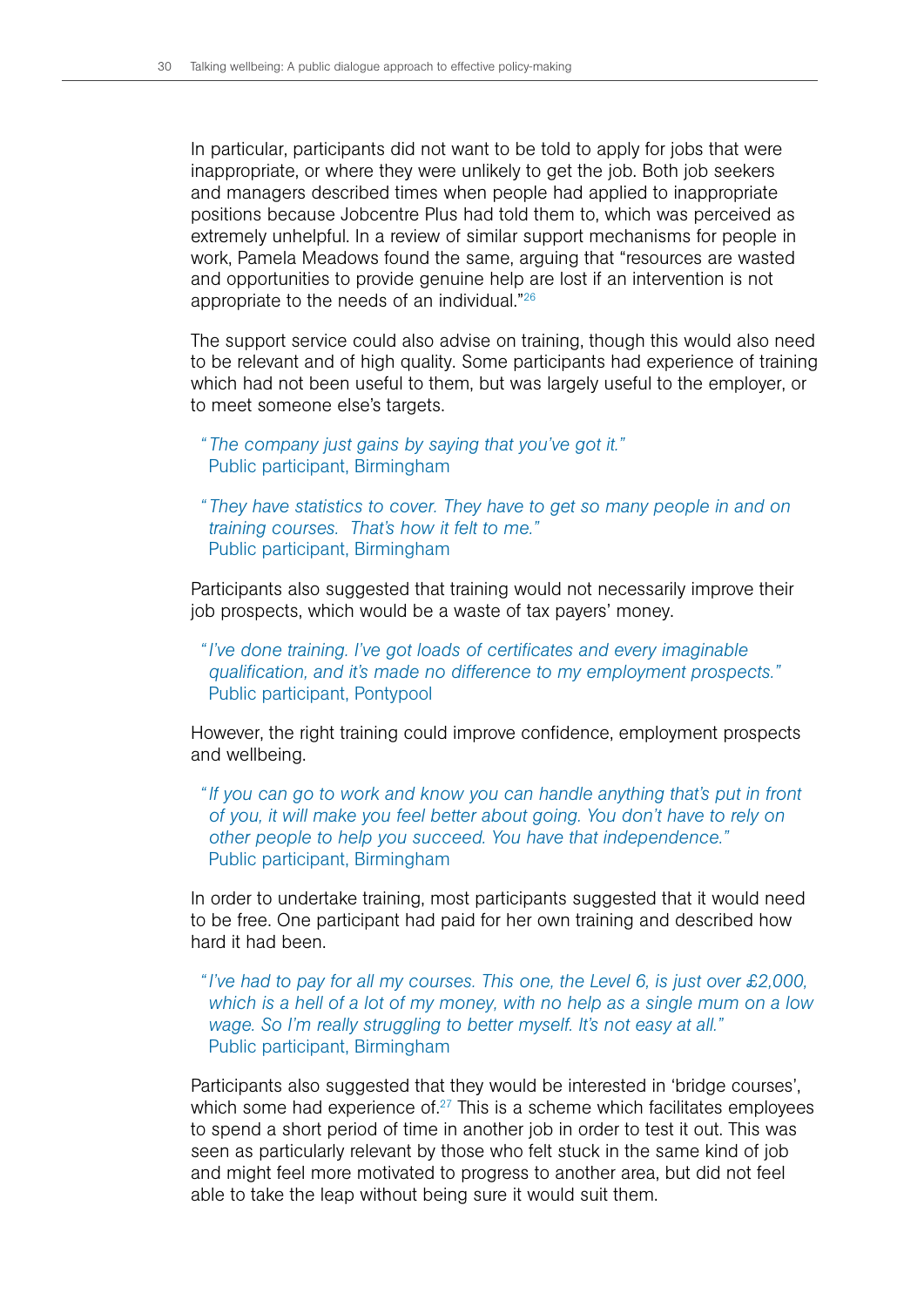Participants were particularly concerned about the time they would be able to invest in training and support given their existing work commitments.

*"If you're working 40 hours a week and then they say to you, 'We want you to do this course which will be another eight/ten hours on top of your weekly hours,' then you might not have the time."* Public participant, Birmingham

- *" My mum's doing her NVQ3, and she does two jobs. She tries to do assignments when she comes home from work, and sometimes she's knackered. You're just adding more work for yourself."*  Public participant, Pontypool
- *"I'm on targets. If I had a couple of days off to do training, that means a couple of days off not to earn money."* Public participant, Birmingham

The evidence available from other existing trials of interventions to support those already in work also suggests that there is limited time to undertake further training.28

#### Policy priority 9

## Advice and support to help low earners increase their incomes needs to be flexible, personal, and of high quality in order for participants to use it voluntarily.

If possible, government may want to consider assigning claimants to one contact advisor who is able to support them throughout the process of searching for and securing a new position.

#### Policy priority 10

## Government should communicate with low earners about how much extra time they will be expected to invest in training and advice sessions in order to allay fears about additional commitments.

DWP do not plan to encourage employees to work any more than 35 hours a week, combining training and employment. This is a useful and important commitment which may need to be communicated clearly alongside the support package in order to reassure those who are concerned about additional commitments on top of a busy existing schedule.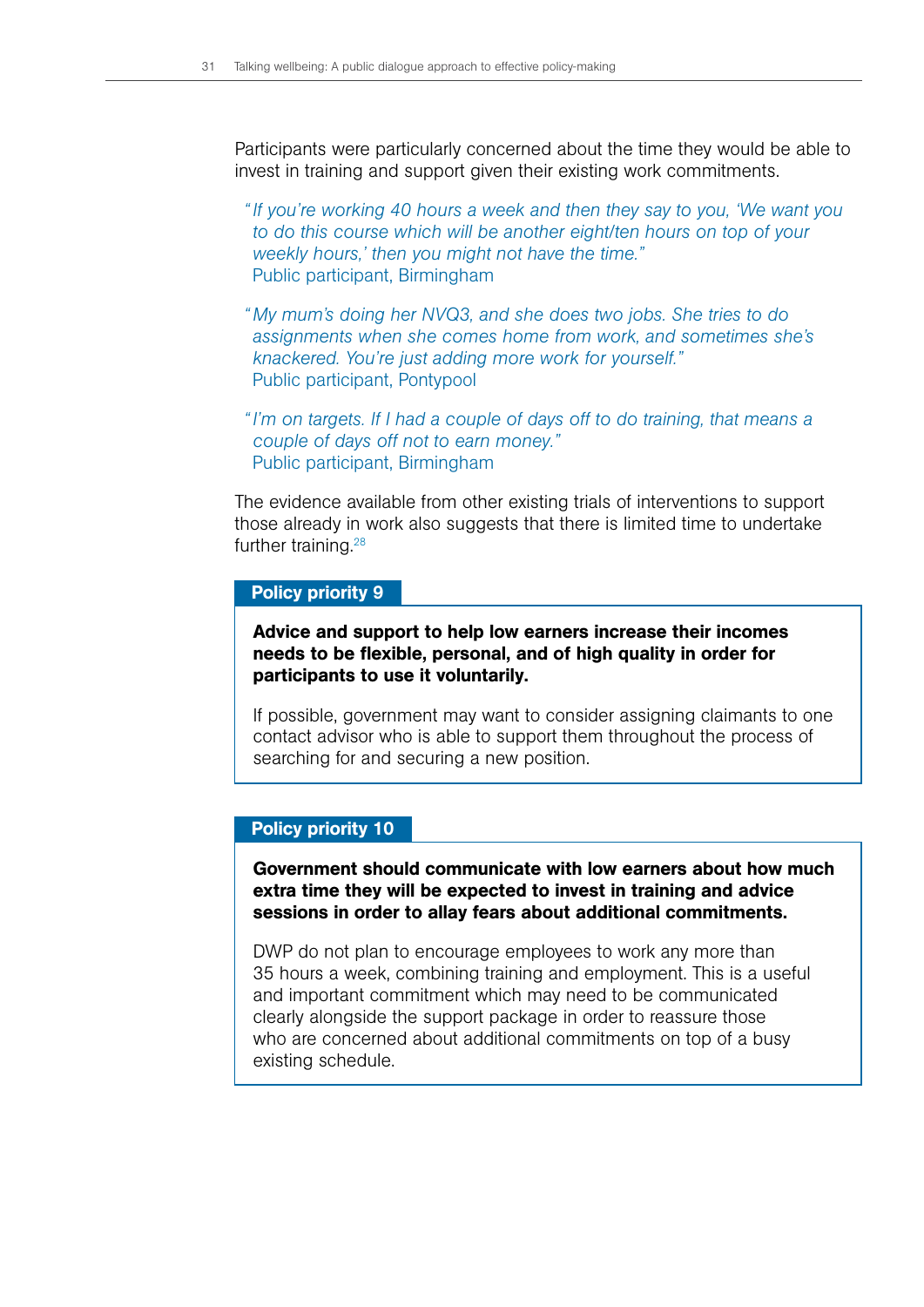# Finding: Participants viewed the culture of Jobcentre Plus as punitive and stigmatising, and suggested that if support was delivered through Jobcentre plus, they would be unlikely to use it.

Many participants reacted with scepticism to the idea of government providing help and advice. Their opinions were based on their experiences of the support they had received from Jobcentre Plus when looking for work, which they felt was inappropriate and sometimes degrading. Many participants made it clear that, if the support was similar to what they had received when out of work, they would not be interested in using it.

Due to its current image, a frontline worker said:

*" There does need to be a tailored support, I just don't know whether there'd be a take up if Jobcentre Plus delivered it".*  Frontline worker, Birmingham

Many participants associated Jobcentre Plus with being patronised or punished.

*"You sit there, you get spoken to like an idiot, treated like an idiot."* Public participant, Birmingham

*"It's all about the stick. It's not about the carrot."* Public participant, Birmingham

When asked what would stop them taking up personal advice and training one person said:

*"Embarrassed to think that I've got to ask for that sort of help."* Public Participant, Pontypool

Participants felt that the quality of advice they had received at Jobcentre Plus was not adequate.

*"I think I could do a better job myself."* Public participant, Birmingham

*"Part of the job centre helped [my husband] put a CV together and it was awful. I mean I see 20, 30, 40 CVs a day from 16-year-old lads and it was as if a 15/16-year-old lad had written it."* Public participant, Birmingham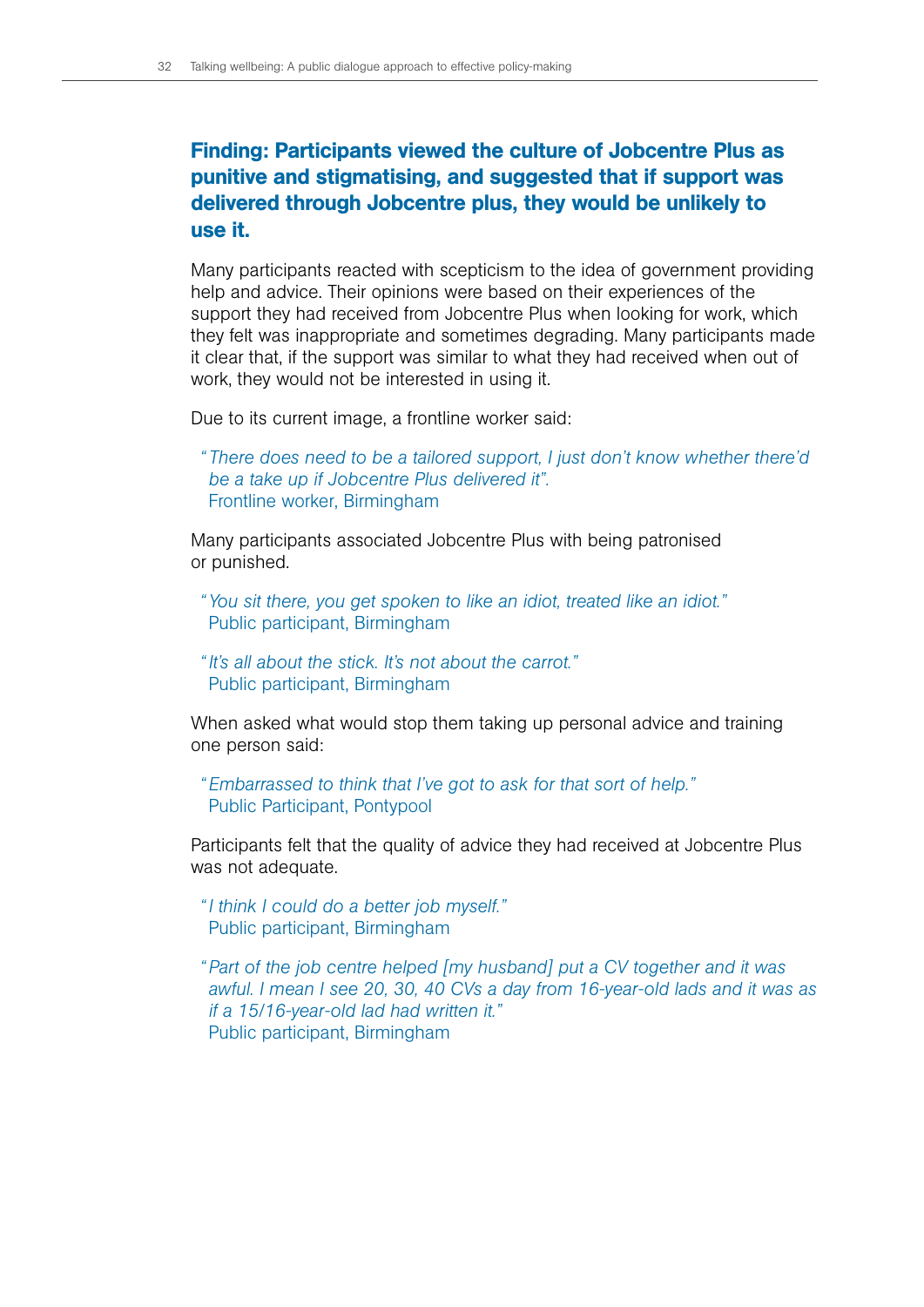Participants felt that the use of targets had not improved the quality of service.

*" The people who claim they're helping you just ask you how many jobs you applied for that week and then they want to see proof of it, and even that isn't always substantial. That's all they do."* Public participant, Pontypool

*" They're box tickers, really."* Public participant Birmingham

Participants suggested a change.

*" Make it more into a place of growing and learning, and a place of giving."* Public participant, Birmingham

The limited existing evidence on providing support for those in work mirrors participants' views. Meadows reported that "one challenge facing programmes is overcoming the reluctance on the part of people who have moved into work to engage with the help that is available to them. They do not see it as relevant to their needs in their new situation, and may regard it as a threat to their newfound sense of independence, even when they are struggling."

She went on to stress that "this reinforces the need for staff to be well trained, both in understanding labour market needs and in providing personal support."29

#### Policy priority 11

### Support services will need to distance themselves from the stigma of services provided by Jobcentre Plus.

If DWP do intend to deliver services from Jobcentre Plus, not only would the quality of service need to be improved (as described above), but the perception of Jobcentre Plus would also need to change.

This dialogue suggests however, that services are likely to be much more successful if delivered outside Jobcentre Plus. For example, delivering services through further education colleges, or setting up mentoring schemes within, or across different work places.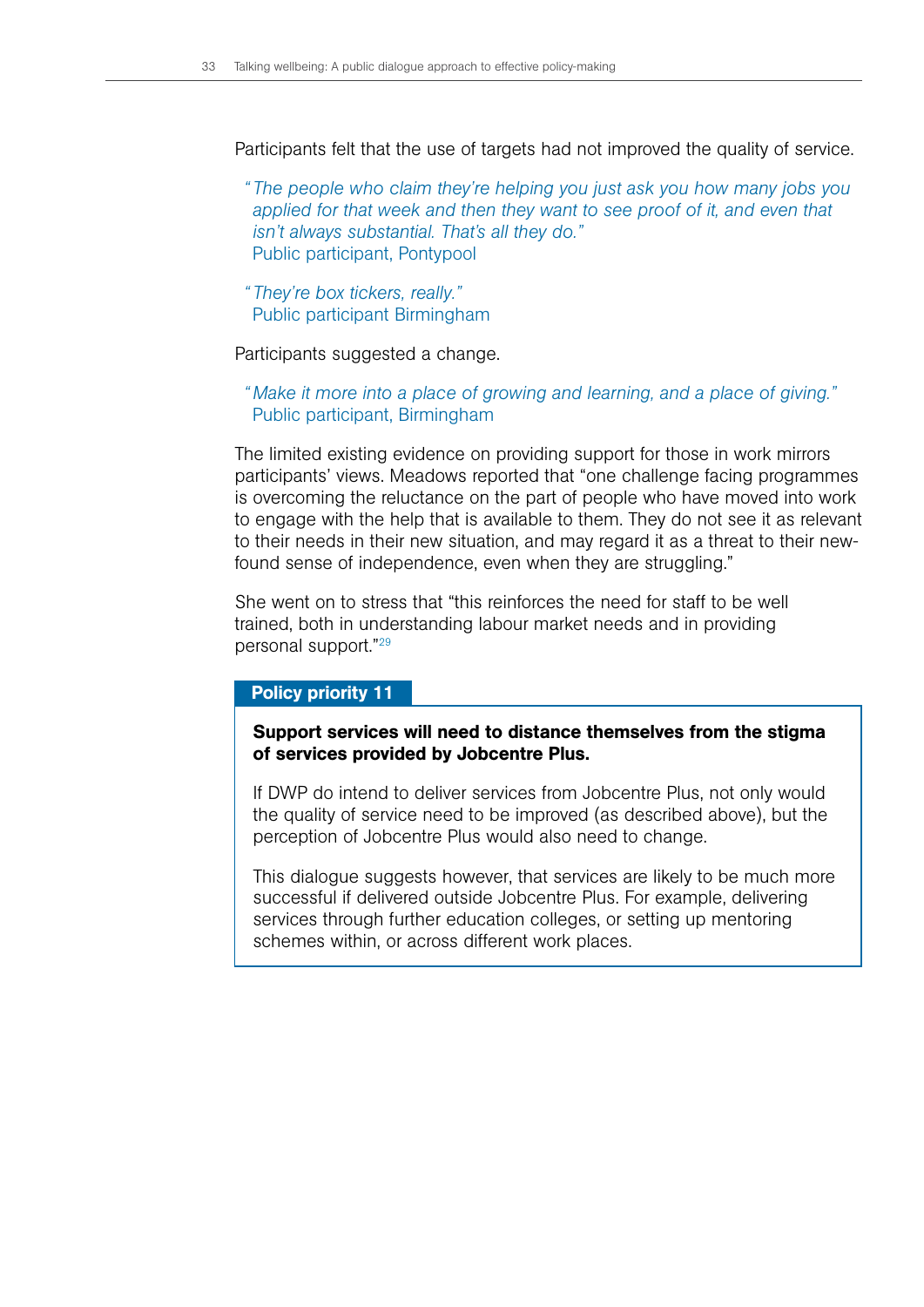# <span id="page-35-0"></span>**4. Reducing loneliness**

Government is interested in how to reduce loneliness. While many participants felt that individuals themselves had to take ultimate responsibility for preventing and overcoming loneliness, they also felt that government had a role in creating conditions which encourage people to take the first steps. Participants also thought that GPs had an important role to play in supporting patients to overcome loneliness once it had set in.

### **Introduction**

It is increasingly recognised that loneliness is a major issue in the UK. For example, in recent surveys 18% of adults in England say they felt lonely always, often or some of the time<sup>30</sup> and 9% of UK adults reported having no close friends.31 However, despite extensive evidence of the widespread and damaging effect of loneliness on individuals and communities, both the range of interventions that have been developed to reduce loneliness, and evidence of their effectiveness, remains fairly limited. This public dialogue worked with the Cabinet Office's Social Action Team to explore peoples' personal experiences of loneliness and their suggestions on how to reduce it. The question the dialogue aimed to answer was:

# • What interventions, and by whom, could best alleviate high levels of loneliness, particularly those which can occur on a neighbourhood level?

Dialogues took place in Leicester and Bedford. All public participants had self-identified as currently experiencing loneliness, or having been lonely recently in a pre-recruitment questionnaire. However, we did not aim to recruit chronically lonely people, who might have found the format of the workshops (which were social in nature and held in the evenings) challenging to attend. It may be that the recommendations made by participants are therefore less well suited for chronically lonely people who might require more intensive, one-toone interventions.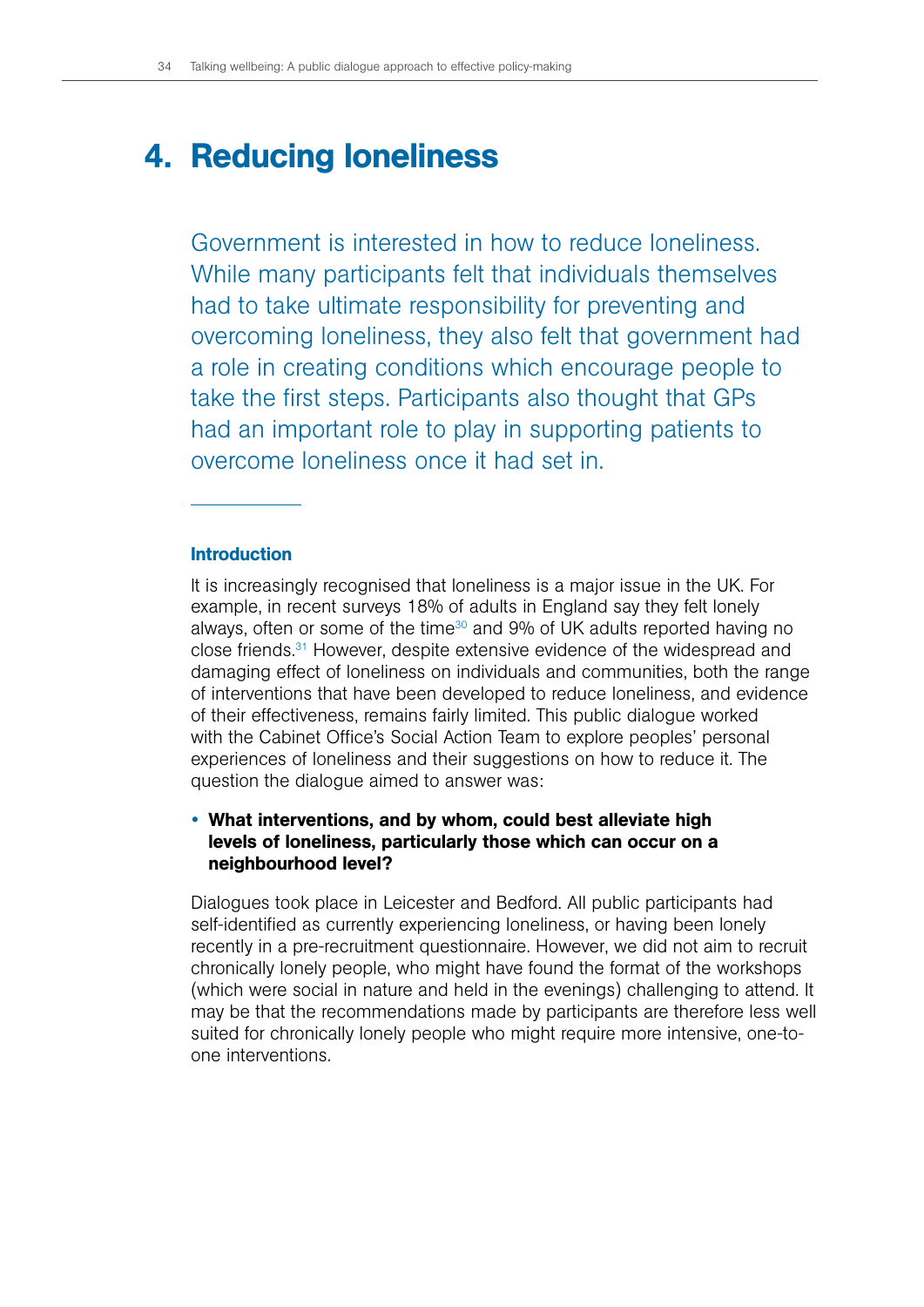## Summary of findings

- Participants felt that one of the main reasons for increased loneliness was the erosion of communities. While many were very keen to be involved in building stronger communities and overcoming loneliness, some did not feel that they could do this alone. They suggested that investment would be needed by government to help them take the first step in creating stronger communities.
- Participants suggested a number of approaches to reducing loneliness, many focusing on improving other aspects of wellbeing. In particular, participants were keen to help others who were experiencing loneliness and suggested that coming together around a common goal such as contributing to their communities could be an effective approach.
- Participants suggested that a lack of money was both a cause of loneliness, and a barrier to undertaking activities that would help to reduce their loneliness.
- Participants suggested a number of ways the physical environment, and in particular more vibrant high streets, could encourage social interactions.
- Participants felt that GPs have an important role to play in reducing loneliness. However, many of them had experienced inadequate support and care, and felt strongly that GPs needed to be more aware of loneliness as an issue.
- Participants were worried about the use of medication to treat loneliness, and many preferred approaches which addressed the underlying causes.

## Policy priorities

- 1. Invest in helping people build stronger communities in order to overcome loneliness.
- 2. Substantially increase the evidence for what works to prevent and reduce loneliness.
- **3.** Interventions to reduce loneliness should aim to overcome inequalities in loneliness according to income.
- 4. Use planning guidelines to promote social connectedness.
- 5. Urgently increase efforts to raise awareness about loneliness amongst GPs and ensure that they have a clear approach to addressing it.
- 6. Scale up the use of social prescribing to treat loneliness, as an alternative to anti-depressants.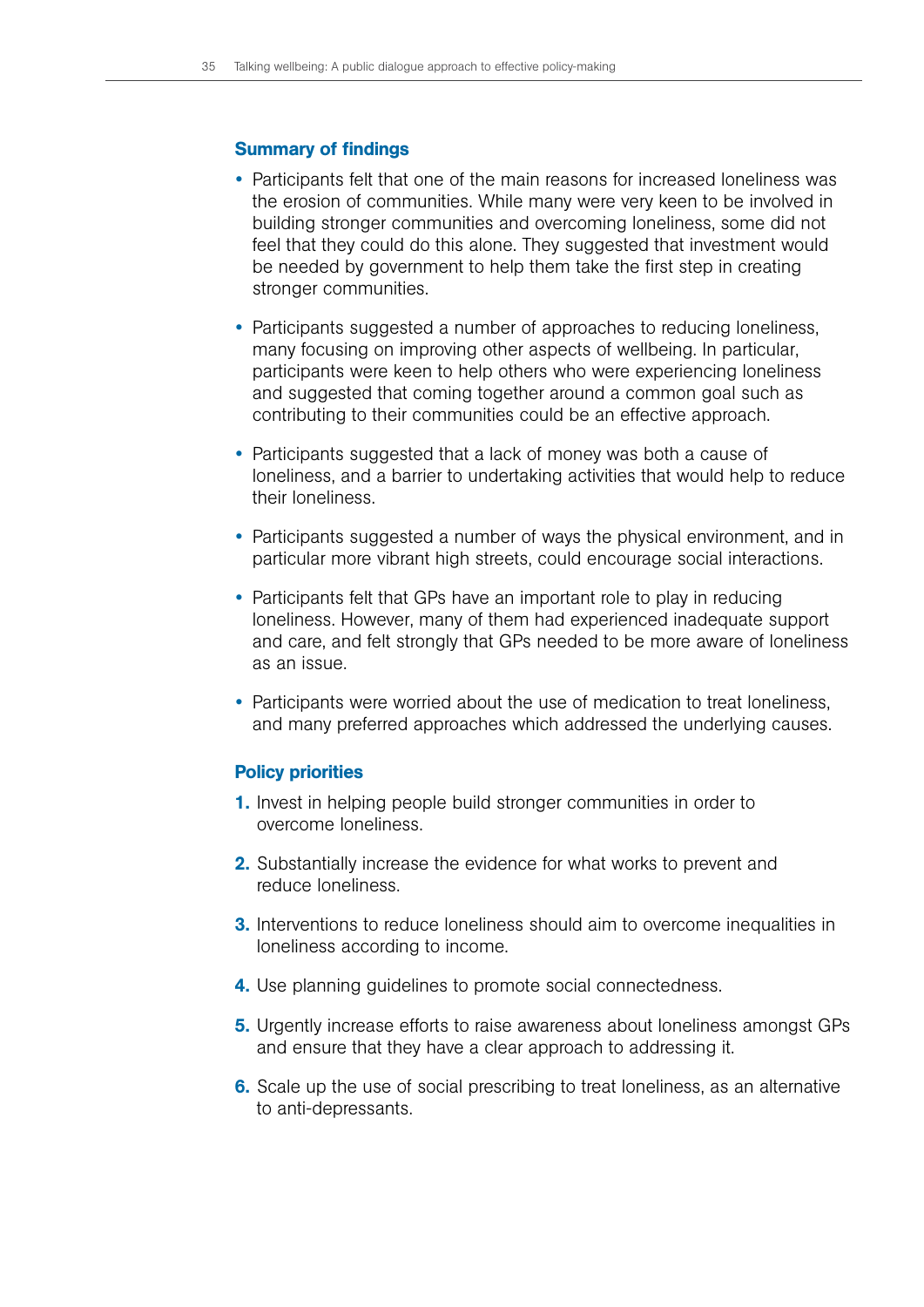## Findings and policy priorities in more detail

# Finding: Participants felt that one of the main reasons for increased loneliness was the erosion of communities. They suggested that investment would be needed by government to help them take the first step in creating stronger communities.

Participants felt that people were lonelier now than they were in the past, and that this was due to the loss of community spirit.

- *"People don't seem to get to know their neighbours anymore. You can live in the street and never speak to your neighbour for ten years, really, or just say, 'Hello,' and never get to know them. Everyone keeps themselves to themselves a lot more than they used to."*  Public participant, Bedford
- *"When we've been out with my daughter, you get the elderly who still say, 'Hello.' She'd look at me, like, 'Do you know them?' They're not used to it."* Public participant, Leicester

One participant in Leicester suggested that, if you spoke to a stranger…

' *…they'd think you were weird, or you were going to mug them, or wanting something."* 

Participants identified a number of interconnected causes of this decline. These included a lack of information about what was going on locally.

*"I can remember when I was younger, you'd go to community fairs. There'd be one every other week. You'd get a pamphlet through your door to say where it's going to be… You don't seem to get anything like that. If it is going on, you don't know it's going on. You pass it on the bus or in the car, and think, 'I could have gone to that.'"* Public participant, Leicester

- …as well as the loss of shared focal points…
- *"Dare I say, years and years ago, the church would be a focal point of a lot of communities. They would know about elderly people in their area that were infirm, needing food, companionship."* Public participant, Leicester

…changes in social values…

*"In today's society, culture has changed where people are more out for themselves."* Public participant, Leicester

*"I think humans by their nature are compassionate. I think it's when we put competition in that people tend to ignore other people… We're encouraged now to tread on our neighbours to get ahead all the time."* Public participant, Bedford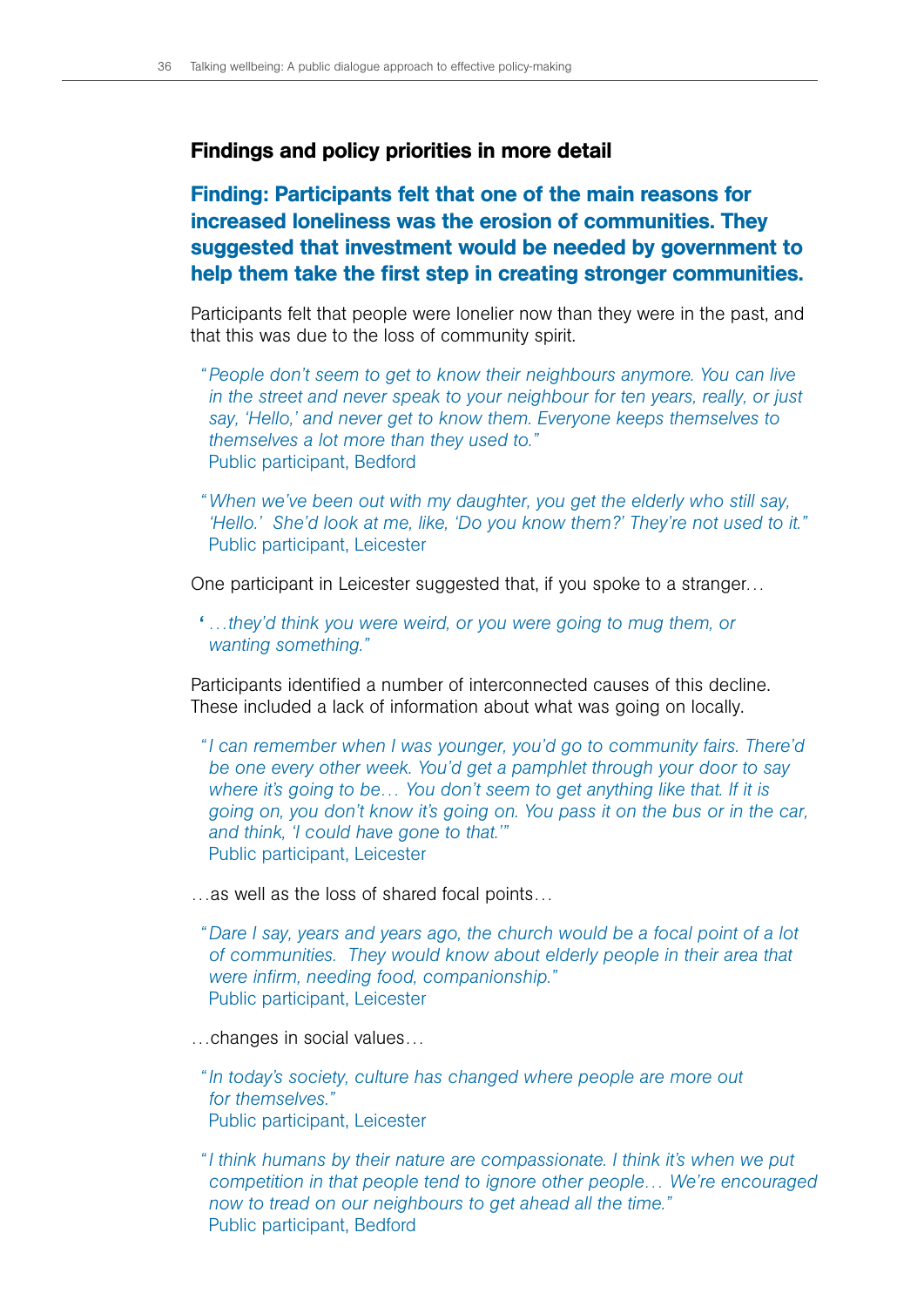- …and the rise in inequality…
	- *"Do you not think that it's gone into the Victorian age? The rich get richer and the poor get a damn lot poorer. It's like there's a big gap now."* Public participant, Leicester

They also suggested that they did not have the time to invest in building social relationships.

- *"I'm a full-time working mum. I don't see any of my neighbours. I'm divided by a main road, get home at the weekend, I'm totally exhausted. I don't see anybody... You need time to engage and we don't when we're working full time."* Frontline worker, Bedford
- *"Busy lifestyles, I don't think people give themselves enough time. You get muddled priorities."*
- *" That can end up with feelings of loneliness."*
- *"You throw yourself into your work and actually have no friends."*  Public participants, Bedford

Participants' perception of a decline in neighbourliness and levels of trust are backed up by longitudinal data in the UK and other parts of the developed world.32 Although overcoming loneliness is likely to require building close relationships, emerging research suggests that 'weaker' social ties may also be important for wellbeing,<sup>33</sup> and may lead the way towards developing stronger bonds.

Participants came up with a number of ideas to increase community spirit that they could undertake themselves. Many of these already exist in various forms, such as skills-sharing activities, good neighbours initiatives, or national 'meet your neighbour' days.34 However, many participants did not know where these activities took place or how they could get involved. Though the ideas were there, the problem remained of how to get them off the ground, particularly for people who lacked confidence and time, and in communities where the countervailing forces seemed to be moving against them. This was particularly the case for those experiencing loneliness already who might be reluctant to get involved even if activities were taking place. As one participant put it when discussing a neighbours' day:

## *"Some people would absolutely dread it. I know I would. I'd be hibernating."* Public participant, Bedford

Participants felt that funding and support were needed to help them take the first steps in rebuilding their communities. For example, one group in Leicester suggested the need for a 'super community centre' which would facilitate chance meetings and group activities.

There was support for the idea of a paid community officer for each community, who might facilitate local activities that help address loneliness.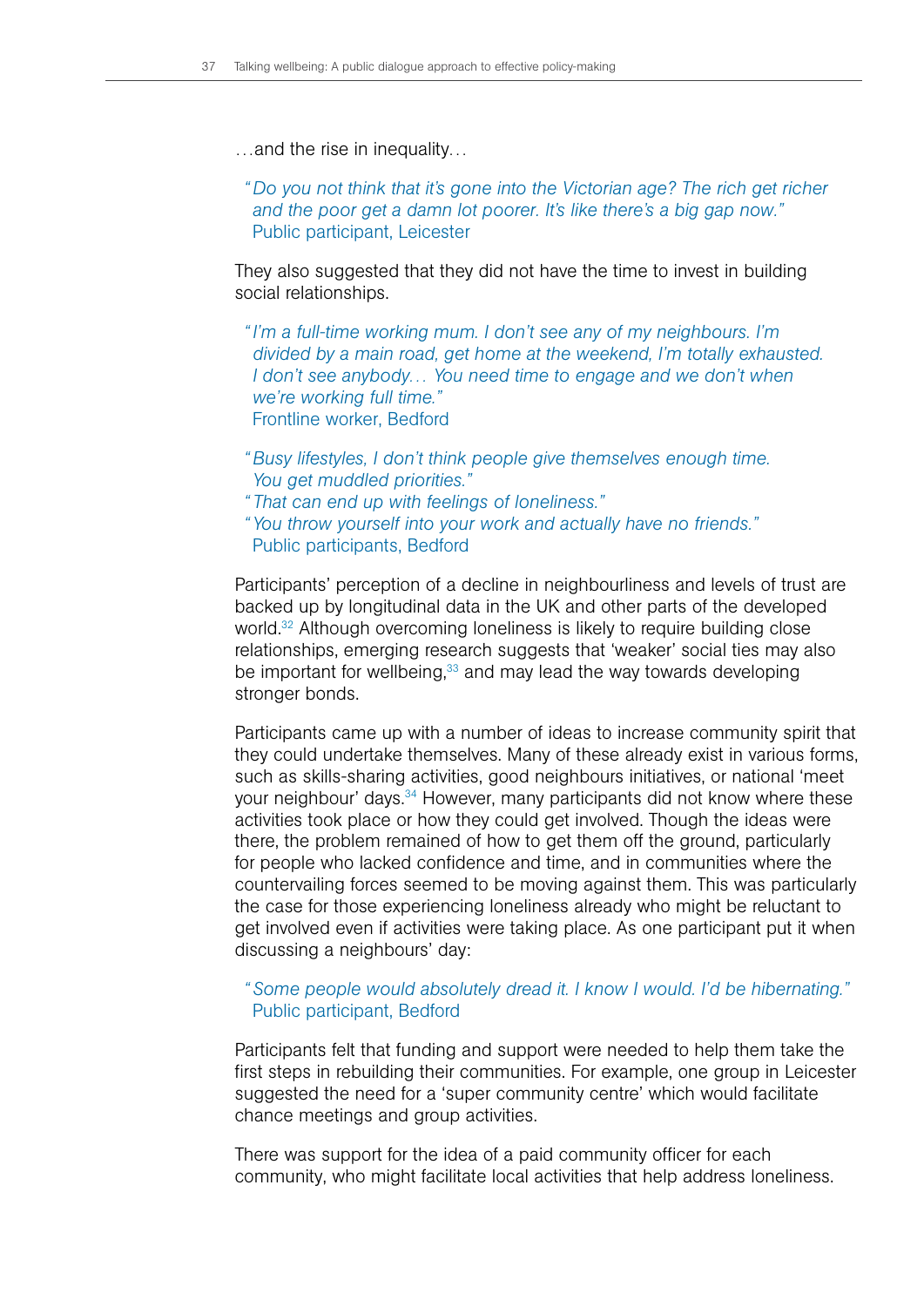*"What's needed is a focal person within the community and a budget attached to them."*  Public participant, Bedford

*"Bringing back that sense of community but giving somebody responsibility for it. It's very hard in a large community."* Public participant, Leicester

Some groups expressed concern about the lack of affordable community spaces for hire. They felt that the availability of free or affordable activities and community spaces would make a positive difference to their wellbeing.

*"20 years ago we didn't have the problems we have now. Now it's a nightmare, it costs a fortune to do even the simplest thing."*  Public participant, Bedford

Although most participants felt that it was ultimately the responsibility of the individual to form relationships, both to help themselves and to help others, many found it hard to take the first steps alone. They felt that there was an important role for government in creating, and funding, the circumstances to do so.

This finding was also reflected in a participatory research project recently undertaken by the Joseph Rowntree Foundation that worked with residents to develop neighbourhood responses to loneliness. During the evaluation, stakeholders suggested that it was crucial for one person or organisation to take responsibility for drawing people together.<sup>35</sup> Programme Manager, Tracey Robbins, who was acting as an advisor on the project, suggested the same was true for participants.

*"If you are looking at loneliness from a place perspective, then there does need to be someone to facilitate action, or to 'enable or give people permission' to get involved."*

#### Policy priority 1

Invest in helping people build stronger communities in order to overcome loneliness.

A community-based approach could not only help prevent loneliness, but also relieve loneliness where it already exists. Efforts may differ depending on the local area in question, for example:

- where community activity is already strong, encouragement and support may be required from government, or via the voluntary sector to encourage groups to identify and engage those who may be feeling lonely
- where funded community initiatives exist, such as community workers or community centres, they could incorporate aims around reducing loneliness, explicitly reaching out to those who are lonely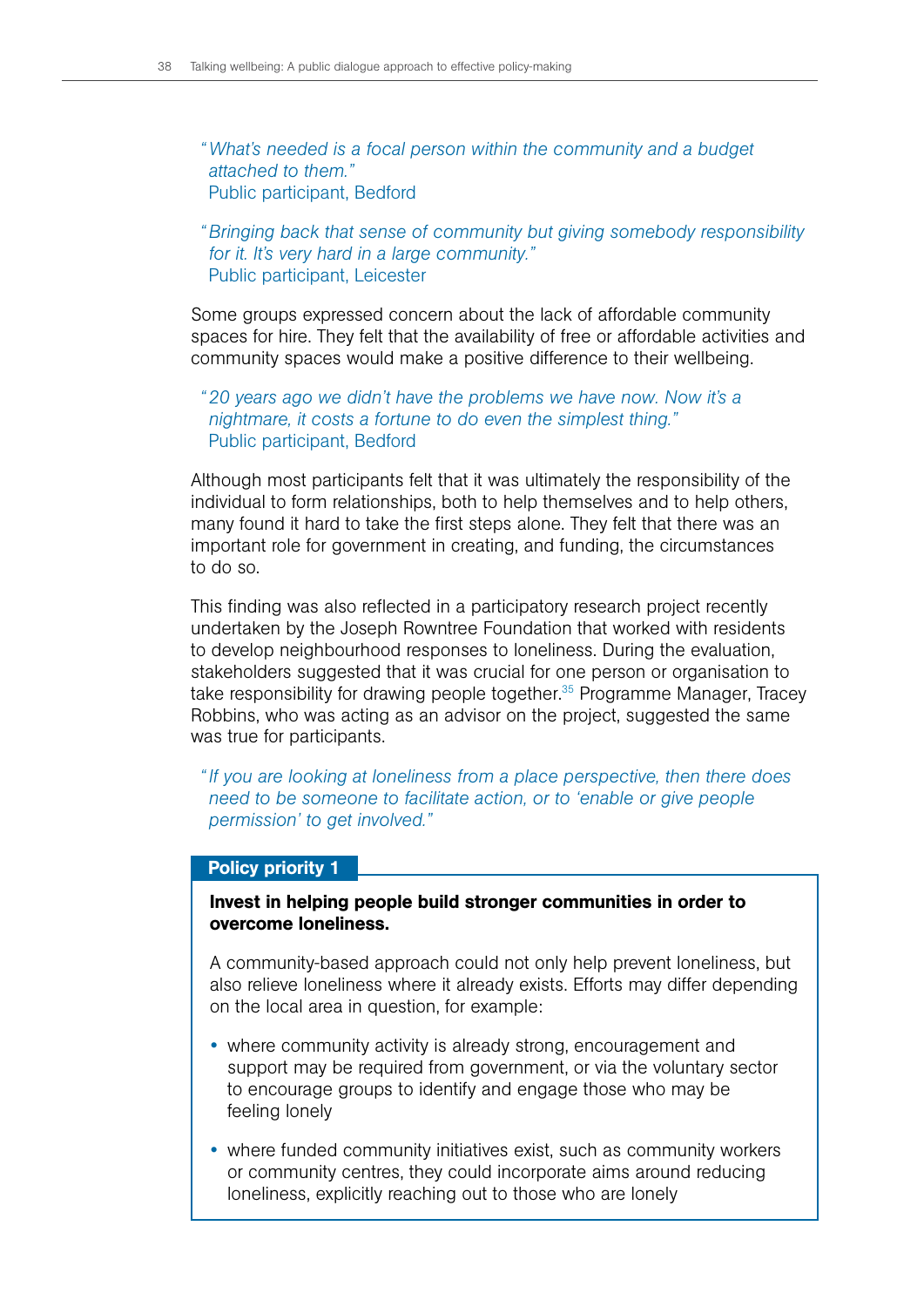• in communities which are not well-connected, and without funded initiatives such as community workers or community centres, government may need to consider investing resources (people and facilities) in such initiatives, with the aim of building the confidence and connections for communities to take a more active role in preventing and reducing loneliness.

See also the recommendation on community development in the section on community rights below.

# Finding: Participants suggested a number of approaches to reducing loneliness, many focusing on improving other aspects of wellbeing. In particular, participants were keen to help others who were experiencing loneliness and suggested that coming together around a common goal such as contributing to their communities could be an effective approach.

Participants suggested a number of ideas to reduce loneliness, which are detailed in the appendix: [www.neweconomics.org/talkingwellbeingappendix.](www.neweconomics.org/talkingwellbeingappendix) Clearly, approaches will need to be many and varied. As one participant put it:

*" There are so many different variations of people, and so many different types of loneliness."*  Public participant, Leicester

Here, we draw out a few of the key themes from participants' suggestions and conversations.

Many participants were very interested in the 'Five Ways to Wellbeing: Give, Keep Learning, Take Notice, Connect and Be Active'. Participants suggested that, rather than specifically focusing on building social relationships, interventions could promote other aspects of wellbeing.

*"I know there's no easy short-term cure to loneliness, but by promoting a happier, richer in spirit, more fulfilling life, then we think we're on the road."* Public participant, Leicester

Frontline workers agreed.

*"I think if you try and address the wellbeing thing overall, it's like a light switch going on for some people. They've concentrated on one area of perceived need, but actually the answers lie, sometimes, in different things… [for example], in addressing doing something physical, they will also make some new friends, which will address the area of social wellbeing as well. These kind of areas are so interlinked."* Frontline worker, Bedford

Participants suggested they would be more likely to engage in an activity that didn't have the reduction of loneliness as the main, or only, goal (a finding which has also emerged from other research).<sup>36</sup> As one participant put it: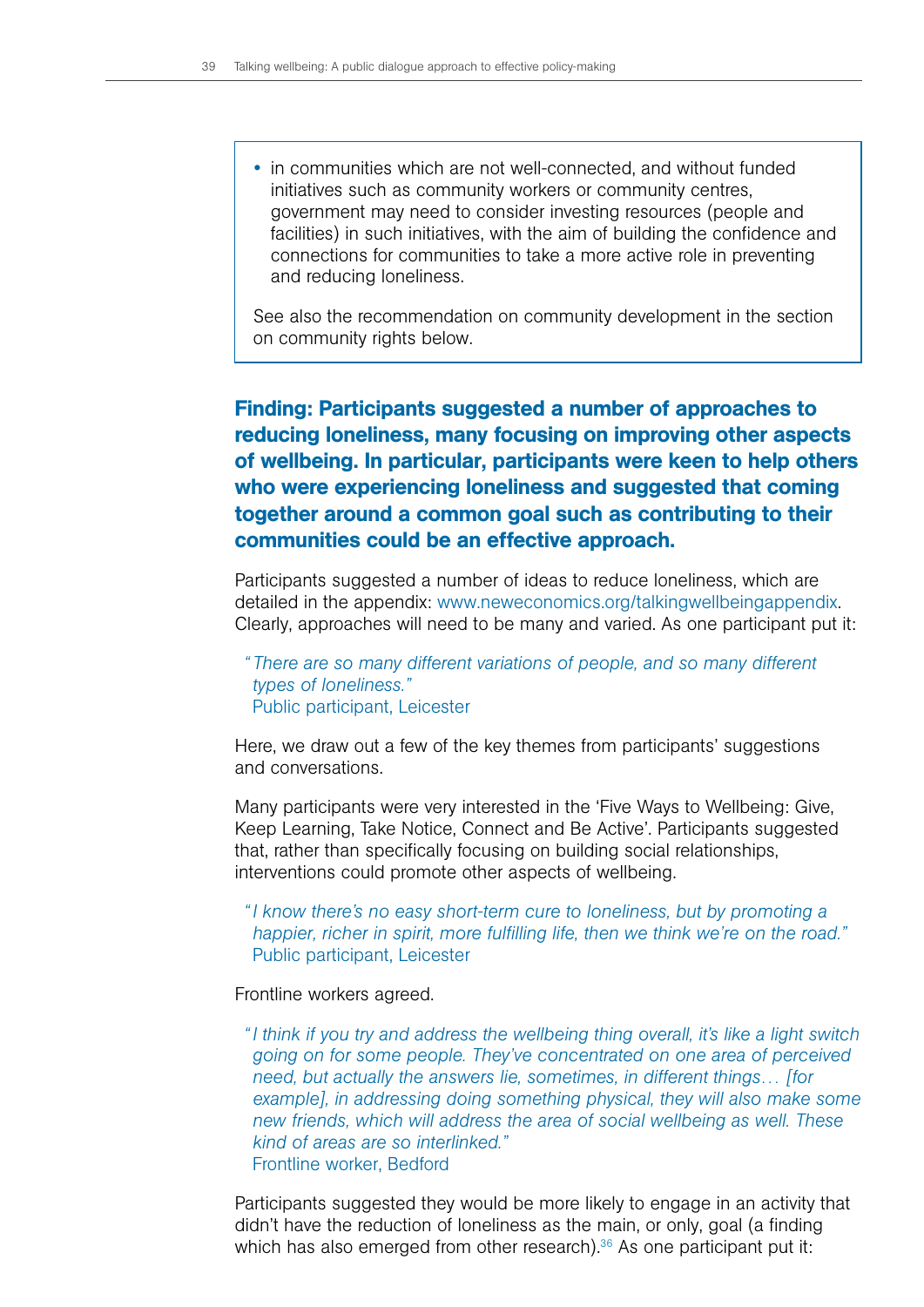*" Loneliness in itself is not incentive enough for people to change that situation, you have to have an incentive. A common interest attracts them*  with the by-product being integration with a group. It has to be something *that will capture their interest, that they will benefit from."* Public participant, Bedford

*"A place where there is a common goal, driven by co-operation – where enjoyment is achieved by the process as much as the result."*  Public participant, Leicester

Participants were particularly interested in 'giving' as one of the Ways to Wellbeing, and explained how making a contribution to their communities would increase their confidence.

- *"When you help somebody, it increases your own self-worth. People who are lonely have low self-worth."* Public participant, Bedford
- *"It gives a meaning to what you're doing but also gives you that company and connection, so you're helping each other rather than just helping yourself."* Public participant, Leicester

Participants were also interested in reciprocity, suggesting ideas similar to time banking (although this term was not used directly), for example a bartering scheme in which people would offer a skill, a belonging or their time, and receive an equivalent offer from someone else in the community.

- *"Starting small and then maybe moving on to bartering… maybe just getting shopping for someone; clubbing together to get buy one get one free things; trying to always think of other people and what you can do."* Public participant, Bedford
- *"I was talking to someone today. They went to the gym but then the person training said, 'I'll be your personal trainer, could you teach me guitar?', because this guy could play the guitar. Exchange, so it's healthier."* Public participant, Leicester

Participants felt that interventions would need to be free, or affordable.

- *" Free clubs for all ages. Quite often I don't think people have the money to go and pay for extra things other than living. Entertainment for all ages, and then easy access."* Public participant, Bedford
- *" Free. Otherwise then you get into means testing."* Public participant, Bedford

Participants were very keen that interventions should not just be designed for older people, but consider people at other life stages as well.

*" The perception is that it only applies to old-aged pensioners, for want of a better word, which isn't the case."* Public participant, Bedford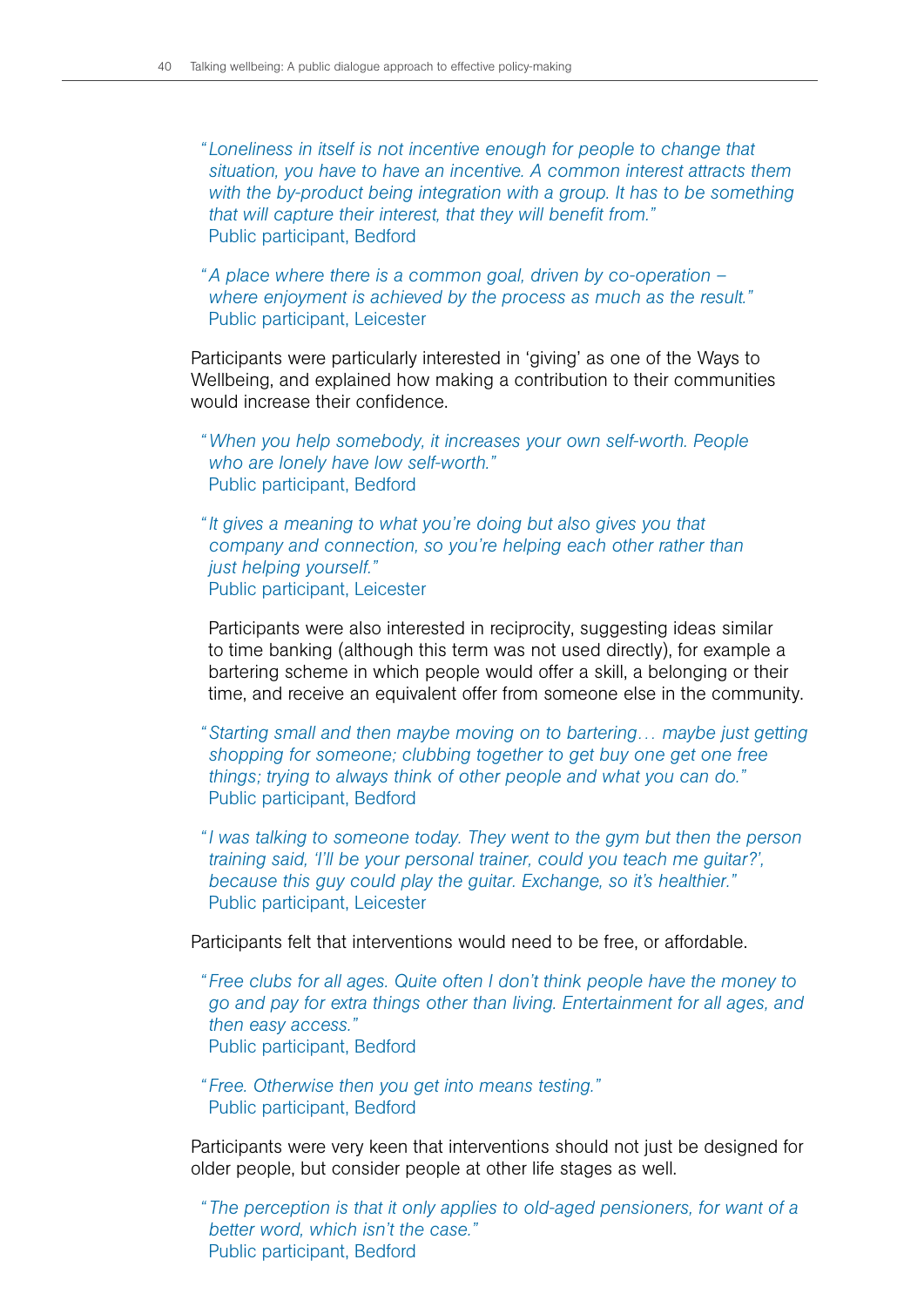# *"I know a lot of my daughter's friends, when she went to university, they were very lonely. It can affect you at any stage of your life."* Public participant

Participants identified a strong stigma surrounding loneliness, a finding that has been backed up elsewhere. $37$  A number of participants were surprised to find so many other people experiencing loneliness during the workshops, a realisation some found helpful and, at times, moving. Perhaps as a result of this, many suggested a campaign to raise awareness about loneliness.

- *"[A national campaign] takes the stigma away. It's a national problem, not just you. You don't feel so isolated."* Public participant, Leicester
- *"Normalise loneliness, get it talked about."* Public participant, Bedford

## Policy priority 2

## Substantially increase the evidence for what works to prevent and reduce loneliness.

Surprisingly little is known about how to reduce loneliness. The first quantitative systematic review of interventions to reduce loneliness found that, overall they did seem to make a difference (though a small one), but stressed that evidence was limited and often of poor quality.<sup>38</sup>

In contrast, the evidence base for the health and wellbeing effects of loneliness is substantial. Some estimate the effect to be equivalent to that of smoking and larger than obesity.<sup>39</sup> The cost to the NHS is significant. Lonely people make more use of health services, visit their GP more, use A&E more and have more days in hospital and outpatient appointments.<sup>40</sup>

There is, then, a dramatic imbalance between the national scale and impact of loneliness, and the fragmented, largely unevaluated responses to it. Given that there is both a business case and a clear public appetite for the reduction of loneliness, there is a strong case for more systematic and co-ordinated action. This could take the following forms.

- Invest in evaluation of existing approaches to reduce loneliness. Many of the suggestions made by participants may not have loneliness as an intended aim, and therefore even if they are evaluated may not assess loneliness as an outcome. One way to increase the evidence base would be to encourage such initiatives to begin doing so. Although assessing prevention can be challenging to demonstrate, efforts should be made to do so given that this is where such community-based interventions may be the most effective.
- Pilot and evaluate new approaches to reducing loneliness. Most existing interventions to reduce loneliness focus on improving life for those who are already very lonely, and often focus on the elderly.<sup>41</sup> Therefore, even if all these were fully evaluated, questions would remain on how to tackle other groups, for example single parents experiencing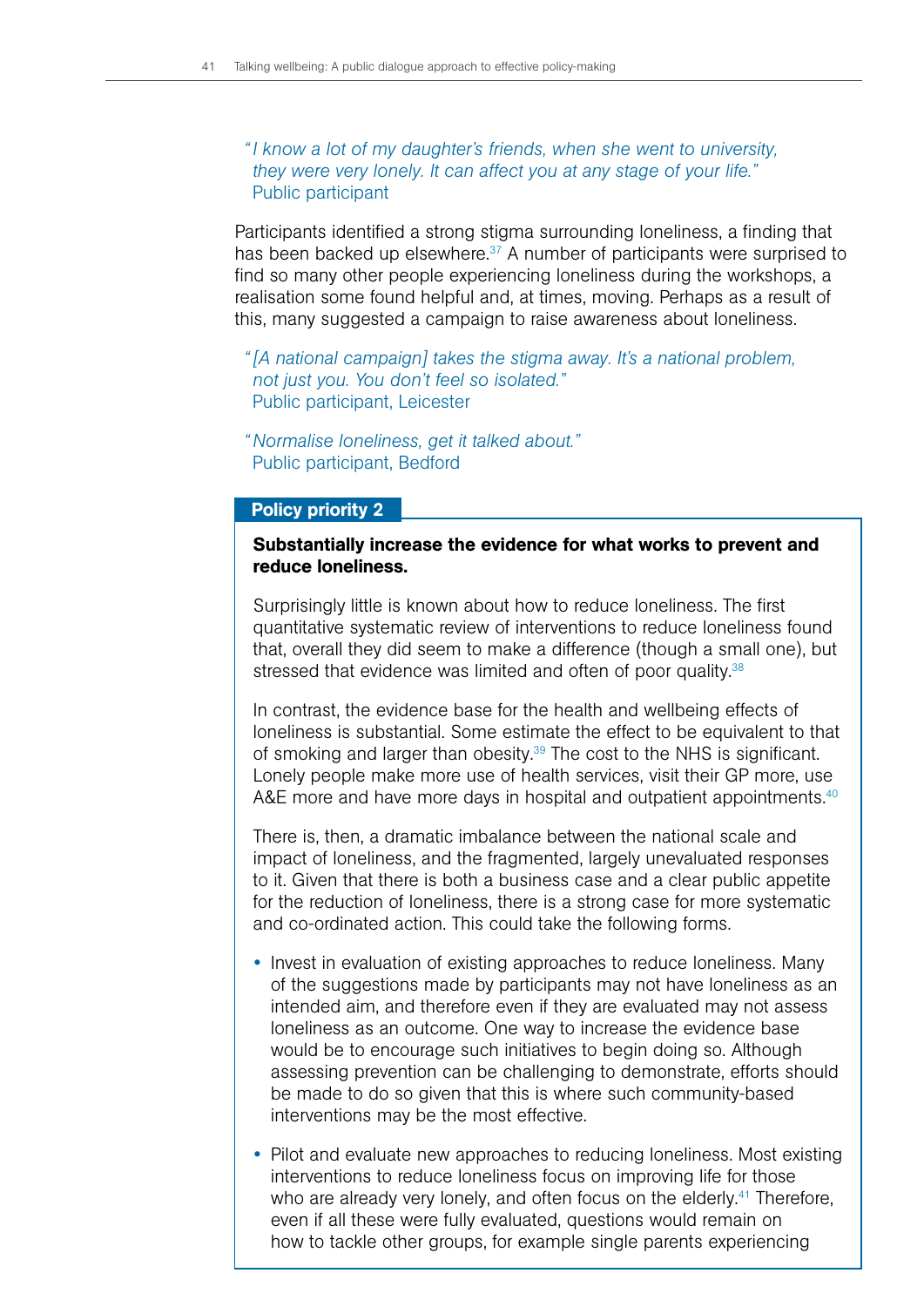loneliness. If these gaps begin to emerge during the research process, new approaches should be tested. These would not necessarily need to require costly new projects. For example, based on participants' enthusiasm for contributing to their communities, it could involve simply providing extra support to local voluntary centres to encourage them to identify and support lonely people. Clearly, building the evidence base alone is not enough – findings on 'what works' then need to be shared with local commissioners.

The growing network of What Works Centres, particularly the Aging and Wellbeing centres, could take leading roles in co-ordinating efforts in both these areas, perhaps in association with NICE.

# Finding: Participants suggested that lack of money was a barrier to undertaking activities that would help to reduce their loneliness.

A lack of money was repeatedly brought up as a barrier to participating in activities that might reduce loneliness.

*"Nowadays, because money tends to be such an issue, people are expected to provide and have money to do things. Work colleagues could say, 'Come out,' but you might not have the means to do it. You feel you should do, but you end up in debt."* Public participant, Bedford

*"Poverty and loneliness have got a lot of things in common."*  Public Participant, Bedford

This is supported in research that finds poverty is a strong predictor of loneliness.<sup>42</sup> Indeed, relative poverty is often defined as not having enough material resources to participate fully in society.<sup>43</sup>

#### Policy priority 3

## Interventions to reduce loneliness should aim to overcome inequalities in loneliness according to income.

Given that poverty is both a cause of loneliness and a barrier to overcoming it, any approaches to reducing loneliness should aim explicitly to reduce inequalities in loneliness along income lines. Given the wideranging effects of loneliness on health and wellbeing more generally, this will not only reduce inequalities in loneliness, but also inequalities in health more generally. This suggests that initiatives to support stronger communities should be targeted at low-income areas, and thought given to what different approaches may be needed to support those of a lower socio-economic status.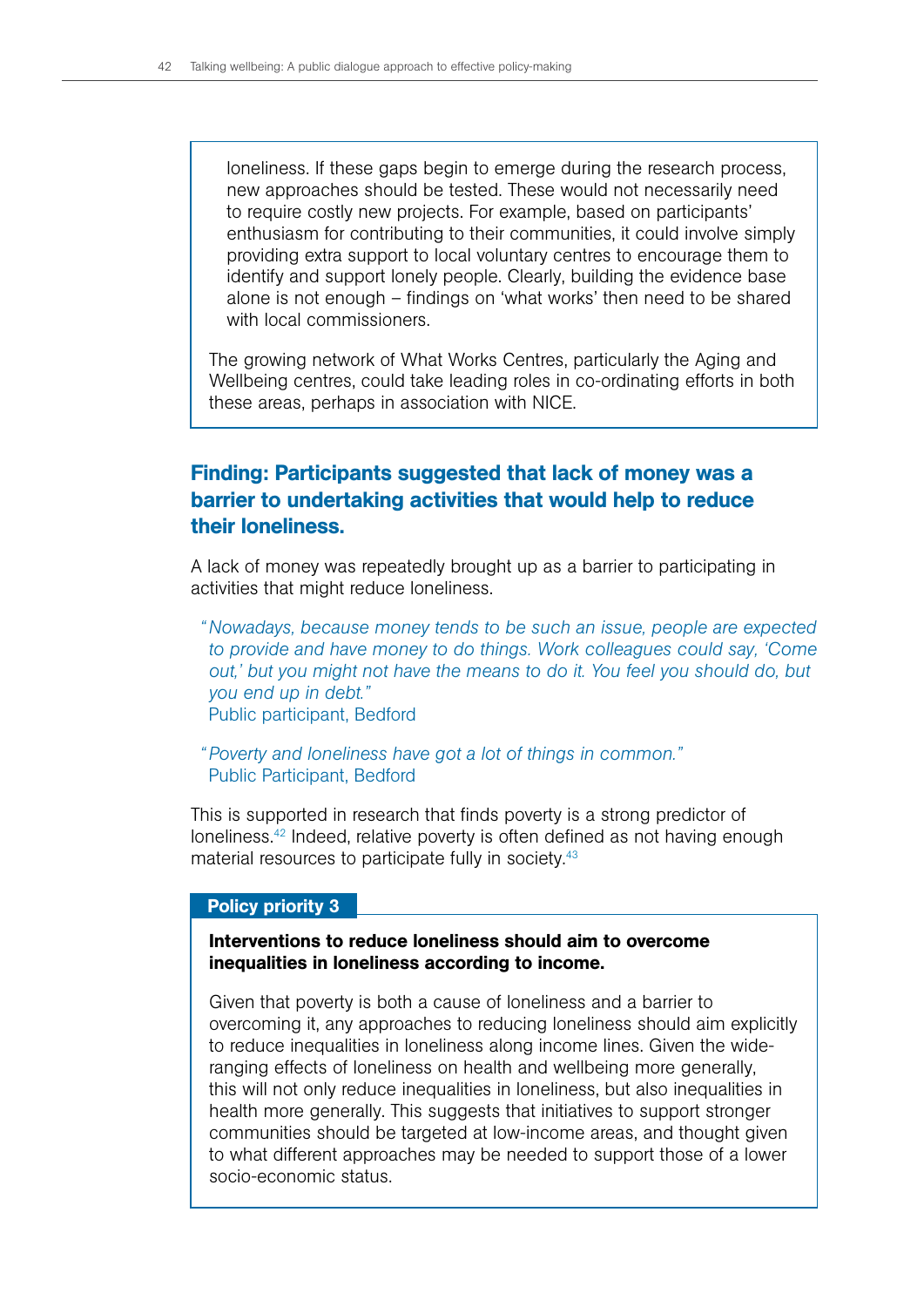# Finding: Participants suggested a number of ways the physical environment, and in particular more vibrant high streets, could encourage social interactions and thereby reduce loneliness.

Participants felt the physical environment where they live is very important to their ability to build social connections. When asked to describe a place where people felt connected to each other, many described houses surrounding public spaces, pubs, and places for chance meetings with neighbours. Nevertheless, many participants felt that the reality was moving in the other direction.

- *"Personal geography, it's changed a lot. We don't walk and talk with people that we live near anymore."* Public participant, Leicester
- *"Close your pubs and local shops and you've got a smaller community. Especially in rural communities, although it could happen in a housing estate. You haven't got anywhere to really pass people."* Public participant, Bedford
- *" My gran and granddad used to have a farm years ago, so when I was younger I spent all my summers there. It was a proper community. There was a village hall there. They had concerts, a village shop."*  Public participant, Leicester

However, participants were optimistic that much could be done to reverse this trend.

*" The design of public spaces, there is a lot that can be done to make it more conducive to people meeting, talking and being together."* Public participant, Leicester

For example, they suggested that if you are feeling lonely, you might find it less intimidating to sit with one or two others and proposed the installation of more seating areas in twos or threes. Another idea was to equip more parks with permanent barbeques.

#### Policy priority 4

#### Use planning guidelines to promote social connectedness.

While the latest planning guidelines do aim to facilitate social connections, participants' views appear to support more pro-active application of this aspect of the guidelines. In particular, the dramatic decline in village shops and pubs is well documented, and may be particularly important for the elderly who are likely to spend a higher proportion of time in their neighbourhood, and are most likely to feel lonely.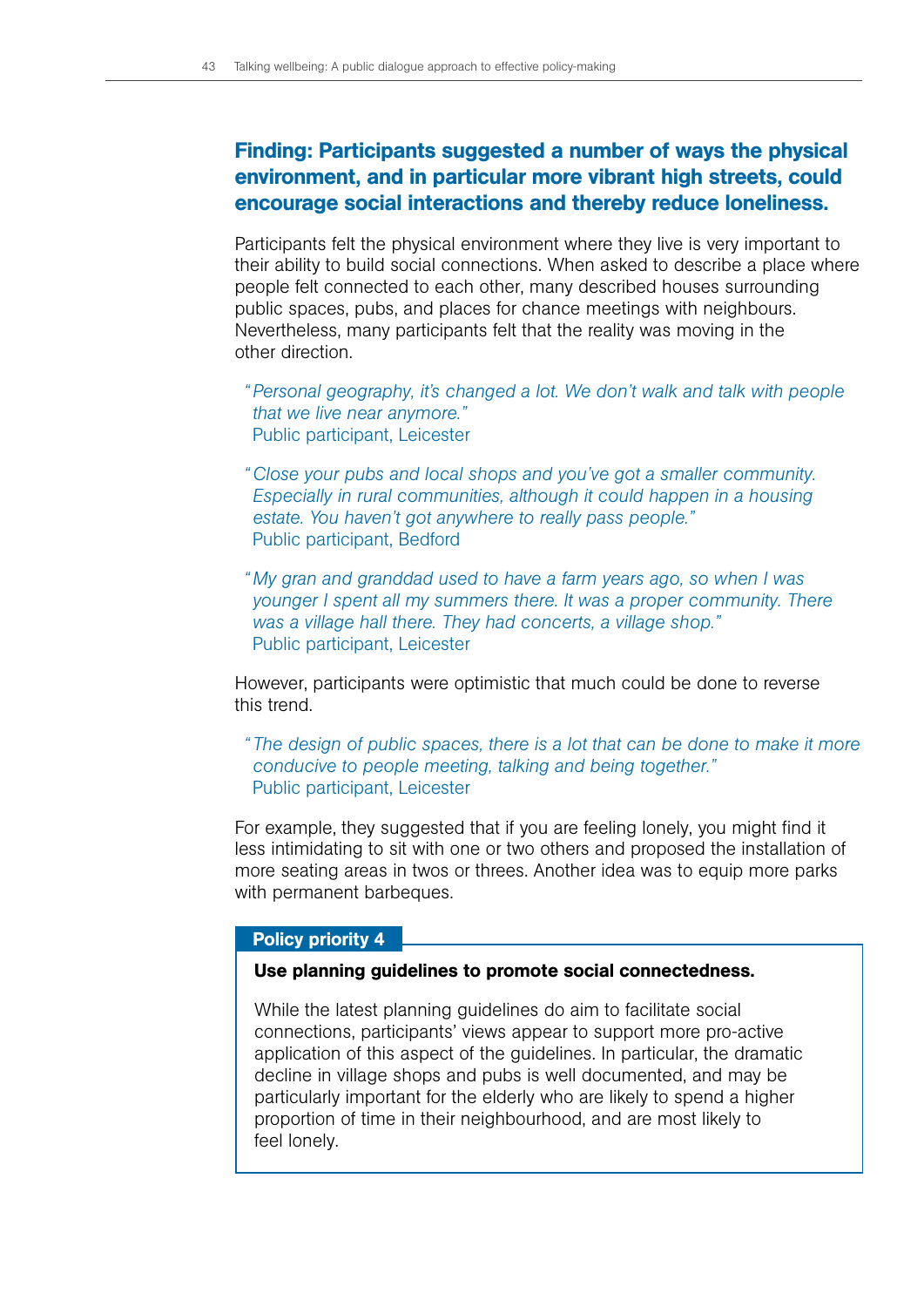In aiming to make public spaces conducive to building social connections, government could consider:

- reviewing the extent to which social connectedness is in fact considered in planning decisions
- promoting examples of best practice where planning decisions have in fact increased social connections.

# Finding: Participants felt that GPs have an important role to play in reducing loneliness. However, many of them had experienced inadequate support and care.

While participants were keen to focus on preventing loneliness in communities, many were familiar with feelings of extreme loneliness, either currently or in the past, and some had visited their GPs for help. Participants reported that the GPs they spoke to responded inadequately. A number of participants shared distressing personal stories.

- *"I have the fear of walking in [to public spaces]. Sometimes I feel too proud to admit that I'm lonely. For a long time I didn't admit to it. I went to the doctor and told them, they said I'd have to wait for six weeks, so I ran out of there and thought, 'Forget it,' which shut me back into my box again."* Public participant, Leicester
- *"When my wife died I went to the GP in January with chronic depression. The GP told me to go home and make models. I tried to commit suicide on 6th January of this year."* Public participant, Bedford

Despite these negative experiences, participants nevertheless felt that GPs had the potential to play an important role in the reduction of loneliness.

- *"We think people are more confident in front of the GP than an awful lot of other people in society, including their own family."* Public participant, Leicester
- *"I think GPs need to be educated and funded and have a push from government."* Public participant, Leicester
- *"We need to educate the GPs to understand loneliness, because we don't think they do, and to tell the difference between loneliness and depression."* Public participant, Leicester

The research suggests that participants' experiences may not be atypical. In a survey prepared by the Campaign to End Loneliness, 92% of GPs said they had at least one patient a day who visited them largely because of being lonely. However, most of them did not feel that they had the tools to do much about it.<sup>44</sup>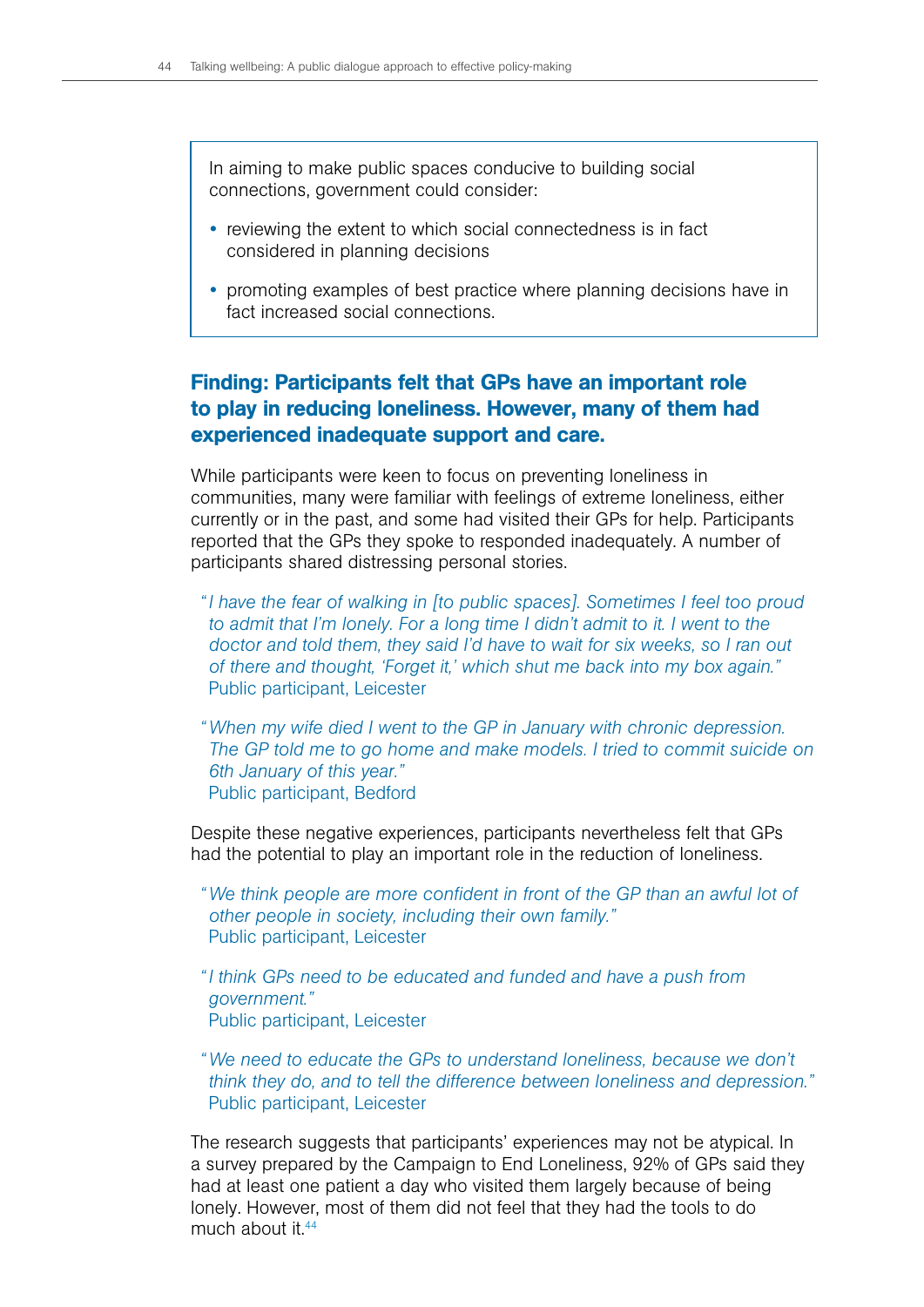The medicalisation of common social challenges is widely considered problematic,45 and participants were divided on whether loneliness should or should not be seen as an illness. However, loneliness does not need to be categorised as an illness in order to be treated as a medical issue. If we are to take the social determinants of health seriously, as it is increasingly recognised we must,<sup>46</sup> then our health service should be as concerned about loneliness as it is about obesity. The findings from this public dialogue suggest that the public expect GPs to do just this, and to support them to overcome loneliness. We also heard that their failure to do so can have damaging, and even life threatening, consequences.

#### Policy priority 5

## Urgently increase efforts to raise awareness about loneliness amongst GPs and ensure that they have a clear approach to addressing it.

This might include developing clear guidance for GPs on spotting the signs of loneliness, including loneliness in GP training, or requiring each surgery to publish their approach to reducing loneliness.

# Finding: Participants were worried about the use of medication to treat loneliness, and many preferred approaches which addressed the underlying causes.

Although participants were divided about whether loneliness constituted a mental health problem or not, they were united in their distrust of medicine as a solution. Instead, public participants and frontline workers suggested tackling the underlying causes of loneliness.

*"GPs should work closely with community officers, referring them to local activities."* Public participant, Leicester

*" Less medicine, more guidance… It isn't a simple prescription for diazepam, it's a route into some form of group or therapy, counselling, guidance."* Public participant, Leicester

However, they also suggested that they may need some practical or financial support to ensure that people undertook these activities.

*"A bit like the GP referral schemes for gyms. They're very good. It makes you go. If the GP just said, 'Go and sign on at the gym,' I probably wouldn't bother."* Frontline worker, Bedford

*"If anybody's got any problems with paying for these activities, if [they have] a voucher from a GP, they'll no longer have that issue. It would benefit all five ways of wellbeing."* Public participant, Bedford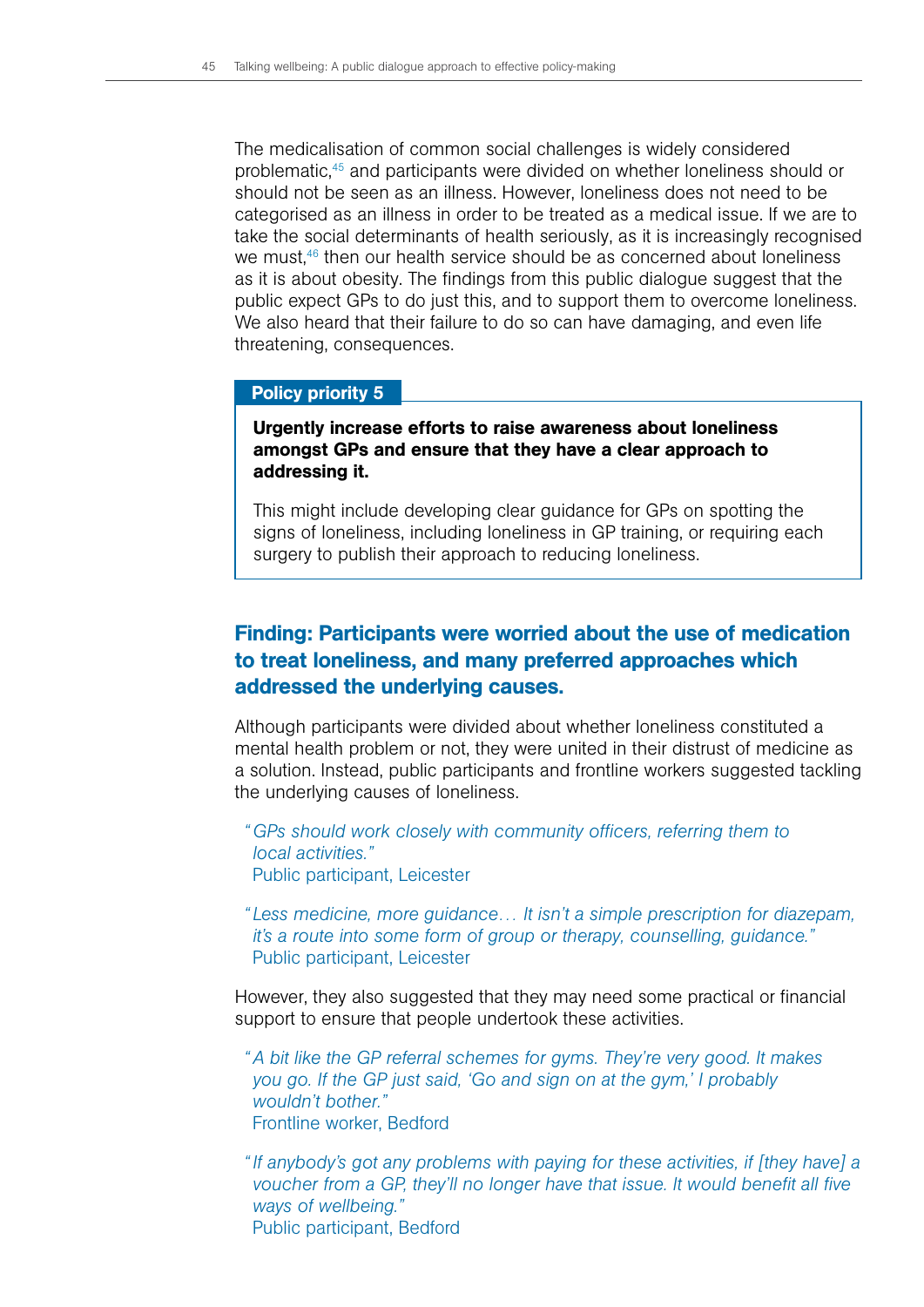This approach is often called social prescribing (although that word was not used directly by participants).

### Policy priority 6

## Scale up the use of social prescribing to treat loneliness, as an alternative to anti-depressants.

There is a growing body of evidence of the positive effects of social prescribing, not only on social interactions, but also on other important outcomes that may help to reduce loneliness indirectly, such as selfconfidence.47 Social prescribing also sits firmly within the government's stated approach to public health, which focusses on tackling social determinants, prioritises mental wellbeing, capitalises on local provision of preventative services and involves wider stakeholders (including the voluntary sector) in the promotion of health.48

However, a survey by the Mental Health Foundation found that 78% of GPs reported prescribing an anti-depressant in the previous three years, despite believing that an alternative treatment might have been more appropriate, often because this treatment was unavailable or had long waiting lists.<sup>49</sup>

This suggests that more can be done to promote the use of social prescribing more widely. For example, government might consider:

- Ensuring that every prescription for an anti-depressant is accompanied by a social prescription. This should be possible to implement immediately if the activities prescribed were free, such as sign-posting to a volunteering opportunity (an approach which has been used effectively in a time bank in Catford).<sup>50</sup>
- Developing NICE recommendations for the use of social prescribing for the alleviation of loneliness. Although NICE currently recommends a range of social prescriptions for treatment of anxiety or depression, including exercise, cognitive behaviour therapy  $(CBT)$  and befriending,  $51$ there is limited consideration of more community-based social prescriptions, such as group activities, volunteering or initiatives like time-banking, or their use to alleviate loneliness.
- Evaluating the cost-effectiveness of funded social prescriptions. In particular, further research could consider the cost effectiveness of social prescribing where patients are provided with a paid voucher to undertake an activity which costs money. This will clearly be important to ensure that social prescriptions reduce, rather than exacerbate existing inequalities in the prevalence of loneliness along income lines.
- Provide leadership and support to clinical commissioning groups (CCGs) in commissioning social prescribing across their areas. Although a number of GPs have run successful pilots, there have been fewer examples of CCGs rolling out these approaches more widely.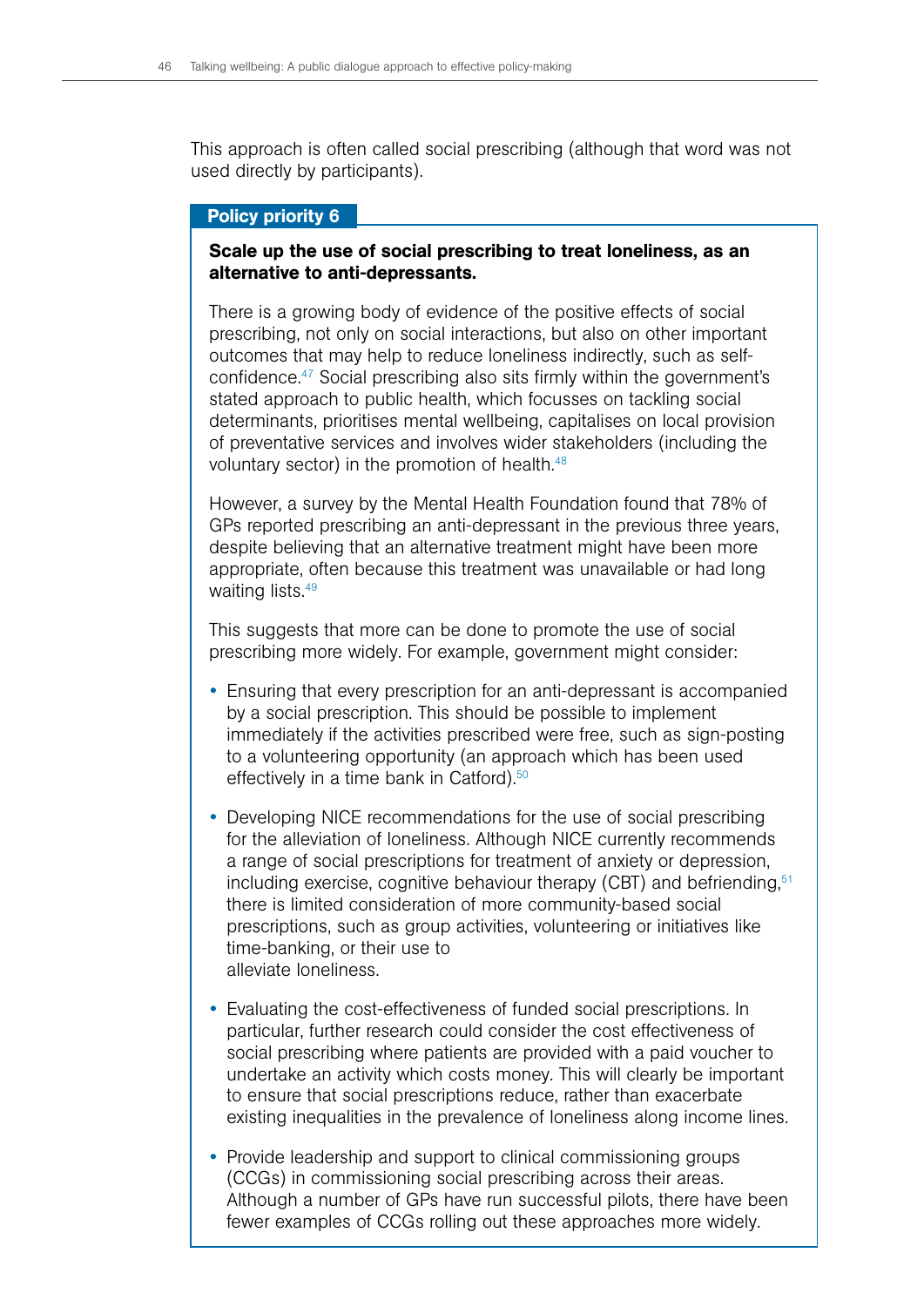# 5. Increasing community control through community rights

DCLG were interested in the wellbeing outcomes associated with community involvement in local decisionmaking, and how this learning could inform approaches to encourage more people to exercise their community rights (introduced in the 2011 Localism Act) or take control of decision-making in their communities in other ways. Some participants could clearly see the connections between exercising their community rights and enhanced wellbeing. Others felt that the time commitment and uncertainty of using the community rights might be bad for their wellbeing, and were therefore unlikely to exercise them in their current form. However, even amongst these, many were interested in helping shape their communities, particularly if opportunities were available for lower-risk and shorter-term involvement.

## Introduction

In 2011, the Localism Act introduced a new set of legislative powers, which aimed to give people more control over their communities.

**The community right to challenge** gives communities the right to submit an 'expression of interest' in taking over and running a local authority service. If a local authority accepts the challenge they must then run a procurement exercise in which organisations – including those that challenged the delivery of the service but also other voluntary, social enterprise or private sector organisations – can bid to take over the running of the service.

**The community right to bid** is intended to help local communities protect local assets, such as pubs, football pitches, village shops or libraries. Communities can nominate an asset to be included in a 'list of assets of community value'. If the owner of the asset then wants to sell, they may have to wait six months before doing so to allow community groups time to develop a proposal and raise the required capital to bid for the property.

**Neighbourhood planning** gives communities direct power to develop a vision for their neighbourhood and shape the development and growth of their local area. They are able to choose where they want new homes, shops and offices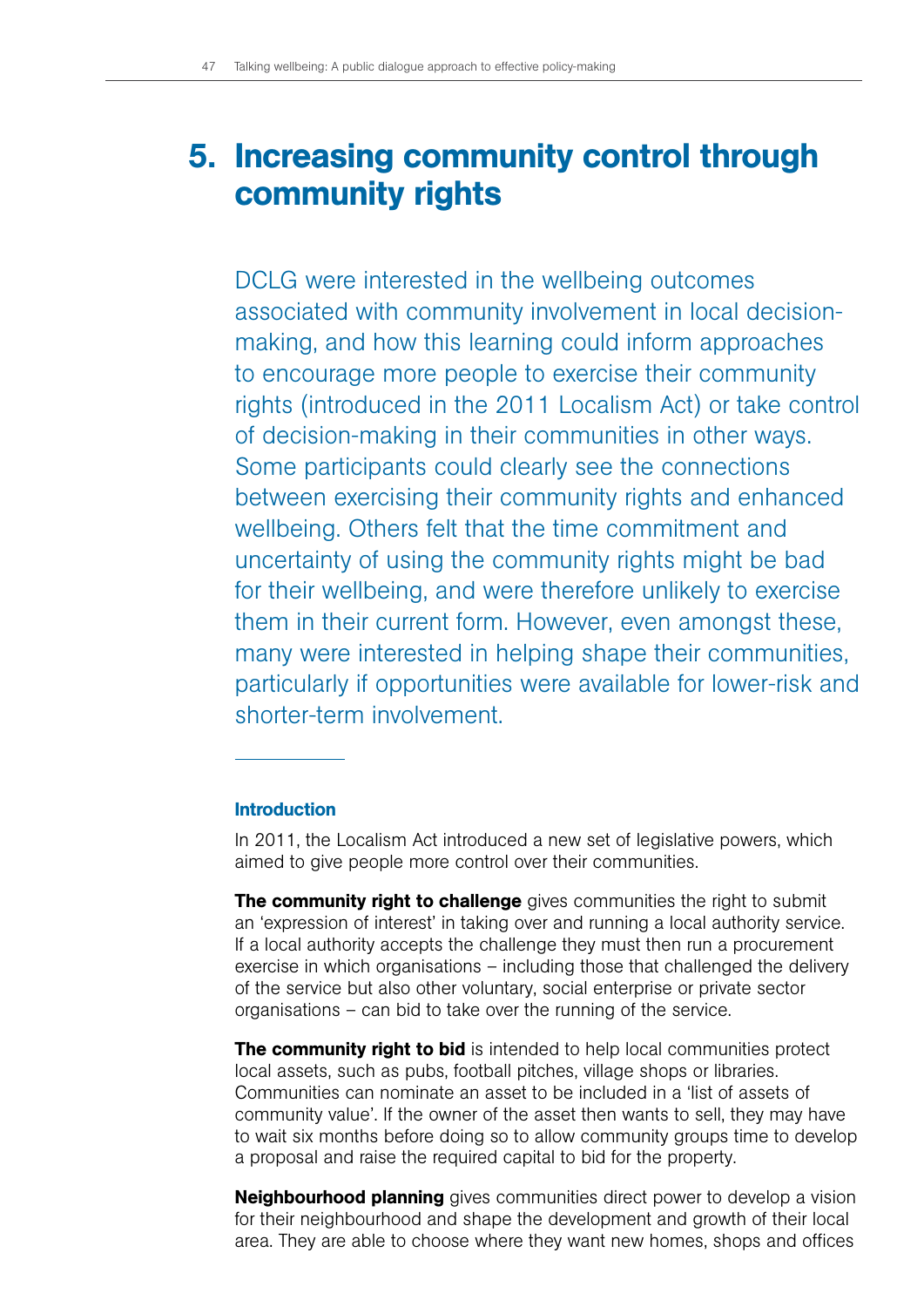to be built, have their say on what those new buildings should look like and what infrastructure should be provided, and grant planning permission for the new buildings they want to see go ahead.

The community right to build allows local communities to undertake small-scale, site-specific, community-led developments. The right allows communities to build new homes, shops, businesses or facilities where they want them, without going through the normal planning application process. Members of the community set themselves up as a corporate body with the purpose of furthering the social, economic and environmental wellbeing of the local community. The developments would then be managed by this corporate body. Any benefits from any development which come to the body are retained or used for the benefit of the community.

In order for either a neighbourhood plan or a right to build to be passed, the proposals must:

- meet some minimum requirements (for example, they should be in line with national planning policies and strategic elements of the local plan)
- have the agreement of more than 50% of local people that vote through a community referendum.

For DCLG, the community rights are one part of a wider effort to empower and encourage both communities and public sector bodies to work together in a way that moves decision-making as far as possible into communities and to local people, and gives communities the assets to make the most of this new power.

The legislation has been backed by efforts to raise awareness about community rights, including:

- the provision of information, guides and toolkits online about community rights, provided by Locality, a national charity and membership body of community-led organisations
- spreading information and awareness of the rights through events, workshops, social media and case studies
- policy-makers visiting local areas to talk about community rights to interested audiences.

For those who then seek out more information about the community rights, a range of support and information is available, including detailed step-by-step guides and case studies on a dedicated website (mycommunityrights.co.uk); a telephone helpline; and pre-feasibility and feasibility grants available via Social Investment Business to support communities through the process.

The rights have already been taken up by thousands of communities across the country. However, they have not yet been taken up by tens of thousands. DCLG were interested in whether the barriers to people using the rights might be influenced by the perceived impact on wellbeing (positive and negative) of taking up these rights. If so, this could usefully influence the design of messaging and support around community rights. They were also interested in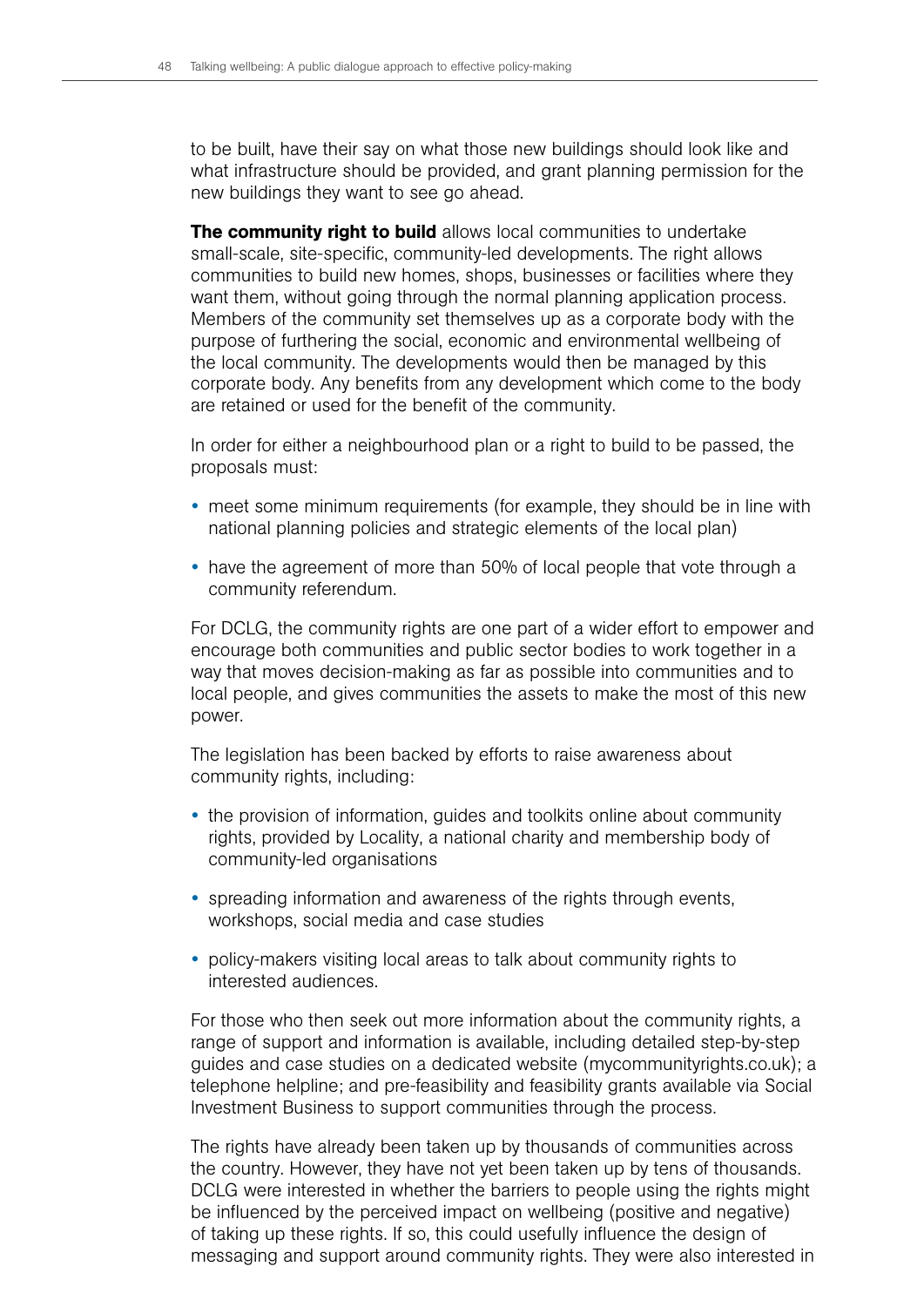any additional ways of giving individuals and communities more powers and so advance the overall objective of the policy, whether or not they resulted in the use of the specific Localism Act community rights. Therefore, this dialogue aimed to answer the following questions.

- How can the rights, or the support packages associated with them, increase wellbeing?
- Are there ways to refine the rights that would further enhance wellbeing and therefore encourage more people to exercise them?
- How can giving people more opportunities to take control of their communities in other ways help to increase wellbeing?

Workshops were held in London and Birkenhead. We included Birkenhead because we were particularly interested in how giving more powers to those living in deprived areas might affect wellbeing. We aimed to recruit participants who may be interested in getting involved in their communities. To do this, we recruited a majority of participants who answered favourably to a question about whether they think it's important for communities to have greater control over delivering and budgeting for local services.

However, as the intention was to explore how getting involved in community rights could appeal to a broader range of people, we did not recruit for very active community members or those who had already used the community rights. In fact only one participant had been actively involved in community rights, and very few other participants had heard of them.

## Summary of findings

- Only a small number of those taking part in the dialogue were aware of the rights or had used them.
- Once they had learned more about the rights, some participants could clearly see the connections between exercising their community rights and enhanced wellbeing. They felt that both the processes and outcomes associated with coming together with neighbours to make a difference could enhance community cohesion, lead to a sense of pride and achievement, and ultimately result in a better quality of life. As a result, these participants expressed a strong interest in taking up the community rights.
- Those participants who were interested in the rights were not able to come up with new ideas for support that would help them to exercise the rights. Almost all the suggestions participants made either involved support that already existed or was outside this framework, for example redesigning the rights themselves, or investing significantly in capacity building and leadership development.
- Other participants expressed a strong latent desire to engage more with their communities and help shape their local area, while being much less enthusiastic about taking a pro-active role in exercising the community rights in their current form. For them, the wellbeing benefits of community involvement would be maximised if someone else (quite possibly someone from the local authority) was taking a leadership position.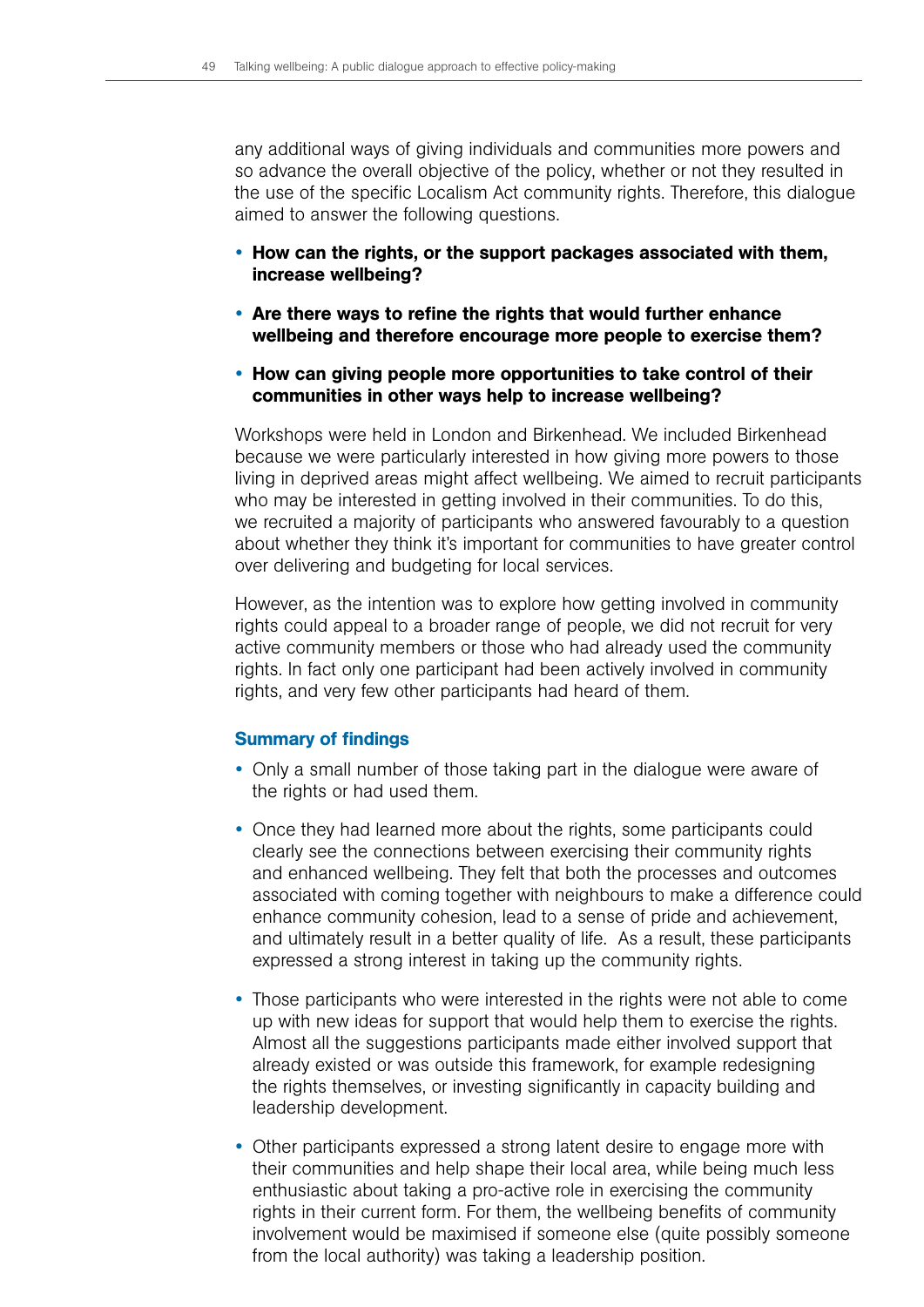- Many comments suggested that the rights as currently formed would be difficult to exercise. The barriers included the long time frame; the lack of local leadership and cohesion needed to get an initiative off the ground (particularly in deprived areas); the excessive levels of time commitment and skill often required; and the risk of failure and conflict. Participants felt that these could have negative effects on their wellbeing.
- Many comments, particularly but not exclusively from those in more deprived areas, suggested that the rights in their current form were not relevant and there were other issues that were more pressing for improving their wellbeing. These included the failure of local authorities to engage effectively with the local population, or the need for active community involvement in the regeneration of deprived areas.
- In Birkenhead, some participants were not interested in the 'right to challenge', as this right was perceived negatively by many as a back door to privatisation.
- Finally, several participants had no interest in exercising the community rights or anything similar.

Overall, this suggested that the broader objective of the policy – to help people shape their communities – would resonate well with the public and had potential to enhance wellbeing, but that new rights, or promotion of alternative existing avenues for influence, and new forms of support would be needed to make the most of this.

Two important caveats need to be made. Firstly, community rights have so far often been exercised not by individuals coming together for the first time, but by existing community groups. It may well be that there is significant further appetite for exercising the community rights within the voluntary and community sector, which this dialogue would not have uncovered, targeted as it was at individuals who were not necessarily active in that sector.

Secondly, these findings (and all those in the report) only reflect the views of those who took part in the dialogue, and should not be taken as representative of the public's views on community rights more generally.

# Policy priorities

Given that there were limited new ideas for changes to the support packages provided, we have identified policy priorities which focus (a) on messaging which would attract those participants who were potentially interested in exercising the community rights and (b) on broader policy changes which would tap into the aspirations of a wider range of participants.

1. Messaging should highlight the outcomes that exercising community rights could produce, such as saving a pub or a post office, or reviving a neighbourhood, and the wellbeing benefits of exercising the rights, rather than the rights themselves.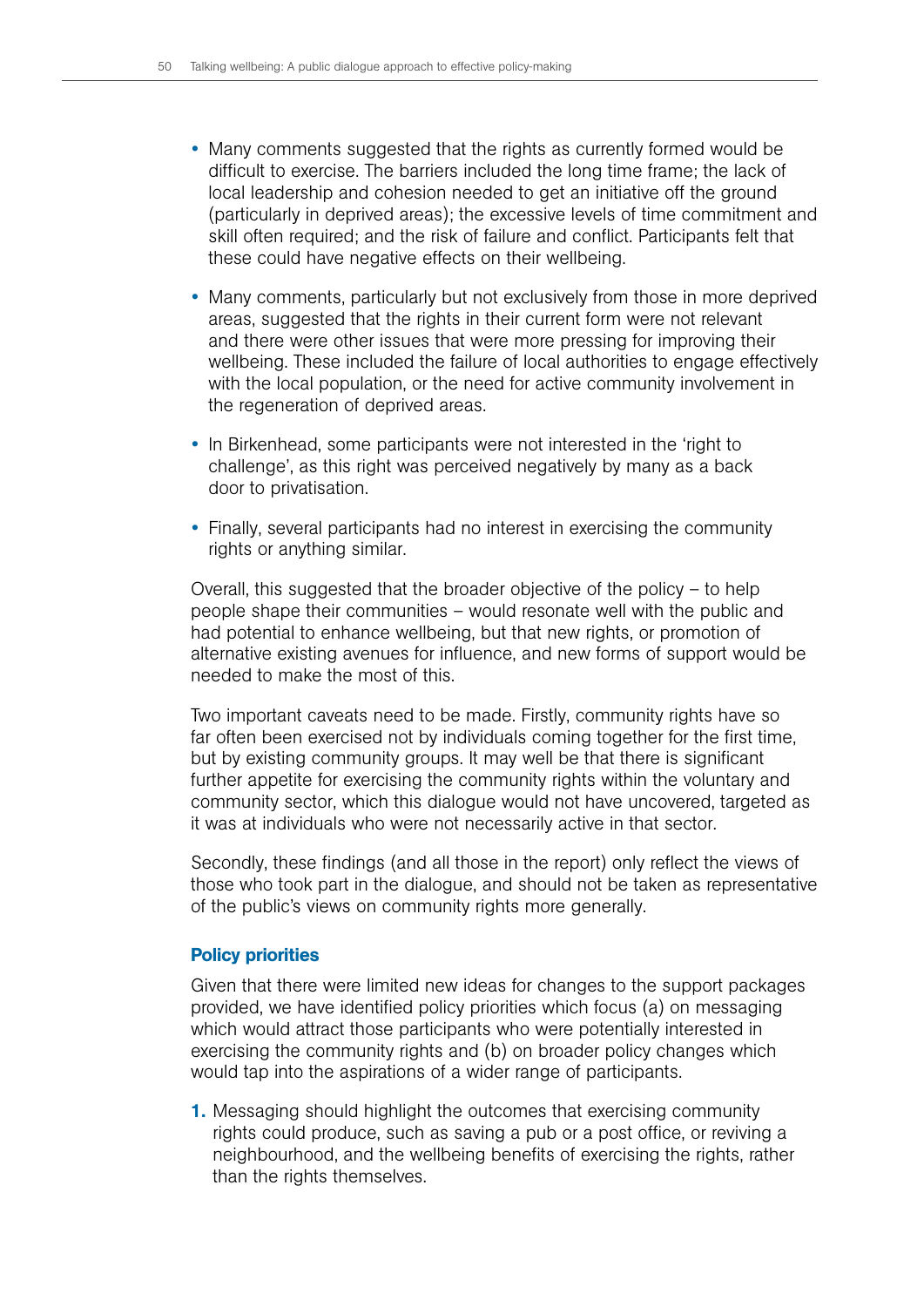- 2. The existing package of support should continue to be developed in line with current plans. It should be promoted alongside the outcomes that can be achieved by exercising the rights.
- **3.** Creating further community rights, or promoting alternative mechanisms for community influence, could be popular with a wider range of people and could significantly enhance wellbeing if the emphasis is more on helping people participate in the decisions that affect them, and less on taking over assets and services.
- 4. Additional opportunities for influence should be created (or promoted if they already exist) which are less complex, with lower barriers to participation and with the possibility of quick wins.
- 5. Promotion of simpler opportunities for influence could be linked to support for community organisers who can provide the catalyst needed for leaders to emerge and communities to develop self-confidence.
- 6. The scope for structures which make participation in shaping the local community less daunting should be investigated.
- 7. Where appropriate, government should consider how to give the local population significant influence over the spending of regeneration and other place-making budgets, and over the exercise of related powers.
- 8. Government should ensure that any materials targeted at the public do not focus on the 'right to challenge'.
- **9.** Government should engage further with those who have exercised the rights, to explore which key partners need to come to the table during community rights processes (particularly neighbourhood planning) and then consider ways to ensure this happens.

# Findings and policy priorities in more detail

Finding: Some participants were interested in the community rights in their current form, both because of the benefits on their wellbeing from exercising the rights, and because of the positive outcomes and impact on quality of life that exercising those rights could produce.

A number of participants could clearly see the benefits of using the rights, and felt that it would be good for their wellbeing. They felt that the rights had the potential to increase a sense of belonging through bringing the community together around a common cause.

*"If there was a project where everyone had a shared idea, if we all had the same shared idea, we'd all want to be involved."* Public participant, Birkenhead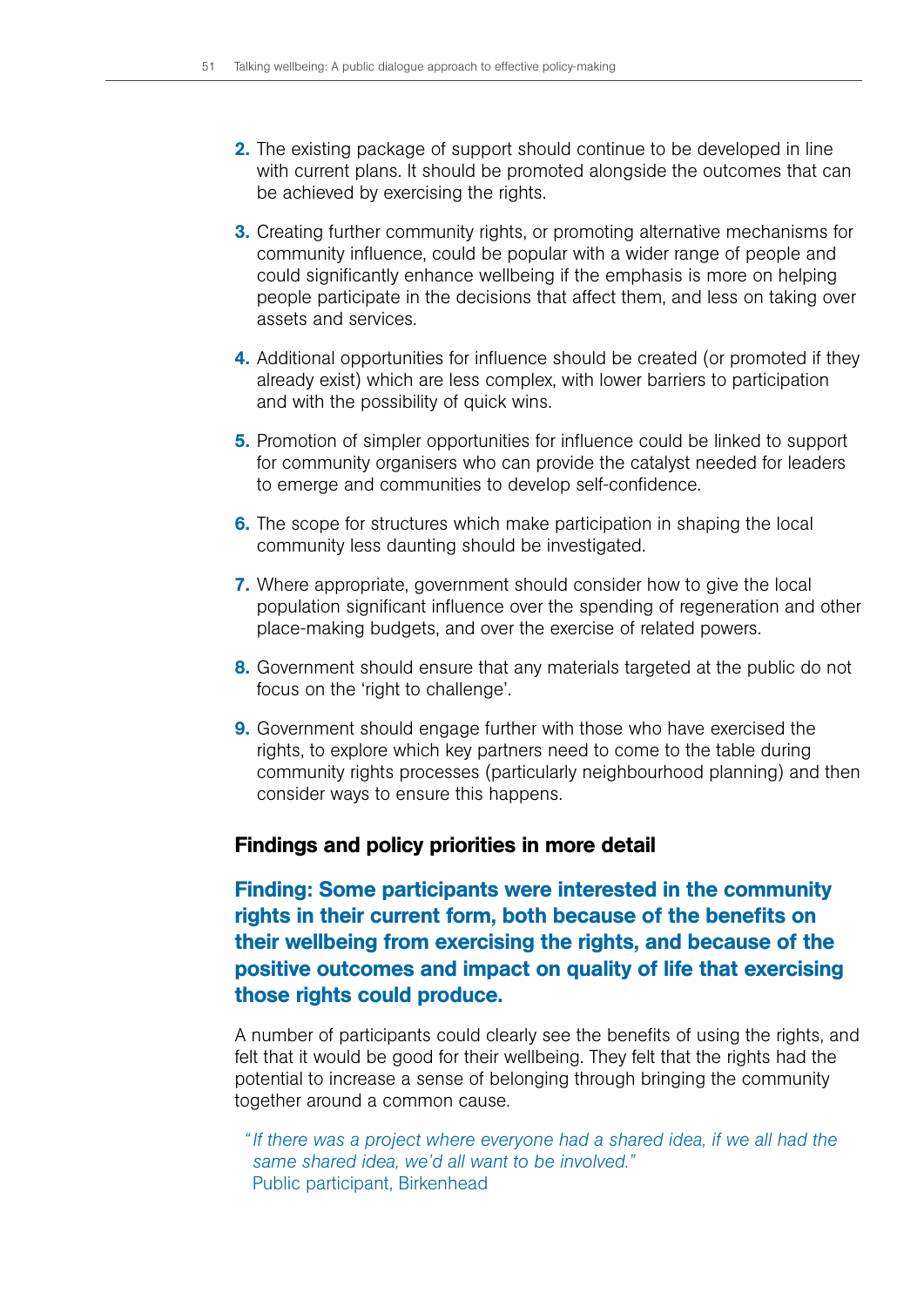*"Wellbeing around communities is largely to do with the common purpose – everyone supporting the same football team – when they get together there's a sense of wellbeing."* Public participant, Birkenhead

It could also lead to a sense of achievement…

*"If you get involved with anything and you're part of a group, no matter how big or small, and you achieve something, you know you're going to get a great sense of satisfaction out of that, irrespective of what it is."* Public participant, Birkenhead

*"In the long run [the community rights] will give you three things, wellbeing, happiness and peace… when you've achieved something you feel at peace."* Public participant, London

…a sense of pride…

*"A sense of achievement when something, like in a community project, follows through. People can have a playgroup or an amenity that people can* use. Their wellbeing will increase because they will feel they had something *to do with creating that space."* Public participant, Birkenhead.

…and ultimately quality of life.

*"I think they seem to be very tied in with quality of life. I think they are very important."* Public participant, London

One frontline worker suggested that the actual process was as important as the outcomes, in building the confidence of communities.

*" The whole process is about teaching communities the art of bringing about change. That's a huge outcome from this… Even if they don't change anything, they learn about how to change things. It therefore makes them more confident."*

Frontline worker, London

Some participants who were not very interested in the idea of using their community rights in the abstract felt they might be more likely to get engaged if they realised that they could be used to achieve a goal that they felt strongly about.

*"I suppose from a selfish perspective, unless it directly impacts on my life and my way of living, do I really care?"* Public participant, London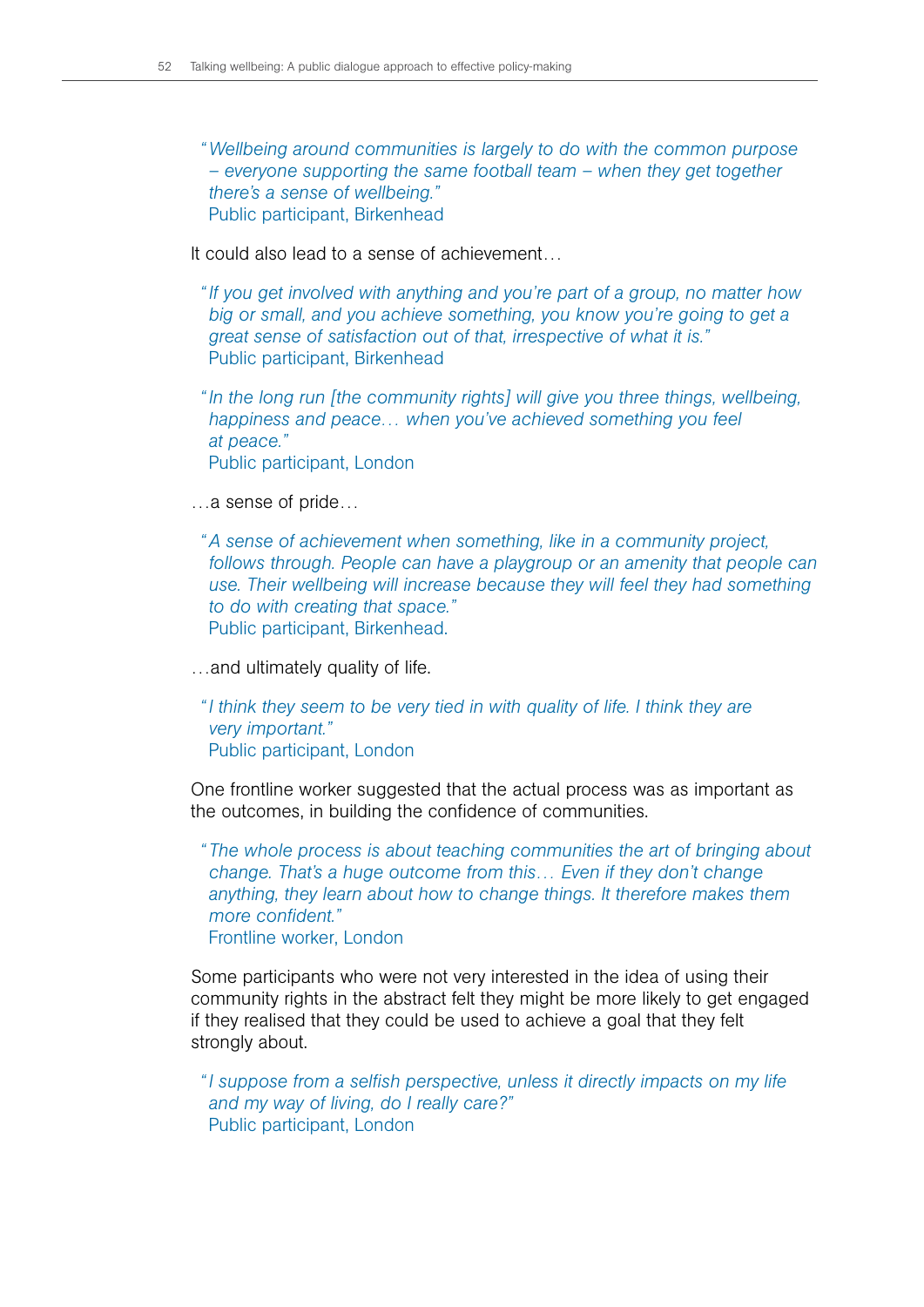Asked what would encourage people to take up the community rights, one participant replied:

*"A need. If there was something I felt really passionately about, if I thought, I* really want to start a gardening club and I want that land to do it on,' that *would be one thing. If you see things that you don't like happening."* Public participant, Birkenhead

For some, the real value of community rights were the outcomes they could produce.

*"[The rights are] the promise that I won't see another eye-sore, huge multinational chain like Starbucks or something. The assurance and the promise of a slightly better quality of life."* Public participant, London

In fact, the community rights (in this case neighbourhood planning) would not be able to directly prevent a Starbucks from opening, though it could prevent the change of use of a building, if it was justified locally.

Some of the issues people brought up during the discussions, which might lead to them using the community rights, were:

- heritage and the protection or revival of certain areas (for example in Birkenhead, where one group's conversation consolidated around a discussion on how to revive Birkenhead Market)
- preventing planning permission for betting shops and chicken shops in the town centre
- $\bullet$  affordable homes
- overcoming poverty.

#### Policy priority 1

Messaging should highlight the outcomes the community rights could produce, such as saving a pub or a post office, or reviving a neighbourhood, and the wellbeing benefits of exercising the rights, rather than the rights themselves.

Naturally any communications plan should be tested and will only work for those already pre-disposed to act.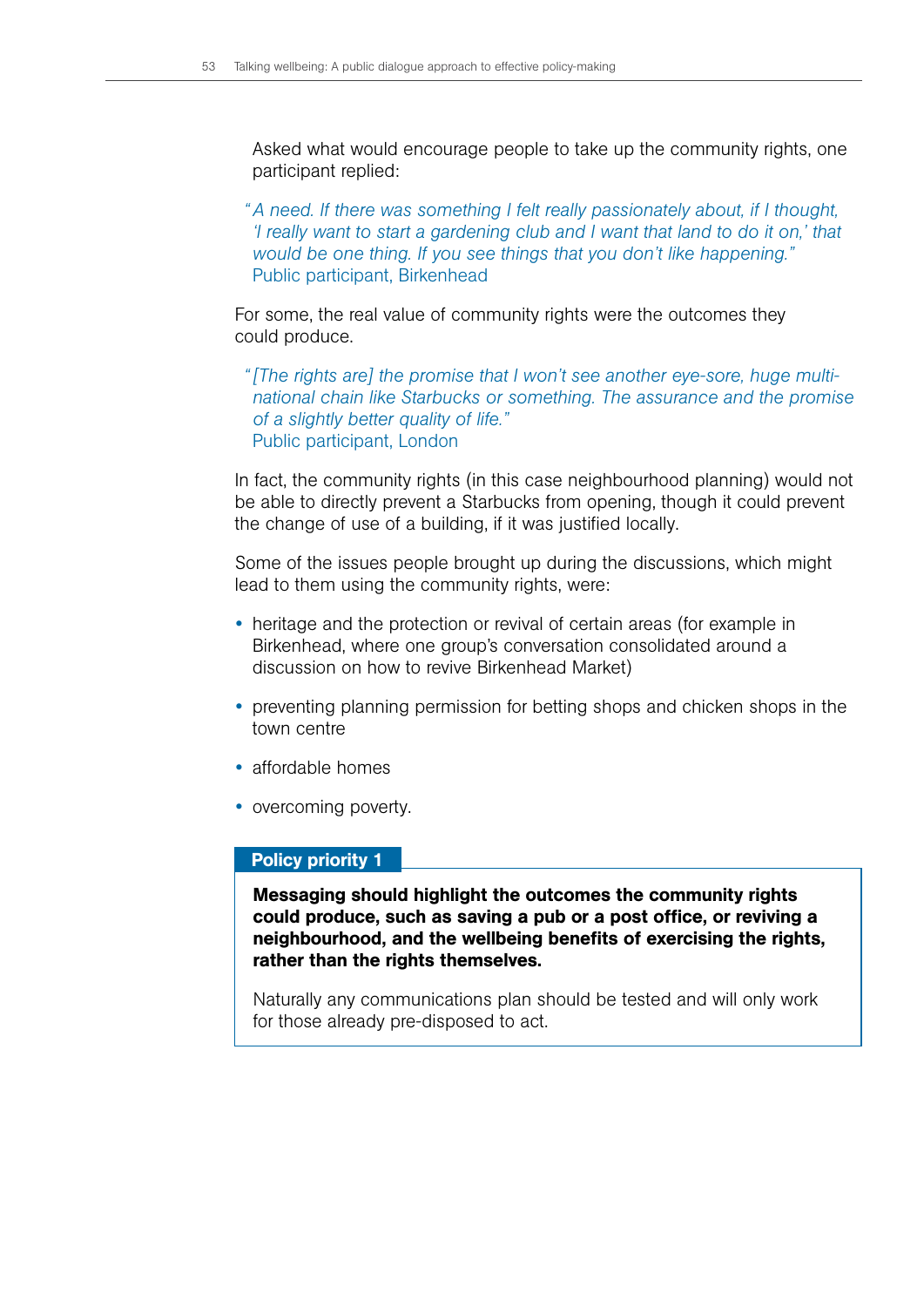# Finding: Most suggestions for support made by participants were in line with what is now available or already planned.

When we asked participants what they would need to help them exercise the community rights and maximise the potential wellbeing benefits associated with the rights, many of the ideas they had for specific support was already provided, such as case studies, engagement from local authorities, simple step-by-step guides and access to an advisor.<sup>52</sup>

*"We need to see how it works for us, how other people's processes have happened, how their concepts started and how they've been fulfilled…*  We need to be told how to get the support and to be able to ask for it if it *doesn't happen."* Public participant, London

Participants also had a few additional suggestions. For example, participants suggested providing templates for key forms and documents that would need to be created, so that each group was not re-inventing the wheel.

*"I think templates are a great idea. There should be a folder of documents that are already there."* Public participant, London

## Policy priority 2

The existing package of support should continue to be developed in line with current plans. It should be promoted alongside the outcomes that can be achieved by exercising the rights.

Clearly, given that very few participants had actually used the support available, this dialogue cannot provide insight into whether the quality of the services provided were adequate, or whether, in practice when using the community rights there are other support services that participants would need. What we can conclude from the dialogue is that for those who are interested in exercising the rights in their current form, the existing communications about the rights should reassure them that they will have the help they anticipate needing.

# Finding: Many participants did have a strong latent desire to engage more in their communities and help shape the places they lived in.

A number of participants expressed strong opinions about specific issues in their neighbourhoods, and said that they wanted more opportunities to discuss and influence what went on.

For example, one group in Birkenhead discussing neighbourhood planning was initially unsure whether it would be feasible for them to use the community rights. However, during the conversation the group identified the regeneration of Birkenhead Market as a local issue that was important to them. The conversation changed tone, and participants became animated and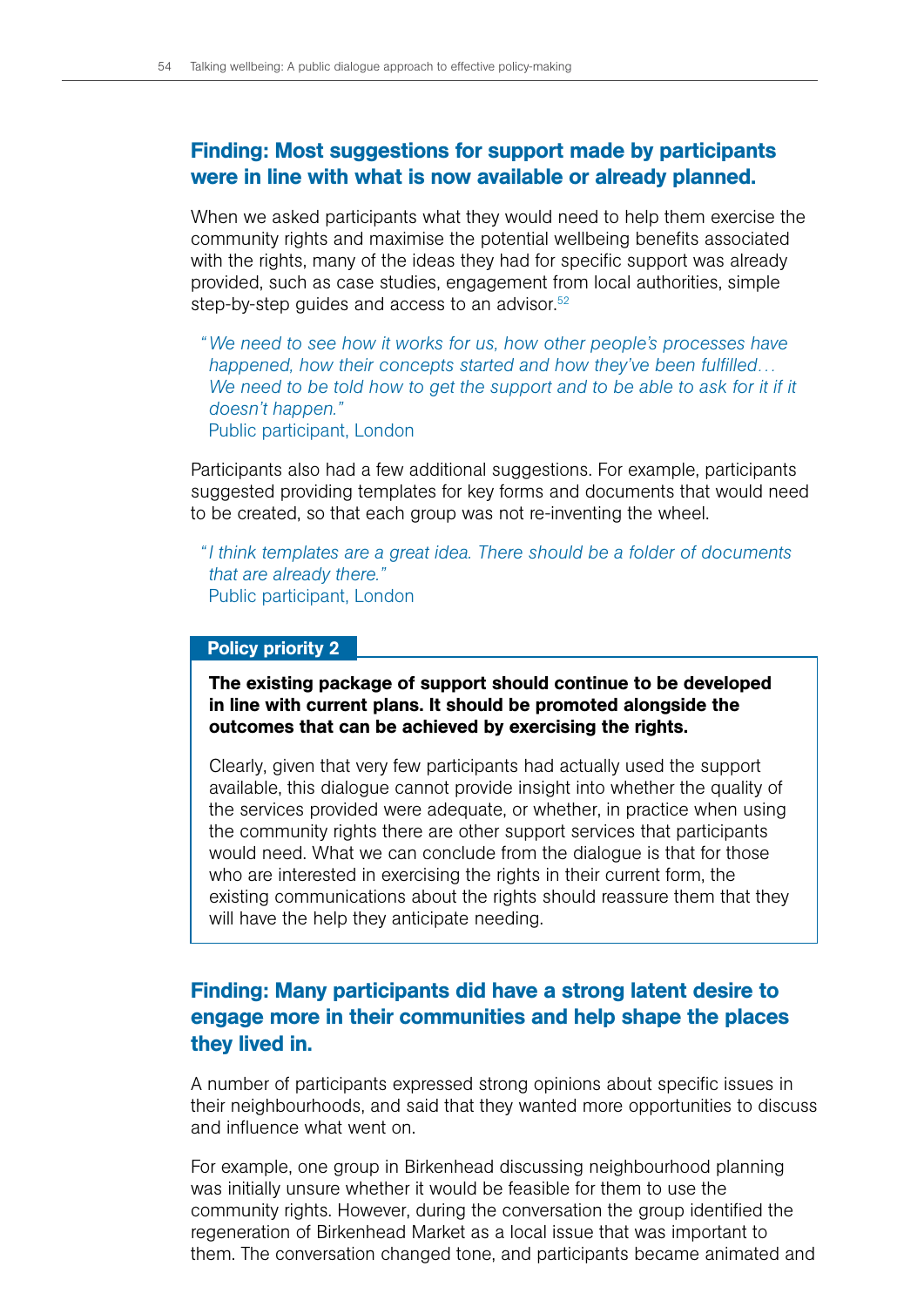engaged. They described the market as part of their heritage and reflected on the various developments – such as tunnel tolls, and new parking restrictions, which had contributed to the decline of the market. They felt as though these decisions had been made in policy silos, none of which had considered one aspect of the community that meant a lot to them – the regeneration of the market.

Other participants explained that although they wanted a say in decisions such as these, they did not necessarily want too much control over the process.

*"We don't particularly want to be decision-makers, but we like to have our voice heard."* Public participant, Birkenhead

*"You need an opportunity for people to say, 'Why? How is this going to affect me?'… The biggest mistake made is there's an assumption of apathy in certain communities, like no one's going to care, 'We can do what we want and no one's going to raise an eyelid,' and nobody's going to care."* Public participant, Birkenhead

The desire was partly about being able to hold the local authority to account better, or at a minimum about better communications. Many participants reported that they found communication with the local authority laborious, and bad for wellbeing. They said that they weren't aware of decision-making processes about things that affected them.

- *"We had a children's little play area and then the next thing I knew there was housing there and it was like, 'Well how did that happen? I didn't know that was going to happen.'"* Public participant, Birkenhead
- *"No one really said to them that they were going to build all that stuff down there. It just happened."* Public participant, Birkenhead

People wanted a clearer, faster and more direct way to communicate with their local authority.

*"I'm not sure people would listen and I'm not sure who to tell my complaint or concern to."* Public participant, London

Where local authorities had been responsive, or made the effort to engage residents, participants were very appreciative.

*" They do take feedback from us very, very seriously, but I have also found that*  with them, collectively, we have gone to the council and we have had a lot of *success. They do listen to us, and so we managed to get the support then."* Public participant, London

Participants felt that they could not effect change on their own, and therefore needed to engage with other people, but did not know how to go about this. Talking about having influence, one participant said: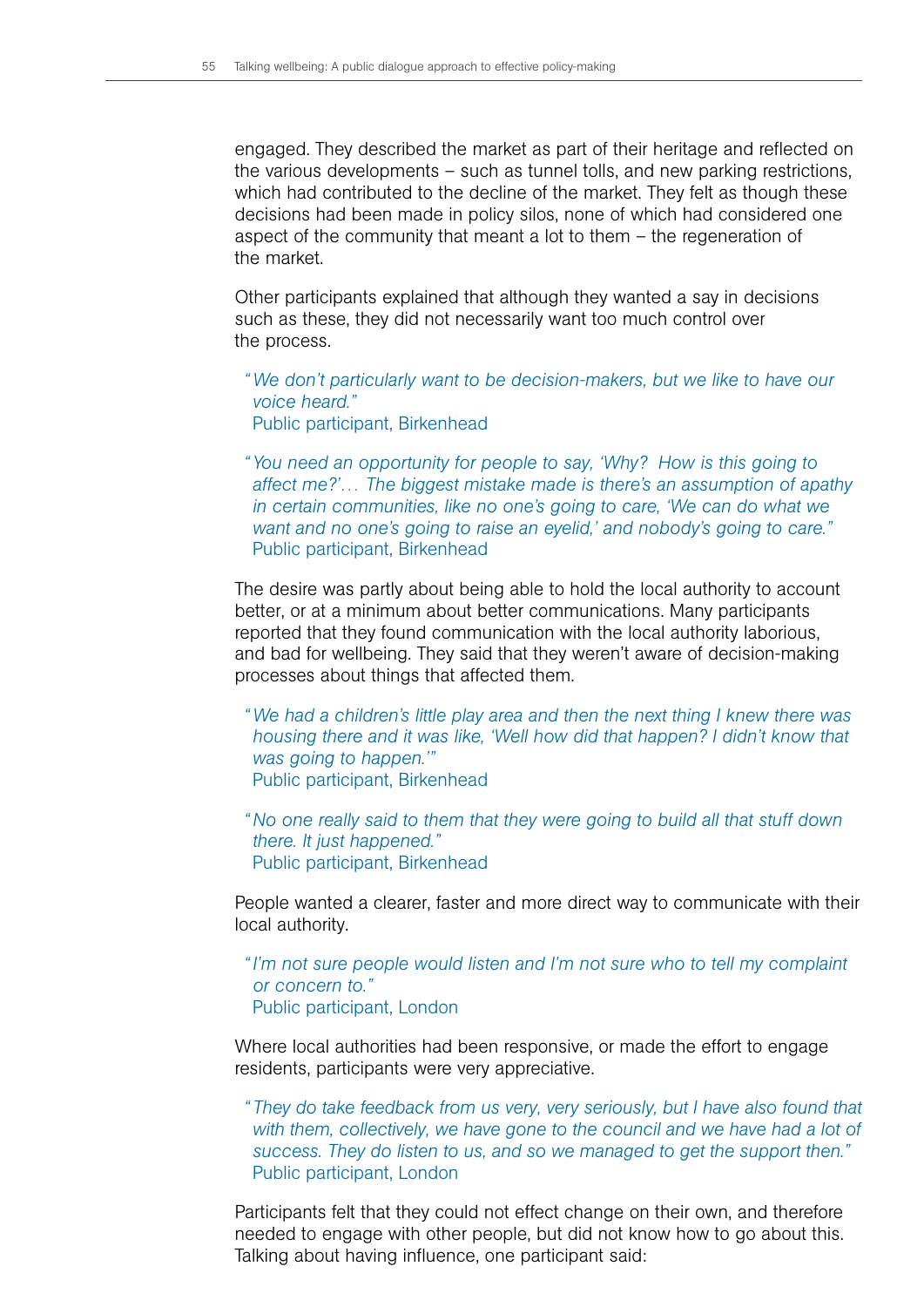*"I feel like I've got none because I'm not involved in anything that's big enough to have an influence as a group of people. One person doesn't seem to make much difference. If you get a lot of people together you've got more influence."* Public participant, Birkenhead

There was thus a latent desire to participate in this way, with people agreeing that they might take part in an initiative affecting their area – if someone else was leading it.

As we have already seen, this latent desire did not extend to running local services. But it wasn't just the 'right to challenger that was criticised in this way. After hearing about a neighbourhood plan in Wolverhampton, one participant responded:

*" They've allocated 585 new homes. That's great, but why do they need to put all this time and effort as citizens to get enough homes? People pay taxes to governments. Why do we need to pick up the slack for things they're not doing in terms of providing homes for people?"* Public participant, Birkenhead

Qualitative research by Ed Poulter on the views of community activists in Yorkshire and Humber found a similar story, with respondents suggesting that the local authority should be delivering local services and looking after local assets rather than deferring responsibility onto local people.<sup>53</sup>

#### Policy priority 3

Creating further community rights, or promoting alternative mechanisms for community influence, could be popular with a wider range of people and could enhance wellbeing if the emphasis is more on helping people participate in the decisions that affect them, and less on taking over assets and services.

In addition the barriers to exercising these rights will need to be tackled, as discussed below.

# Finding: Some participants found the idea of exercising the rights daunting and unattractive because of the length of time it can take, and felt that it could harm their wellbeing.

One of the barriers identified by participants was:

*"Opening the door to a process with no end date."* Public participant, London

*"You don't know how long it's going to take. Then you look at reward versus time."* Public participant, London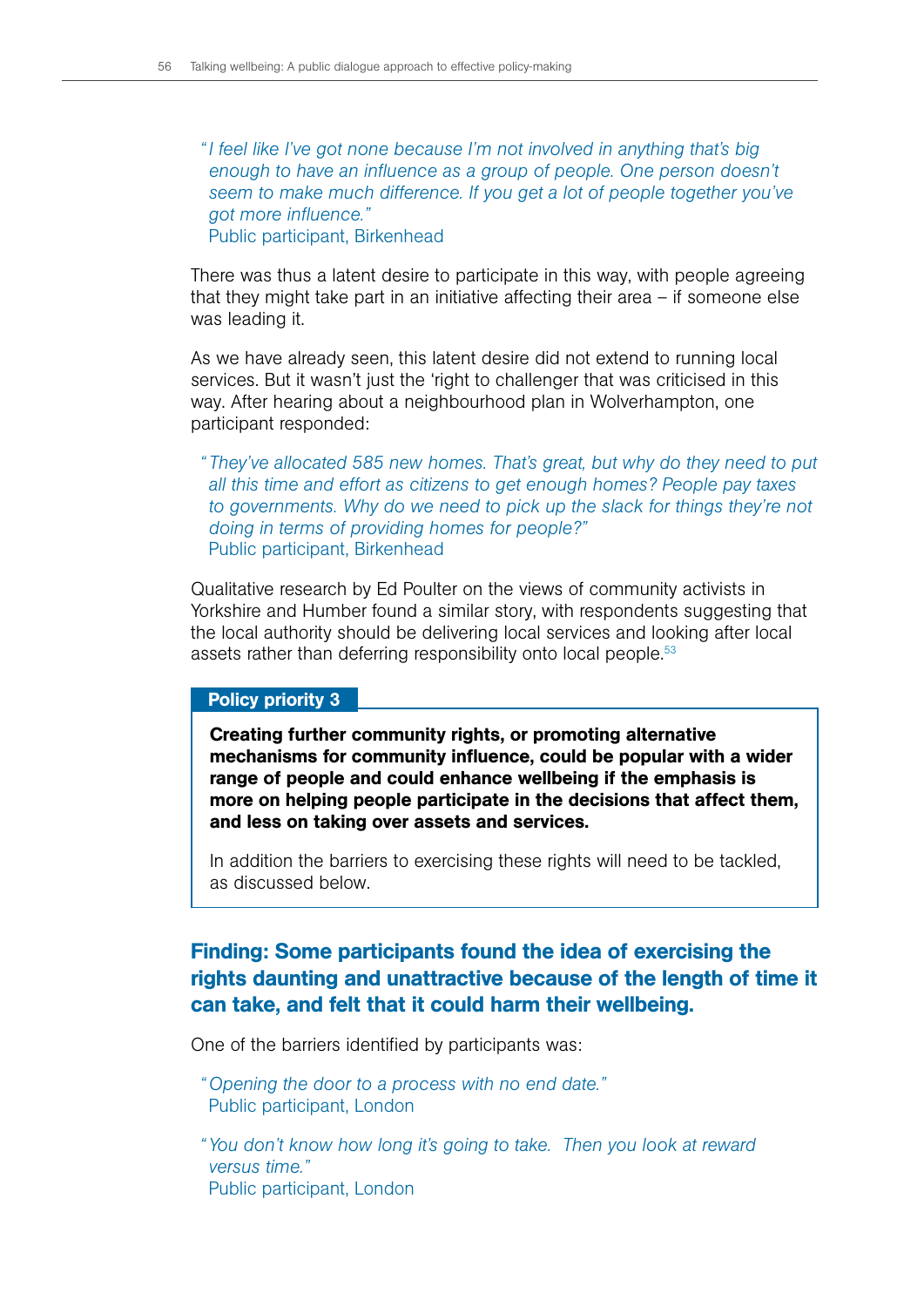*" Two years is too long. It is two years of grief, emails, phone calls, anxiety, and also the pressure of dealing with it, and also holding your group together."* Public participant, London

*" The further you go, the more impossible it is to stop it all. To stop later means you have wasted everything. The only way to guarantee an outcome is to keep pushing. That will make your stress and anxiety go higher and higher."* Public participant, London

People wanted to see results from more manageable activities.

*"Satisfaction about being involved in the community does lead to wellbeing. I* come back to my guerrilla gardening. I think that is a really good example *of making people feel better because there's something growing where something wasn't growing."* Public participant, London

Frontline workers agreed.

*" There's a paradox. You're trying to engage people who haven't done this kind of thing before. People who are frustrated, apathetic. These powers are there to say you've got rights, we will give them to you. They haven't done this stuff before… If they try and do this, they're six months in, two years in, three years in. They haven't seen anything and they're struggling and back to the frustration and apathy. It's about how they can have power over smaller, more achievable things."* Frontline worker, London

*"What seems fundamental to me is there's a really careful thought about making sure first victories are winnable."* Frontline worker, London

Although some groups may be able to identify some quick wins for community rights, by their nature they are largely long-term commitments.

#### Policy priority 4

Additional opportunities for influence should be created (or promoted if they already exist) which are less complex, with lower barriers to participation and with the possibility of quick wins.

These can tap into the interest in participation in decision-making, and if they do indeed lead to quick wins, could encourage take-up of further rights.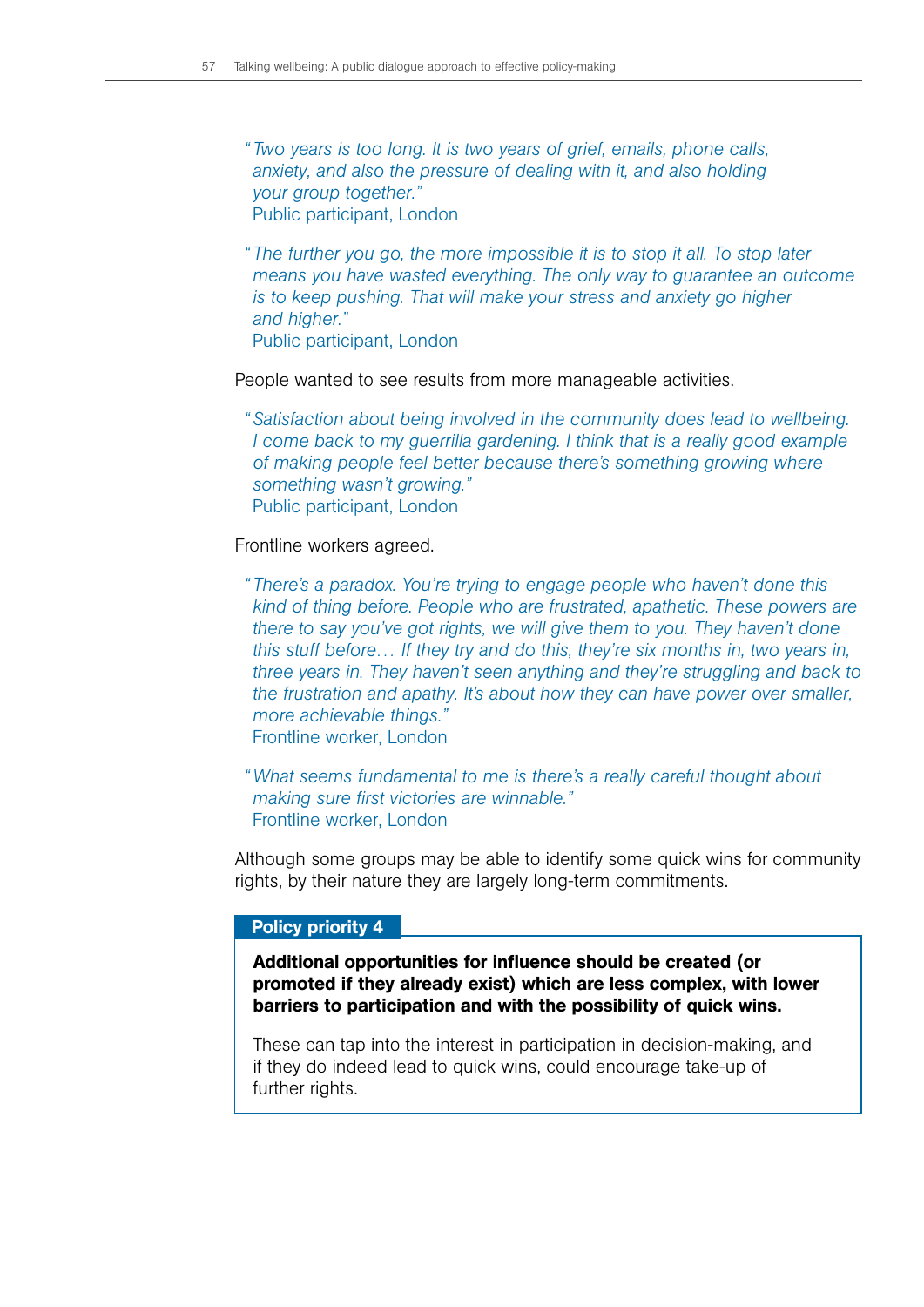# Finding: Participants suggested it would be difficult to get even smaller initiatives off the ground in some areas, at least without more pro-active support.

Even smaller initiatives have to be got off the ground. It was widely felt that this required that there be some sense of community to start with, which participants tended to say was lacking.

- *" For 19 years I was in service at schools and I saw the area lose all its sense of community. It is very deprived and it is getting worse not better."* Public participant, Birkenhead
- *"Where I used to live everybody spoke about things. If we had a problem we would all speak about it, but I literally don't know what my nextdoor neighbour's name is or anyone round there."* Public participant, Birkenhead

This made the idea of organising something collective intimidating for many.

*" Just arranging a meeting with 21 people is going to be horrendous."* Public participant, Birkenhead

*"I don't feel confident enough to knock on someone's door and say, 'Do you think we should do this?' I don't feel confident enough to do that with those types of people."* Public participant, Birkenhead

Similarly, no one in either location said that they would be interested in taking a leadership role in exercising the community rights. Although many people were very enthusiastic about getting involved if it was being led by someone else, most people did not know where to start.

Even if leadership does emerge, frontline workers felt this may be difficult to sustain in more deprived areas. As one of them who worked directly with deprived communities put it:

*" There's churn in those communities when the leadership leaves because the place is so awful. The people who leave quickest are the ones*  with the initiative to become leaders. You have a real problem with churn *in leadership."*  Frontline worker, London

Thus it is not surprising that while participants did not use the language of community organising, their conversations did identify a need for such a role, possibly undertaken by the local authority.

*"I think a paid lead-officer whose professional task is to represent people and be more than just a champion of people's needs, someone who can do work with the community at heart from inside the council."* Public participant, London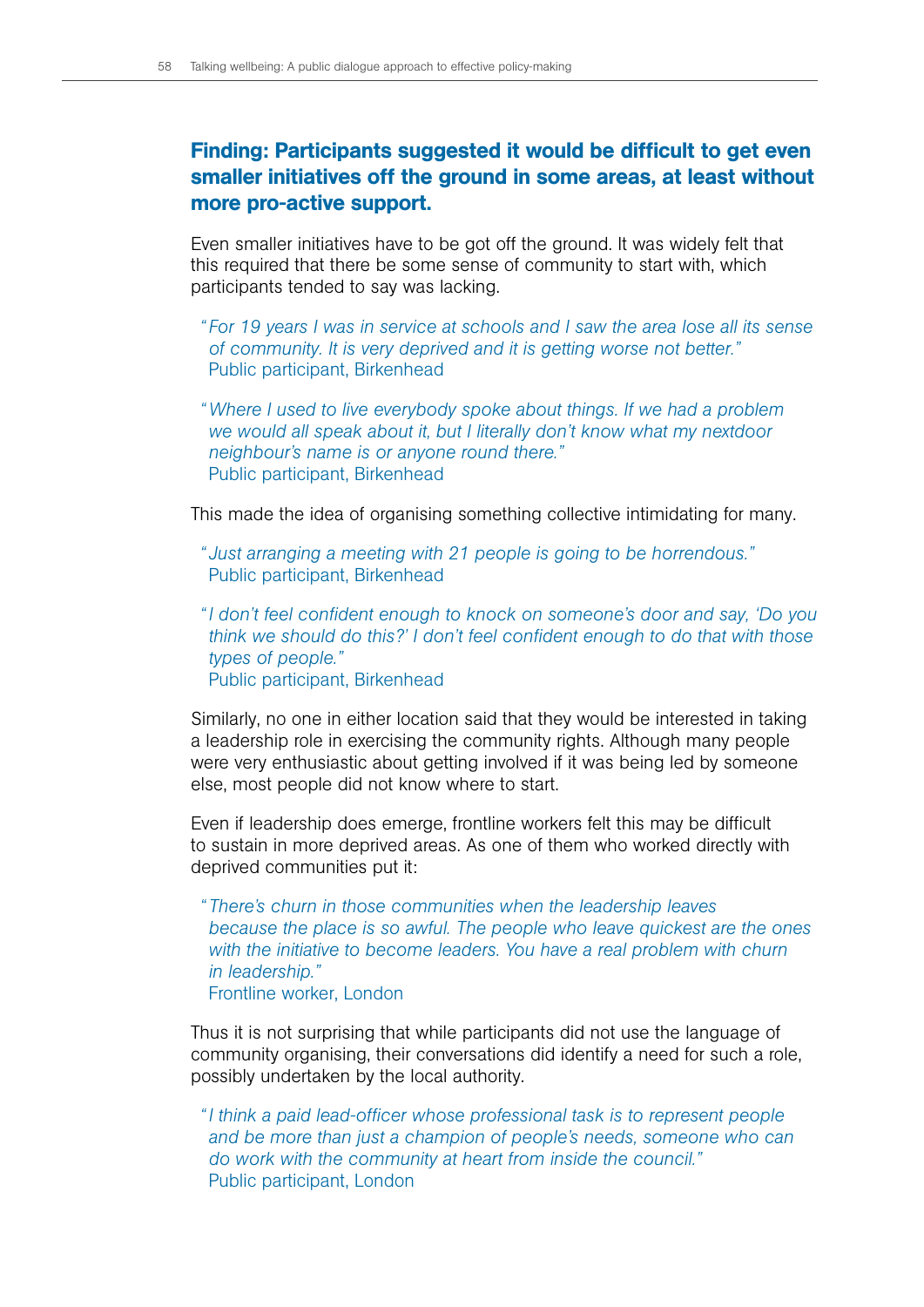*"I think the danger is you've got a lot of individuals who have got thoughts, but nobody's pulling it together. If the local authority is serious about it, then help us set those groups up."* Public participant, Birkenhead

One participant recommended knocking on doors to find out who is interested, saying:

*"You have to go back to basics with these things."* Public participant, London

Other participants felt it would also be useful to have support to broker local connections to make sure the initiatives could have the right level of community support behind them. As one participant put it:

*" More networking. If I have an idea, put me in touch with other people that have that idea. I know you can do it on Facebook, but more of a register, yes, buddy systems."* Public participant, London

The UK has a rich tradition of community approaches to social change, designed specifically to overcome some of the barriers that participants identified. Approaches such as community organising and community development aim to:

- talk to local people to identify the issues that matter to them, and build up from there
- build connections between people with common aims
- foster leadership from within communities
- overcome inequalities in power by focusing specifically on areas or individuals who may be particularly disenfranchised.

The frontline worker dialogue included some community organisers who explained why they felt an approach such as this was needed.

*"If all you're doing is bringing together people who are already having their views heard then you reinforce the existing power which holds things in place. We need new blood, a new sense of engagement, participation from the full range of people. To do that, you've got to go outside the organisations, structures and meetings and go to where people are already. Go to pubs, cafes, libraries."* Frontline worker, London

*"Somebody that is not a local authority or government official that is helping to facilitate this work. It's the most crucial thing and it's left out because it ends up being the most expensive thing. Communities are being left. They're apathetic and frustrated and suddenly given all these powers. It's very hard for them to move from that position to organised and have an energy."* Frontline worker, London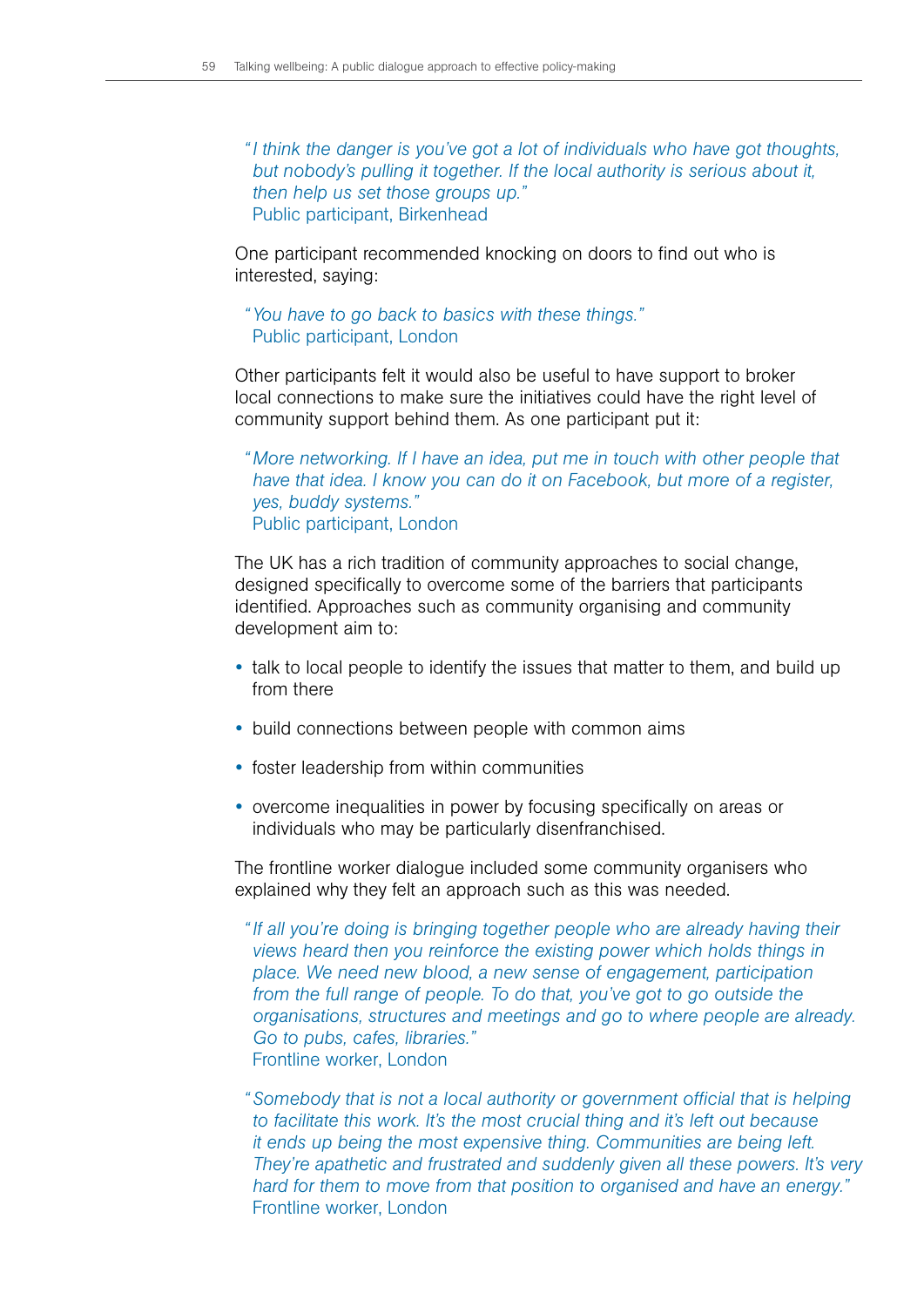They described how in many communities capacity for this kind of initiative needed building up from the very basics.

*"I did some work on the Aylesbury estate. It's a very deprived area with a very diverse community… There we brought people together in each other's homes and set them to talk to each other about the issues they wanted to*  talk about. Most of the people in the room had never sat in a meeting with *other people and had to stop and listen to somebody else and then wait until they had finished and say their bit, or continue from what someone else had said to link it. Those skills were not present in the room."* Frontline worker, London

#### Policy priority 5

Promotion of simpler opportunities for influence could be linked to support for community workers who can provide the catalyst needed for leaders to emerge and communities to develop self-confidence.

This could involve a variety of approaches such as community organising or community development.

# Finding: Some participants were interested in much lower levels of involvement than what would be necessary for the community rights.

There was strong consensus from participants that one of the main wellbeing benefits of using the community rights could be a sense of achievement.

*" The impact it would have on wellbeing, it would bring back the community spirit again and community morale. You're working together and you've achieved something at the end of it."*  Public participant, Birkenhead

However, conversely, failing to achieve their goals was considered one of the primary risks to their wellbeing.

*"I think mine was to do with the fact of wellbeing, because I think you get a little bit scared if it doesn't work out and you feel more of a failure and more of a letdown… I think if we had the evidence to prove it, I think I would be more confident, but I don't like disappointment."* Public participant, Birkenhead

*" There's culpability as well. You're putting yourself at the forefront of what could essentially be a complete disaster. There's that responsibility."* Public Participant, London

In addition, some questioned whether they would prioritise the time investment needed.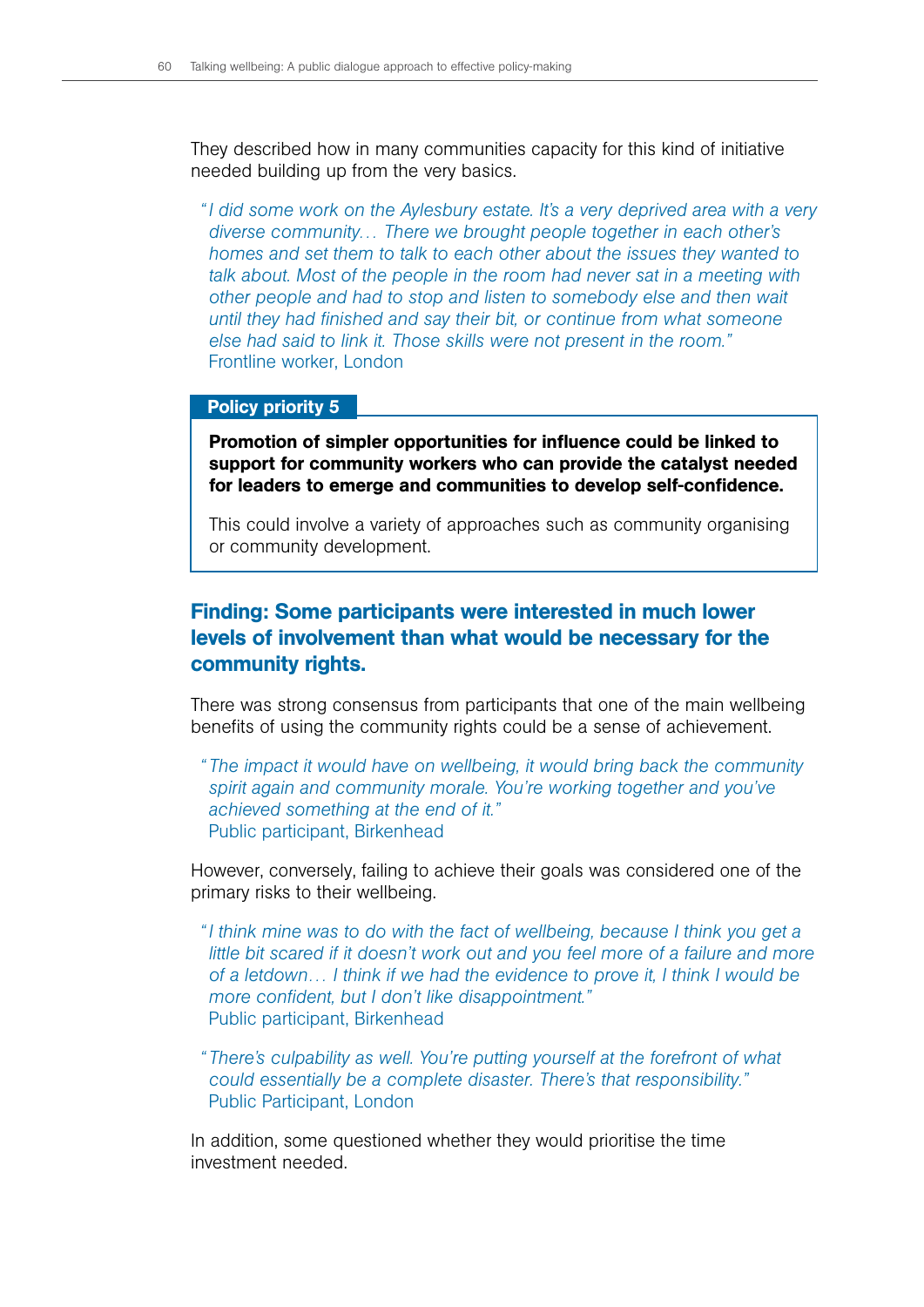*"I think, automatically, because it's a discussion about how much influence we want and we haven't had any, we feel like we should but when you sit back and think about, how much would you really want? How much can you actually afford the time?"* Public participant, Birkenhead

Frontline workers who had either exercised community rights themselves or supported those who had, agreed that the amount of effort involved in community rights was extensive.

*"We were designated by both our councils back in 2012 and we have yet to finish our neighbourhood plan. It's a huge undertaking for a community."* Frontline worker, London

Others did not feel that they had the skills to be able to carry out the task.

*"I think logistically it's just too much to ask the communities."* Public participant, Birkenhead

*"We were saying outside that realistically in our minds to be able to do this, you have to be of a certain level of education and hold a certain bag of skills. It's not true to say that anybody can do this."* Public participant, London

In a research project into people's motivations and barriers to participation, Brodie et al stressed the importance of this point.

*"Expecting people to take on roles and levels of responsibility that they aren't comfortable or familiar with can be counter-productive. A range of opportunities for involvement, from envelope stuffing to public speaking, need to be provided."54*

As a result, participants were also unclear whether exercising community rights would be good for their wellbeing:

*"It would be completely stressful if I was to take this in the capacity of a leader, or even of a team member, because it would detract from my home life. It wouldn't assist or aid my wellbeing."* Public participant, London

These various barriers were felt to be particularly high in deprived areas.

- *" They could probably work in affluent areas, but what about areas where there's poverty and people are just disinterested, and that?"* Public participants, Birkenhead
- *"I feel like everybody's given up. It makes you feel like there's no point, because nobody's got respect for the streets, let alone the community. Nobody even looks after, like, the front of their own house. It just makes you think, 'If everybody else is like that, why bother?'"* Public participant, London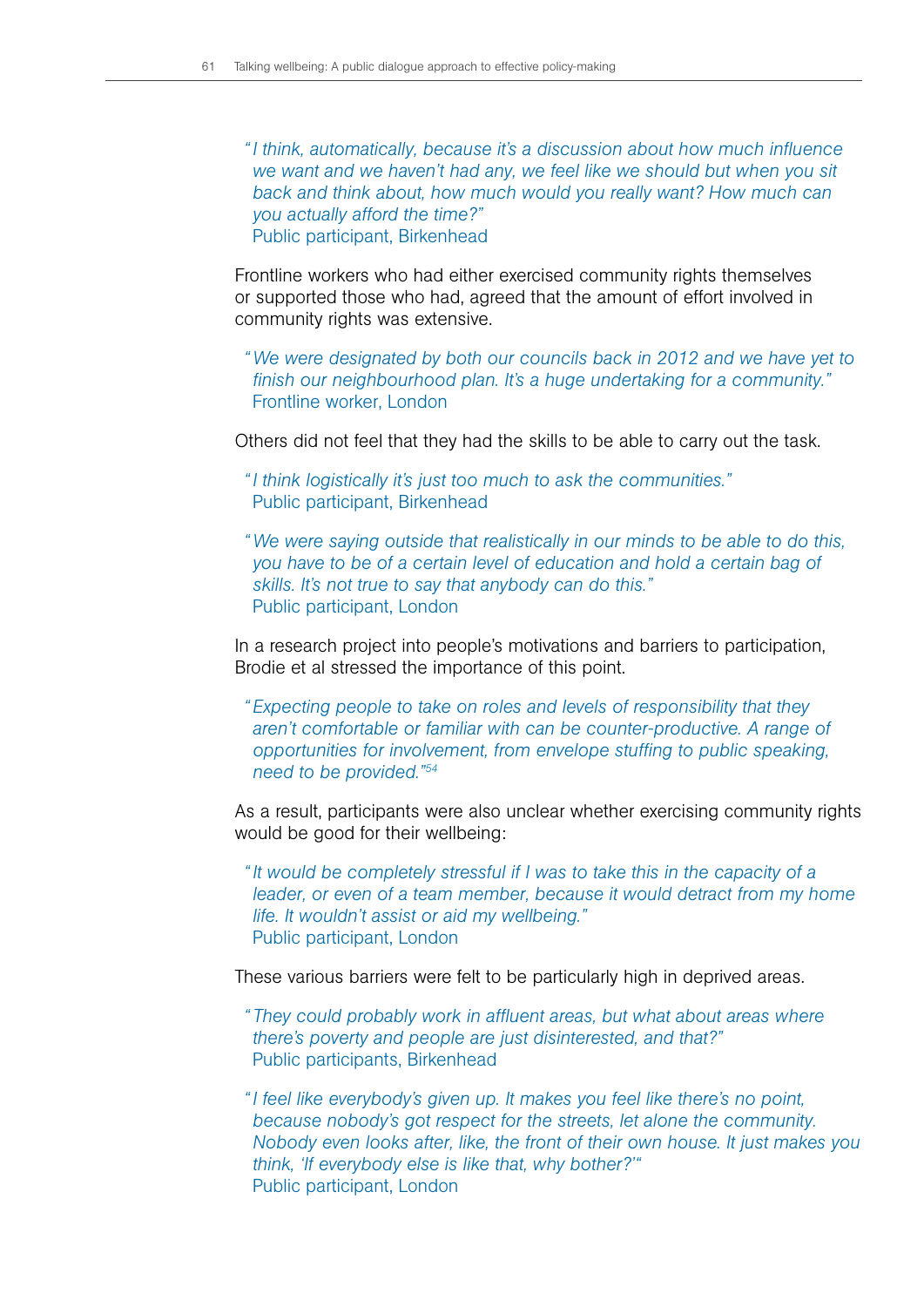*"If you're going outside and there's a gang of lads or a gang of girls… you feel intimidated about going out, so you don't want to go and mix because you don't know what you're going to be confronted with."*  Public participant, Birkenhead

And yet some of these people at least did express a strong desire to participate in decision-making, and not exclusively about projects where quick wins are available.

## Policy priority 6

## The scope for structures which make participation in shaping the local community less daunting should be investigated.

Supporting citizens to influence their communities in a way that was relatively straight forward, and with a shorter time-frame, could allow them to experience the wellbeing benefits of feeling that they are able to have a say, and improving their quality of life in the longer term, without taking the risks of short-term harm to their wellbeing.

These structures could be seen as part of a broader process of reviving democratic engagement. They need to enable citizens to participate in even relatively complex initiatives where quick wins are not available.

There are a number of ways in which government may want to consider doing this. One option is to base this on the role of councillors and wards. Another

is to consider whether structures could be created or adapted to reduce the time commitments and skill levels required and the stress levels likely. This might involve:

- opportunities for more low-level participation in addition to the leadership and pro-active roles required
- clearer obligations on local and other authorities to provide expertise and support to local initiatives as and when they emerge
- stronger powers to reduce the enervating bureaucratic wrangles that participants experienced.

# Finding: For some participants, particularly (but not exclusively) those who were affected by severe deprivation, the rights as currently framed appeared not relevant, as other things were more pressing for their wellbeing.

Issues of deprivation and poverty were seen as key barriers to interest in community rights as currently framed. These issues were particularly important for participants in Birkenhead, an area with pockets of severe deprivation, though they were also discussed in London.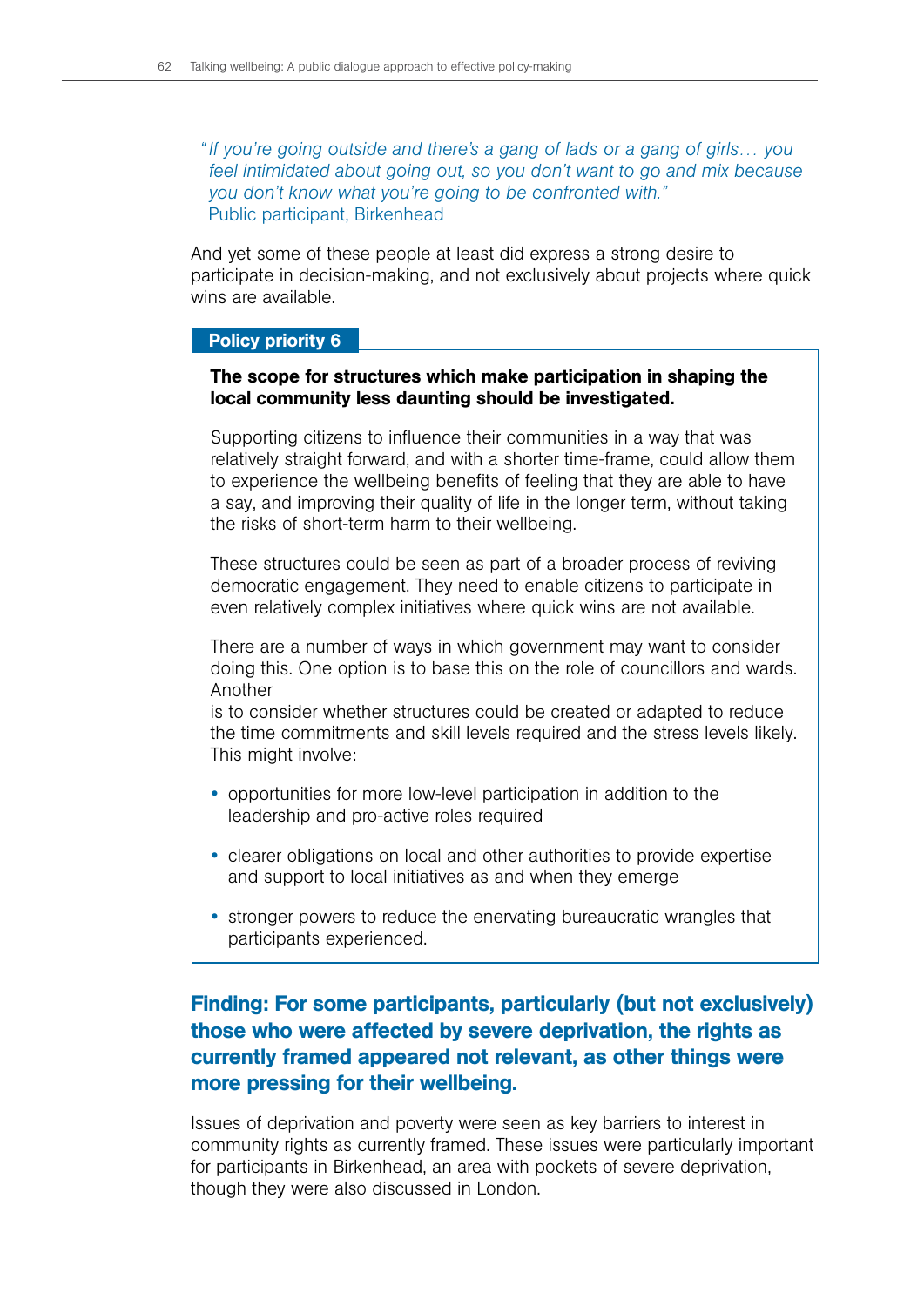*"Poverty. You know, people have got a lot of issues going on in their lives that are more pressing than what's going on in their local area. How to get money and survive, I think that tends to be more important."* Public participant, Birkenhead

When asked about the impact of the process on wellbeing, one participant answered:

*" The problem is the poverty in areas. Not wellbeing being involved in this process. It's getting people into full-time work."* Public participant, London

It was not just that poverty was a more pressing issue than community rights, but that in deprived areas doing anything meaningful was likely to require some injection of money.

At the time of writing, the outline for the new support contract (which is subject to revision) for community rights includes a welcome focus on overcoming deprivation, both by working in-depth with 100 deprived communities, and by working with a further 30 to 50 communities to develop local economic plans, which focus on local economic growth. Further initiatives to link up place-shaping initiatives to regeneration may be likely to engage a much wider variety of people and areas, particularly if initiatives are able to give local residents significantly influence over the spending of local investment. As one participant put it:

*" The government are giving these local councils money to improve areas. I think the community should have the say of what that money gets spent on to be honest."* Public participant, Birkenhead

#### Policy priority 7

Where appropriate, government should consider how to give the local population significant influence over the spending of regeneration and other place-making budgets and over the exercise of related powers.

For example, the public could be given influence over related powers such as Section 106.

# Finding: In Birkenhead, the 'right to challenge' was very negatively perceived by some.

Although some participants were interested in having more of an influence over their area, no participants showed any interest in running a local service. The prevalent view was that quality public services were what mattered and that local authorities were responsible for providing them. This view created a negative feeling even about other community rights.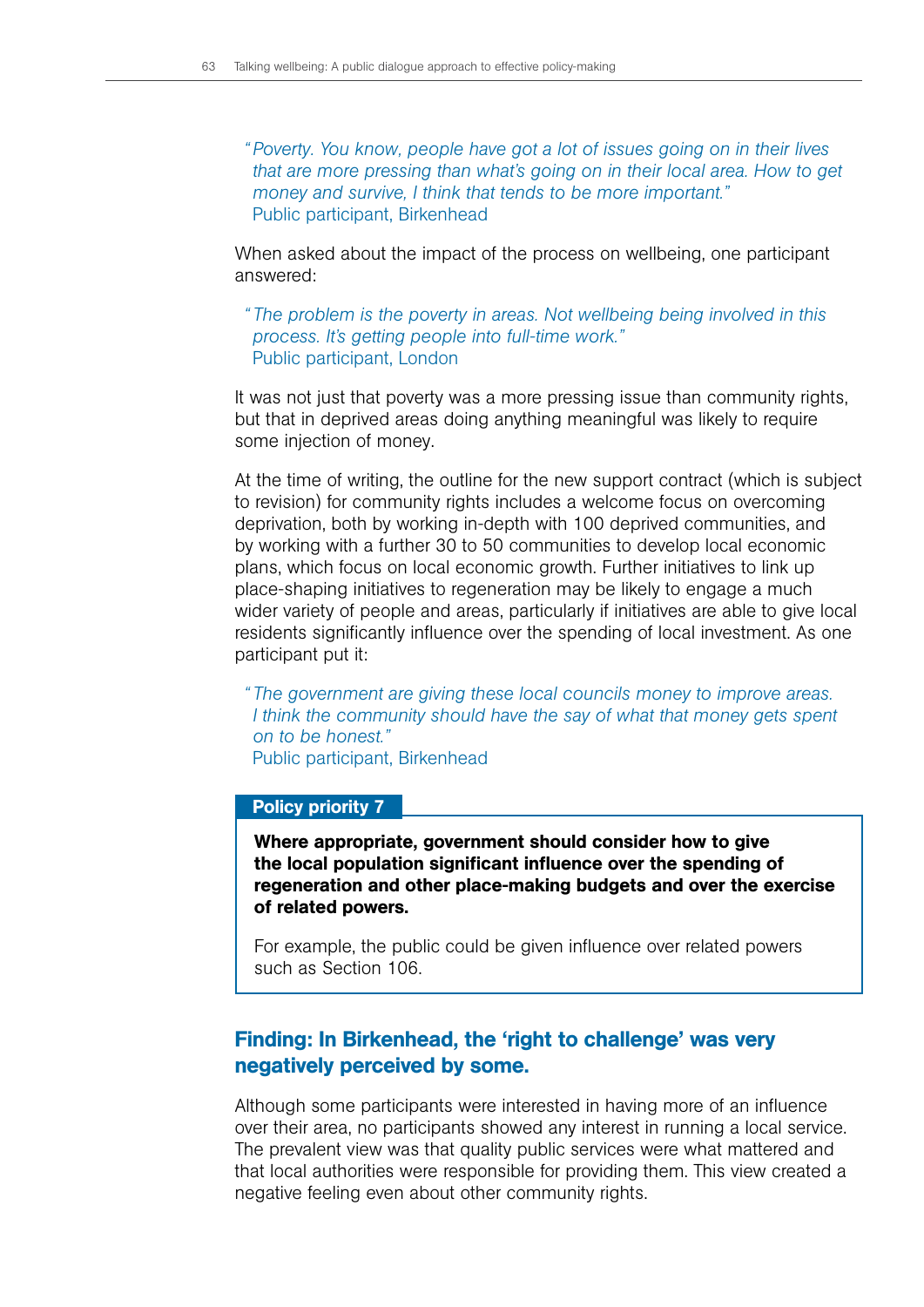*"We didn't want to oversell the impact of community rights on wellbeing, because if the council could provide very good services but in a very autocratic way, people might be just as happy as if they were getting involved."* Public participant, Birkenhead

Other research has found similar views. In 101 in-depth interviews with a wide range of people, Brodie et al found "minimal evidence amongst the people we spoke to of a desire to take over local services and run community assets".<sup>55</sup>

Participants also felt that communities would be unlikely to be able to compete with a large business, and that the process would result in privatisation.

*"It's privatisation under another name."* Public participant, Birkenhead

*"With all its taxes and hidden agendas, local government, at least we have a governing body that's accountable to the public."* Public participant, Birkenhead

*"A lot might rather it stay with the local authority."* Public participant, Birkenhead

Although all four community rights were given roughly equal time in presentations, it was the community 'right to challenge' that many participants in Birkenhead picked up on, including their concern about privatisation (though participants in London did not pick it up in the same way). This probably reflects, to some degree, the different audience for the 'right to challenge', which is focused at established voluntary sector groups and parish councils rather than members of the public. It was harder for communities to identify wider social benefits from the 'right to challenge', suggesting that promoting it alongside the other rights was not productive.

### Policy priority 8

## Ensure that any materials targeted at the public do not focus on the 'right to challenge'.

It is important to remember that the recruitment of participants was for members of the public, and that voluntary and community groups may be more interested in the 'right to challenge'.

This policy priority is based on participants' perception that the 'right to challenge' would lead to privatisation. Clearly, if there is good evidence that it can prevent local authorities from privatising services, or give the wider community more control over services and outcomes, then this could be a desirable outcome to be promoted in line with Priority 1.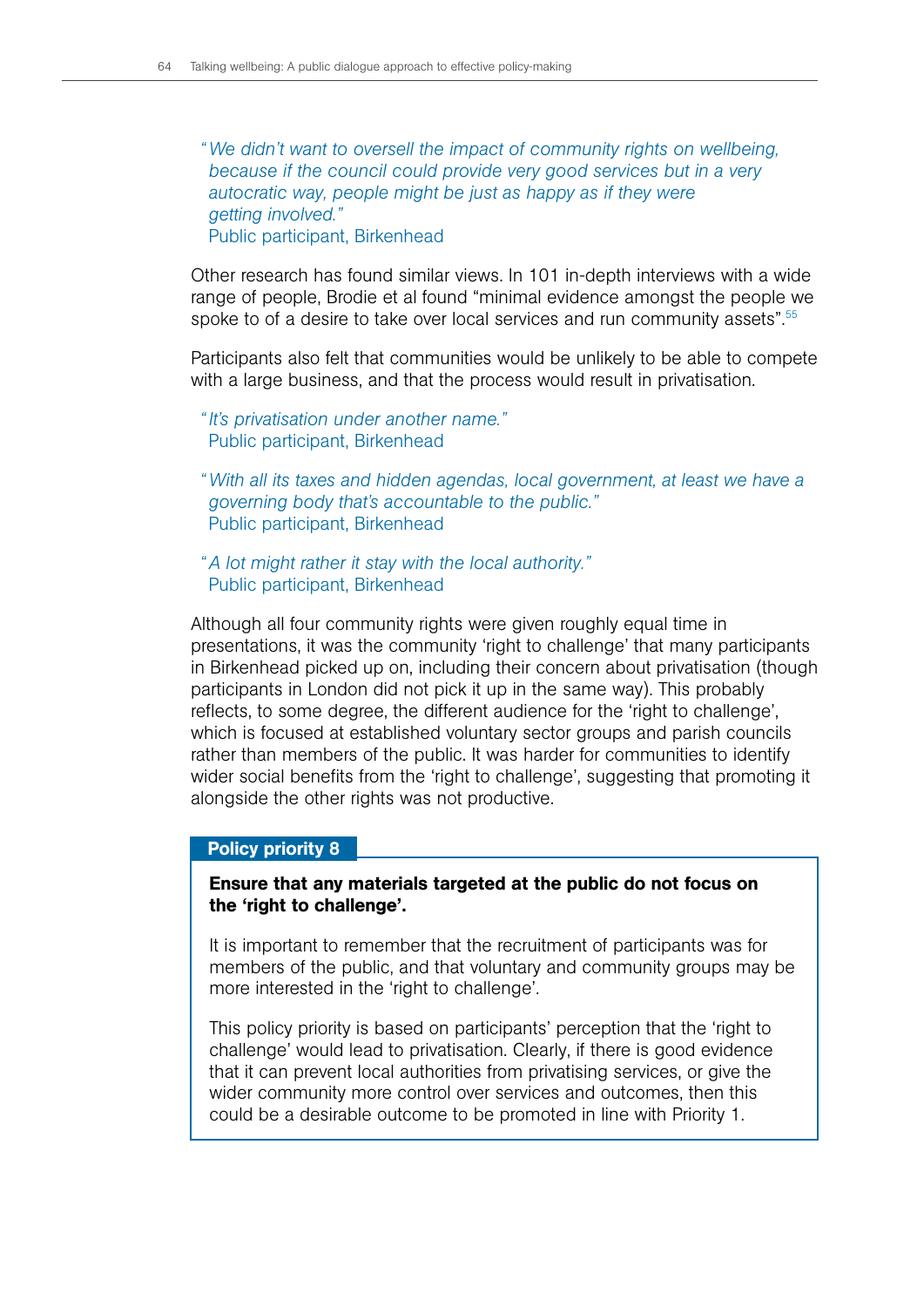# Finding: A minority of participants were actively hostile to community rights as currently conceived and presented. This was partly because they were seen as too difficult to exercise and thus not for people like them.

A small number of participants reacted to hearing about the community rights not only with ambivalence, but sometimes with resentment as well – feeling more disengaged than they did before.

- *"It's like a dangling carrot. You can do it. You've got the option, but you're not going to get it."* Public participant, London
- *"We are told we have opportunities and we're given choice, but the fact is that we don't. We couldn't possibly do what is outlined for us to do. It's a charade, a talking shop for the sake of it to give you the impression that you're involved. You're not and you never will be. You will never play a full role in making decisions, regardless of how much you're made to feel you will."* Public participant, London

One participant responded to a presentation about community rights with a broader reflection.

*" There's a massive disconnect between the world you guys live in and the reality of people choosing to deal with things."* Public participant, London

Worse, some participants suggested that this process was not for people like them.

*" There's a sort of elitism within this whole process. You need to be of a certain calibre or background."* Public participant, London

The language used by some of these participants suggests that the promotion of activities and rights which are more manageable will help avoid alienating people who do not feel able to take up more ambitious suggestions. This adds weight to our priorities numbers 4 and 5.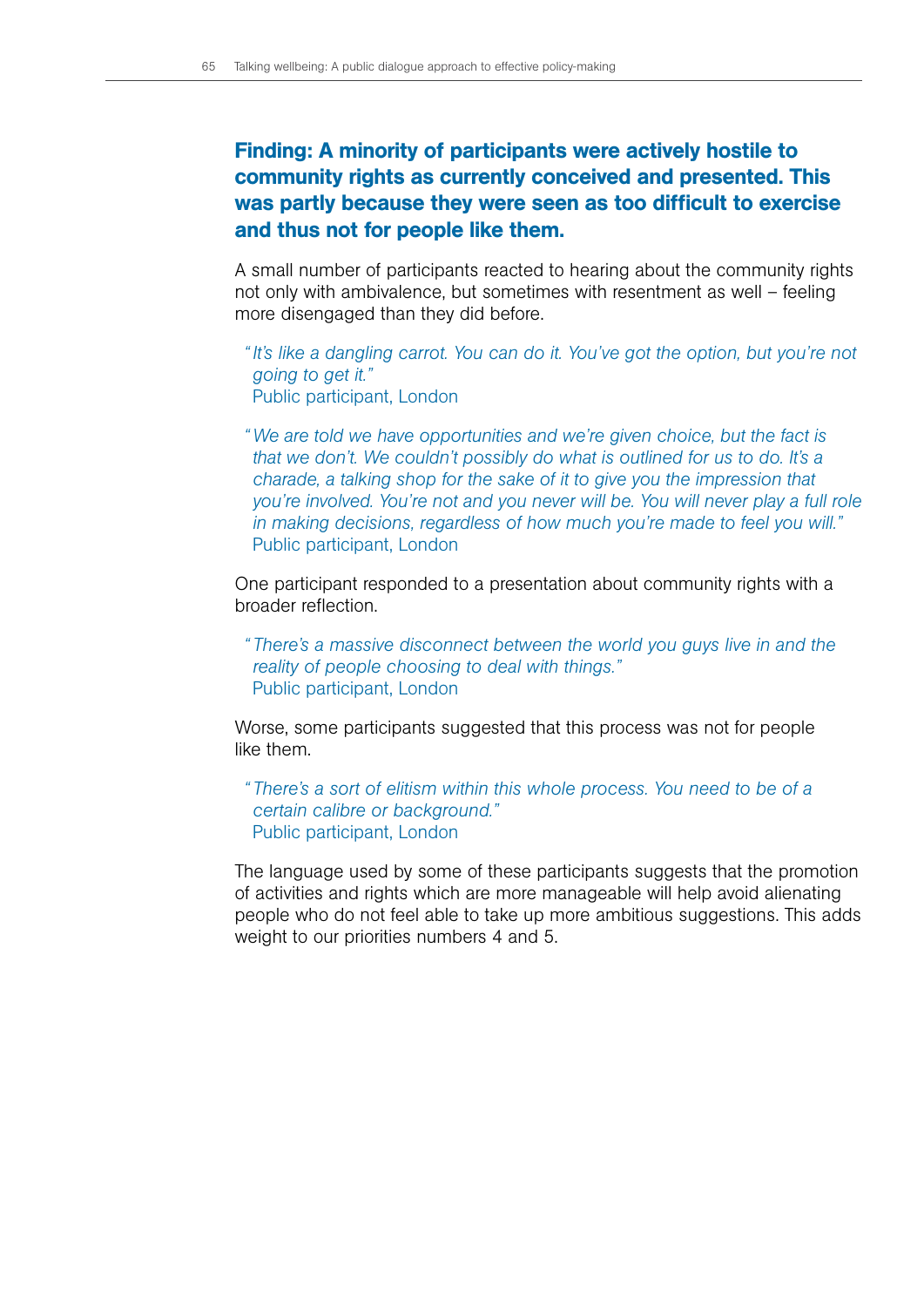# Finding: In one case, it had not been easy to engage with all the relevant bodies when developing a neighbourhood plan.

During the workshop with frontline workers, one participant working on a neighbourhood plan in London had struggled to engage with Transport for London (TfL).

*"I think traffic and transport is such an important point. TfL are just beholden to themselves. There are so many issues in communities. It's not joinedup thinking. You're getting the two councils together but you need TfL, they need to be at the table."* Frontline worker, London

Another participant discussed their challenges developing a neighbourhood plan in an area which straddled two different local authorities, making it very difficult to secure involvement from the right group of people.

#### Policy priority 9

Government should engage further with those who have exercised the rights, to explore which key partners need to come to the table during community rights processes (particularly neighbourhood planning) and then consider ways to ensure this happens.

The sample of participants who were actually engaged in the dialogue was extremely small, so this finding may be atypical. It would therefore be interesting to explore further whether this experience is shared more widely.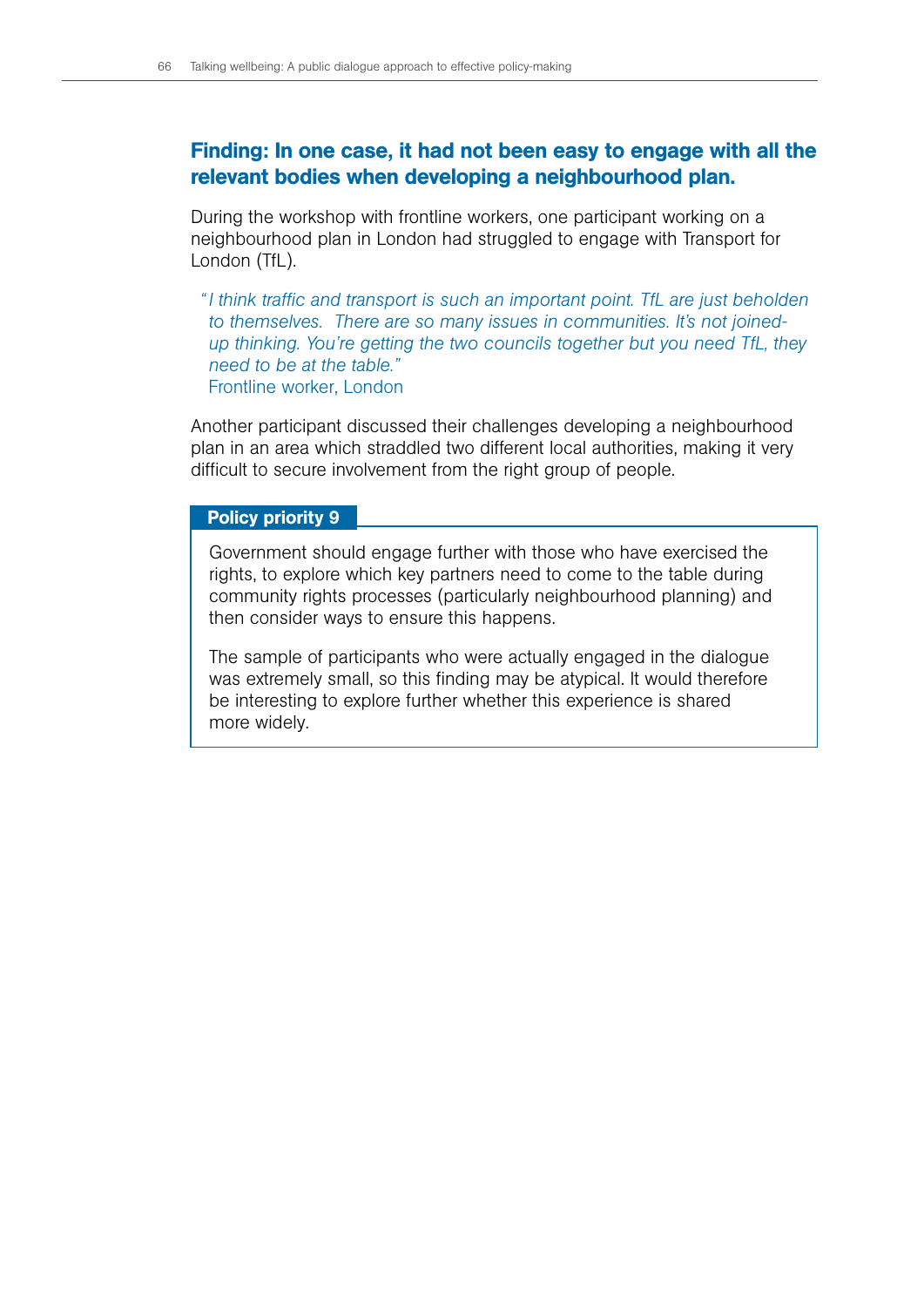# End Notes

- 1. Cameron, D. (2011) Speech on the Big Society. Retrieved from [https://www.gov.uk/government/speeches/](https://www.gov.uk/government/speeches/speech-on-the-big-society) [speech-on-the-big-society](https://www.gov.uk/government/speeches/speech-on-the-big-society)
- 2. O'Donnell, G., Deaton, A., Durand, M., Halpern, D., & Layard, R. (2014). Wellbeing and policy. London: The Legatum Institute.
- 3. Berry, C. (2014). Wellbeing in four policy areas: Report by the All-Party Parliamentary Group on wellbeing economics. London: New Economics Foundation.
- 4. Hayward, J. (2014). Sir Jeremy Hayward on Open Policy-Making [blog]. Retrieved from <https://openpolicy.blog.gov.uk/2014/07/22/sir-jeremy-heywood-on-opm/>
- 5. Sciencewise Expert Resource Centre. (2013). The government's approach to public dialogue on science and technology. Didcot: Sciencewise. Retrieved from [http://www.sciencewise-erc.org.uk/cms/assets/Uploads/](http://www.sciencewise-erc.org.uk/cms/assets/Uploads/Publications/Sciencewise-Guiding-PrinciplesEF12-Nov-13.pdf) [Publications/Sciencewise-Guiding-PrinciplesEF12-Nov-13.pdf](http://www.sciencewise-erc.org.uk/cms/assets/Uploads/Publications/Sciencewise-Guiding-PrinciplesEF12-Nov-13.pdf)
- 6. New Economics Foundation. Five Ways to Wellbeing. Retrieved from <http://www.fivewaystowellbeing.org/> [Accessed 22/09/2014].
- 7. Sciencewise Expert Resource Centre. (2013). The government's approach to public dialogue on science and technology. Didcot: Sciencewise. Retrieved from [http://www.sciencewise-erc.org.uk/cms/assets/Uploads/](http://www.sciencewise-erc.org.uk/cms/assets/Uploads/Publications/Sciencewise-Guiding-PrinciplesEF12-Nov-13.pdf) [Publications/Sciencewise-Guiding-PrinciplesEF12-Nov-13.pdf](http://www.sciencewise-erc.org.uk/cms/assets/Uploads/Publications/Sciencewise-Guiding-PrinciplesEF12-Nov-13.pdf)
- 8. Sciencewise Expert Resource Centre. (2013). The government's approach to public dialogue on science and technology. Didcot: Sciencewise. Retrieved from [http://www.sciencewise-erc.org.uk/cms/assets/Uploads/](http://www.sciencewise-erc.org.uk/cms/assets/Uploads/Publications/Sciencewise-Guiding-PrinciplesEF12-Nov-13.pdf) [Publications/Sciencewise-Guiding-PrinciplesEF12-Nov-13.pdf](http://www.sciencewise-erc.org.uk/cms/assets/Uploads/Publications/Sciencewise-Guiding-PrinciplesEF12-Nov-13.pdf)
- 9. Of course to robustly answer the question 'Were the outcomes significantly different to a similar dialogue without use of the wellbeing lens?' we would have needed to run several dialogues, some with and some without wellbeing evidence, and we did not do this. This conclusion is therefore a judgment.
- 10. Full evaluation to be published towards the end of 2014.
- 11. Stirling, A. (2008). "Opening up" and "closing down" power, participation, and pluralism in the social appraisal of technology. Science, Technology & Human Values, 33(2), 262-294.
- 12. Warburton, D. (2011). Evaluation of Sciencewise-ERC. Didcot: Sciencewise.
- 13. Engineering and Physical Sciences Research Group. (n.d.) Sandpits. Retrieved from [http://www.epsrc.ac.uk/](http://www.epsrc.ac.uk/funding/howtoapply/routes/network/ideas/whatisasandpit/) [funding/howtoapply/routes/network/ideas/whatisasandpit/](http://www.epsrc.ac.uk/funding/howtoapply/routes/network/ideas/whatisasandpit/) [accessed 19 October 2014].
- 14. NEF's own analysis, based on the UK Annual Population Survey.
- 15. Abdallah, S., Shah, S. (2012). Wellbeing patterns uncovered: An analysis of UK data, London: New Economics Foundation.
- 16. Abdallah, S., Stoll, L., Eiffe, F. (2013). Third European quality of life survey Quality of life in Europe: Subjective wellbeing. Luxembourg: Publications Office of the European Union.
- 17. Abdallah, S., Shah, S. (2012) Wellbeing patterns uncovered: An analysis of UK data, London: New Economics Foundation. Abdallah, S., Stoll, L., Eiffe, F. (2013). Third European quality of life survey – Quality of life in Europe: Subjective wellbeing. Luxembourg: Publications Office of the European Union.
- 18. Jeffrey, K. Abdallah, S. & Michaelon, J. (2014). Wellbeing at work: A review of the literature London: New Economics Foundation.
- 19. Marmot, M. (2005). The Status Syndrome: How social standing effects health and longevity. London: Bloomsbury.
- 20. Department of Health & Department for Work and Pensions. (2005). Health, work and wellbeing: Caring for our future. London: The Stationery Office.
- 21. Abdallah, S., Shah, S. (2012) Wellbeing patterns uncovered: An analysis of UK data, London: New Economics Foundation. Abdallah, S., Stoll, L., Eiffe, F. (2013). Third European quality of life survey – Quality of life in Europe: Subjective wellbeing. Luxembourg: Publications Office of the European Union.
- 22. Berry, C. (2014). Wellbeing in four policy areas: Report by the All-Party Parliamentary Group on wellbeing economics. London: New Economics Foundation.
- 23. O'Donnell, G., Deaton, A., Durand, M., Halpern, D., & Layard, R. (2014). Wellbeing and policy. London: The Legatum Institute.
- 24. BIS & Cable, V. (25 June 2014). Government crackdown on zero-hours contract abusers: Business Secretary Vince Cable announces plans to ban exclusivity clauses in zero-hours contracts. Retrieved from [https://www.gov.](https://www.gov.uk/government/news/government-crackdown-on-zero-hours-contract-abusers) [uk/government/news/government-crackdown-on-zero-hours-contract-abusers](https://www.gov.uk/government/news/government-crackdown-on-zero-hours-contract-abusers)
- 25. Coutts, A. (2009). Active labour market programmes (ALMPs) and health: an evidence-base. Review prepared for The Marmot Review.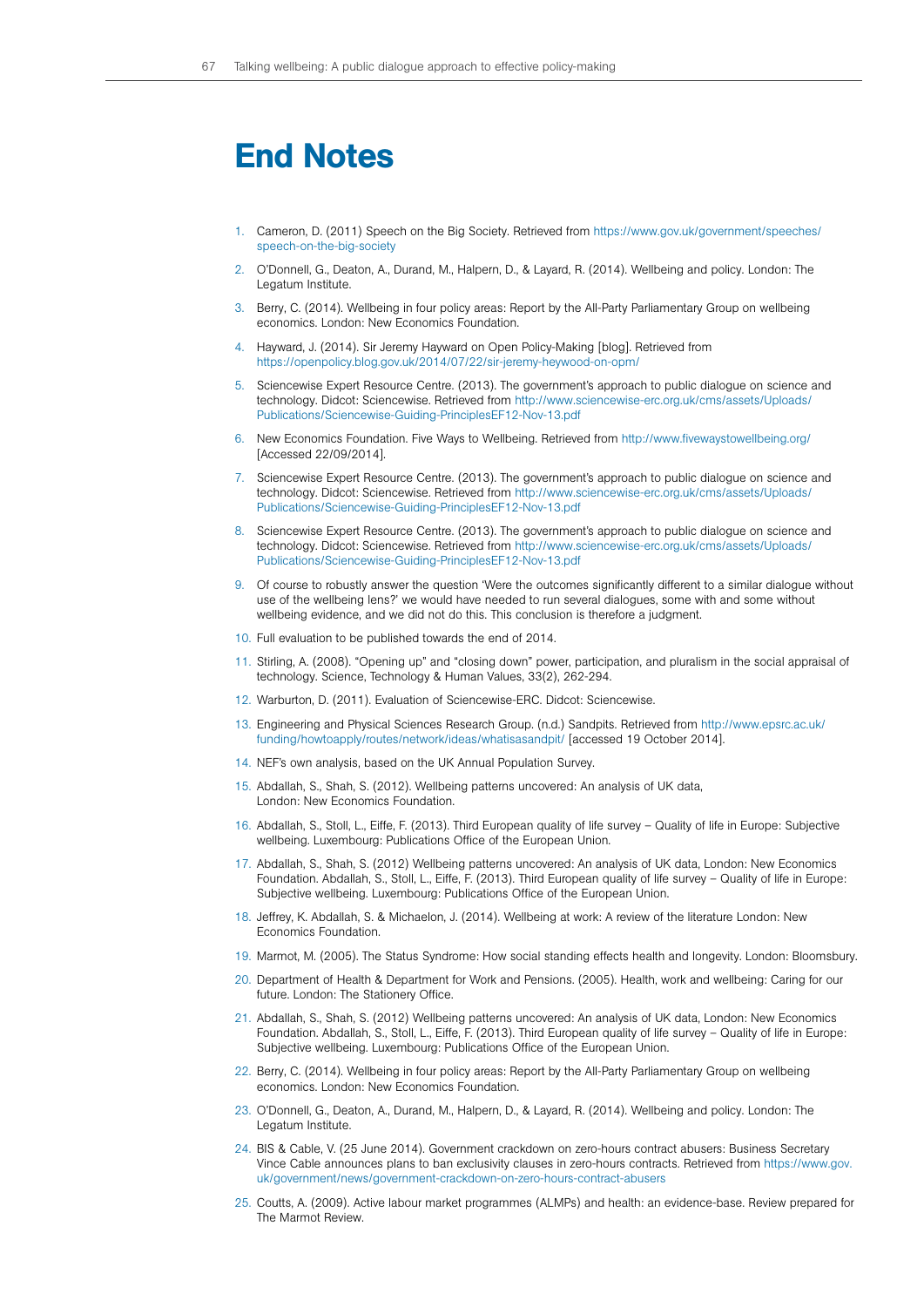- 26. Meadows, P. (2006). What works with tackling worklessness: A review prepared for the London Development Agency and GLA Economics. London: Synergy Research and Consulting. Retrieved from [http://static.london.gov.](http://static.london.gov.uk/mayor/economic_unit/docs/worklessness.rtf) [uk/mayor/economic\\_unit/docs/worklessness.rtf](http://static.london.gov.uk/mayor/economic_unit/docs/worklessness.rtf)
- 27. NI Direct. (n.d.) Bridge to Employment for Jobseekers. Retrieved from <http://www.nidirect.gov.uk/btejobseekers> [Accessed 19 October 2014].
- 28. Meadows, P. (2006). What works with tackling worklessness: A review prepared for the London Development Agency and GLA Economics. London: Synergy Research and Consulting. Retrieved from [http://static.london.gov.](http://static.london.gov.uk/mayor/economic_unit/docs/worklessness.rtf) [uk/mayor/economic\\_unit/docs/worklessness.rtf](http://static.london.gov.uk/mayor/economic_unit/docs/worklessness.rtf)
- 29. Meadows, P. (2006). What works with tackling worklessness: A review prepared for the London Development Agency and GLA Economics. London: Synergy Research and Consulting. Retrieved from [http://static.london.gov.](http://static.london.gov.uk/mayor/economic_unit/docs/worklessness.rtf) [uk/mayor/economic\\_unit/docs/worklessness.rtf](http://static.london.gov.uk/mayor/economic_unit/docs/worklessness.rtf)
- 30. Cabinet Office. (2014). Community life survey: England, 2013-2014, Statistical Bulletin. London: The Stationary Office. Retrieved from [https://www.gov.uk/government/uploads/system/uploads/attachment\\_data/file/335013/](https://www.gov.uk/government/uploads/system/uploads/attachment_data/file/335013/Community_Life_Survey_2013-14_Bulletin.pdf) [Community\\_Life\\_Survey\\_2013-14\\_Bulletin.pdf](https://www.gov.uk/government/uploads/system/uploads/attachment_data/file/335013/Community_Life_Survey_2013-14_Bulletin.pdf)
- 31. Sherwood, C., Kneale, D., & Bloomfield, B. (2014). The way we are now: The state of the UK's relationships 2014. Doncaster: Relate. Retrieved from <http://www.relate.org.uk/files/relate/publication-way-we-are-now-aug2014.pdf>
- 32. Green, A., Janmaat, G., & Cheng, H. (2011). Social cohesion: Converging and diverging trends. National Institute Economic Review, 215(1), R6-R22. Retrieved from <http://eprints.ioe.ac.uk/6942/1/Green2011SocialR7.pdf>
- 33. Sandstrom, G. M., & Dunn, E. W. (2014). Social Interactions and wellbeing: The surprising power of weak ties. Personality and Social Psychology Bulletin, 0146167214529799.
- 34. European Neighbours Day. (n.d.) Homepage. Retrieved from<http://www.european-neighbours-day.com/>Accessed 19 October 2014.
- 35. Collins, A. B., & Wrigley, J. (2014). Can a neighbourhood approach to loneliness contribute to people's wellbeing. York: Joseph Rowntree Foundation. Retrieved from [http://www.jrf.org.uk/sites/files/jrf/neighbourhood-loneliness](http://www.jrf.org.uk/sites/files/jrf/neighbourhood-loneliness-full.pdf)[full.pdf](http://www.jrf.org.uk/sites/files/jrf/neighbourhood-loneliness-full.pdf)
- 36. Olds, J., Schwartz, R. S., & Webster, H. (1996). Overcoming loneliness in everyday life. New Jersey: Carol Publishing Group, Barnes & Noble.
- 37. Griffin, J. (2010). The lonely society? London: Mental Health Foundation. Retrieved from [http://www.mentalhealth.](http://www.mentalhealth.org.uk/publications/the-lonely-society/) [org.uk/publications/the-lonely-society/](http://www.mentalhealth.org.uk/publications/the-lonely-society/)
- 38. Masi, C. M., Chen, H. Y., Hawkley, L. C., & Cacioppo, J. T. (17 August 2010). A meta-analysis of interventions to reduce loneliness. Personality and Social Psychology Review. 15: 219. Retrieved from [http://psychology.uchicago.](http://psychology.uchicago.edu/people/faculty/cacioppo/2011-mchc.pdf) [edu/people/faculty/cacioppo/2011-mchc.pdf](http://psychology.uchicago.edu/people/faculty/cacioppo/2011-mchc.pdf)
- 39. Holt-Lunstad, J. , Smith, T., & Layton, B. (2010). Social relationships and mortality risk: a meta-analytic review. PLoS medicine 7.7
- 40. Pitkala, K. H., Routasalo, P., Kautiainen, H., & Tilvis, R. S. (10 November 2008). Effects of psychosocial group rehabilitation on health, use of health care services, and mortality of older persons suffering from loneliness: A randomised, controlled trial. The Journals of Gerontology Series A: Biological Sciences and Medical Sciences, glp011. Retrieved from <http://biomedgerontology.oxfordjournals.org/content/early/2009/01/01/gerona.glp011.short>
- 41. Windle, K., Francis, J., & Coomber, C. (2011). Preventing loneliness and social isolation: interventions and outcomes. London: Social Care Institute for Excellence, 1-16. Retrieved from [http://www.scie.org.uk/publications/](http://www.scie.org.uk/publications/briefings/briefing39/) [briefings/briefing39/](http://www.scie.org.uk/publications/briefings/briefing39/)
- 42. Honigh-de Vlaming, R., Haveman-Nies, A., Heinrich, J., & de Groot, L. C. (2013). Effect evaluation of a two-year complex intervention to reduce loneliness in non-institutionalised elderly Dutch people. BMC public health,13(1), 984.
- 43. Levitas, R. (2006) 'The concept and measurement of social exclusion' in Pantazis, C., Gordon, D. and Levitas, R. Poverty and Social Exclusion in Britain. Bristol: Policy Press.
- 44. Neil-Hall, J., (15 November 2013). Lonely visits to the GP [blog]. Retrieved from <http://www.campaigntoendloneliness.org/blog/lonely-visits-to-the-gp/>
- 45. Scott, S. (2006). The medicalisation of shyness: from social misfits to social fitness. Sociology of Health & Illness, 28(2), 133-153. Retrieved from<http://onlinelibrary.wiley.com/doi/10.1111/j.1467-9566.2006.00485.x/pdf>
- 46. Marmot, M., Allen, J., Goldblatt, P., Boyce, T., McNeish, D., Grady, M., & Geddes, I. (2010). The Marmot review: Fair society, healthy lives – the strategic review of health inequalities in England post-2010. London: University College London. Retrieved from <http://www.instituteofhealthequity.org/projects/fair-society-healthy-lives-the-marmot-review>
- 47. Brandling, J., & House, W. (1 June 2009). Social prescribing in general practice: Adding meaning to medicine. British Journal of General Practice, 59(563), 454-456. Retrieved from <http://bjgp.org/content/59/563/454.full>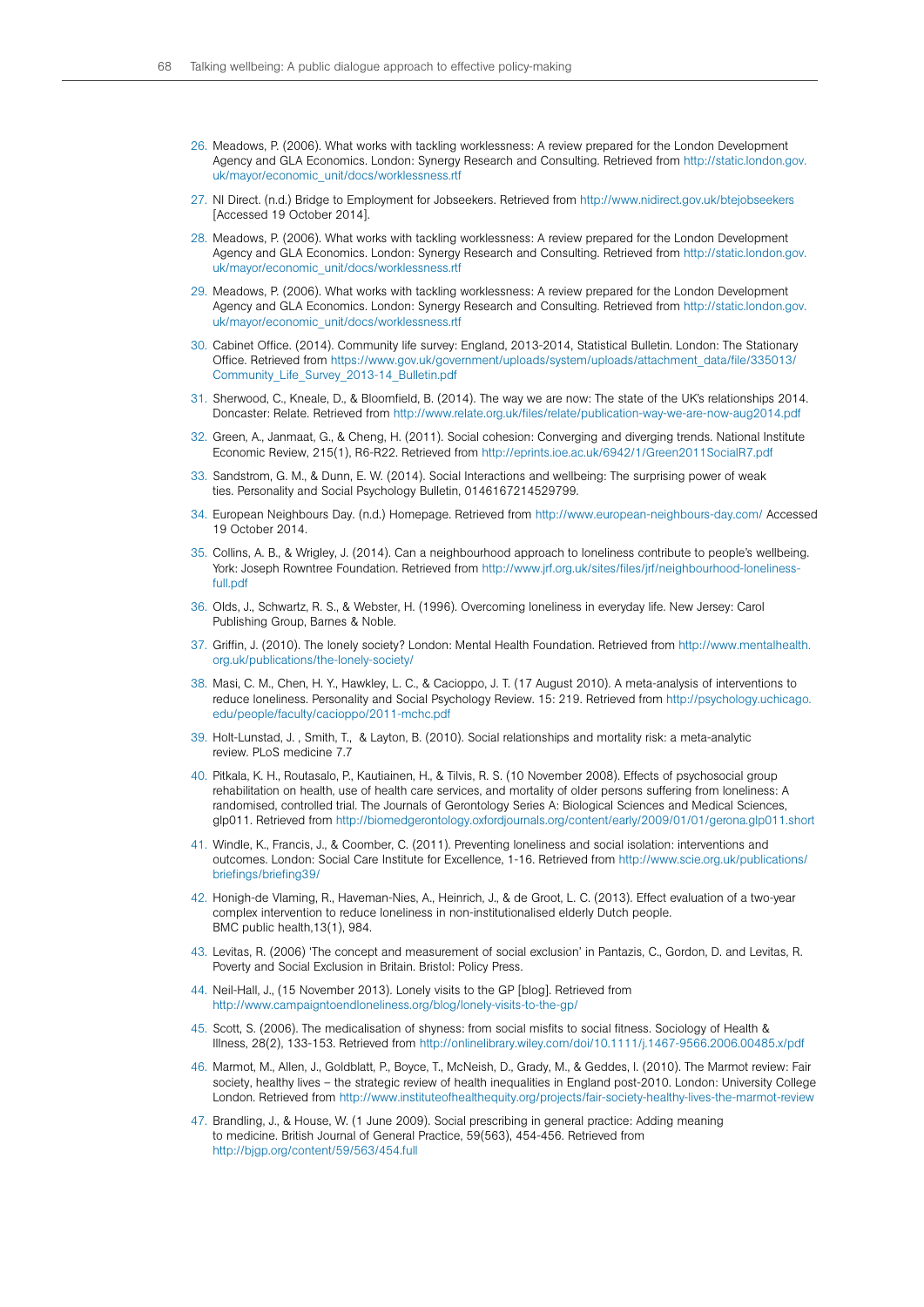- 48. Department of Health. (2006). Our health, our care, our say: A new direction for community services. London: The Stationery Office; Department of Health. (2004). Choosing health: Making healthy choices easier. London: The Stationery Office; Department of Health. (2007). Commissioning framework for health and wellbeing. London: Department of Health; Department of Health. (2008). High quality care for all: NHS next stage review final report. London: The Stationery Office; Department of Health. (2011). No health without mental health: A crossgovernment mental health outcomes strategy for people of all ages. London: The Stationery Office.
- 49. Mental Health Foundation. (2005). Up and running? Exercise therapy and the treatment of mild or moderate depression in primary care. London: Mental Health Foundation. Retrieved from [http://www.mentalhealth.org.uk/](http://www.mentalhealth.org.uk/content/assets/PDF/publications/up_running_summary.pdf?view=Standard) [content/assets/PDF/publications/up\\_running\\_summary.pdf?view=Standard](http://www.mentalhealth.org.uk/content/assets/PDF/publications/up_running_summary.pdf?view=Standard)
- 50. Slay, J. (2011). More than money: Literature review of the evidence base on reciprocal exchange systems. London: NESTA and NEF. Retrieved from http://www.nesta.org.uk/sites/default/files/more\_than\_money [literature\\_review.pdf](http://www.nesta.org.uk/sites/default/files/more_than_money_literature_review.pdf)
- 51. National Institute for Health and Clinical Excellence. (2009). Depression: The treatment and management of depression in adults (Update). London: NICE. Retrieved from<http://www.nice.org.uk/guidance/CG90>
- 52. Locality. (n.d.). My community rights. [webpage]. Retrieved from <http://mycommunityrights.org.uk/> [Accessed 19 October 2014]
- 53. Urban forum (2012) Community rights A changing picture? A report on Urban Forum's Community Rights Made Real events. Urban Forum: Location unavailable. May 2012
- 54. Brodie, E., Hughes, T., Jochum, V., Miller, S., Ockenden, N., & Warburton, D. (2011). Pathways through participation: What creates and sustains active citizenship. Institute for Volunteering Research, Involve and NCVO. Retrieved from<http://pathwaysthroughparticipation.org.uk/resources/finalreport>
- 55. Brodie, E., Hughes, T., Jochum, V., Miller, S., Ockenden, N., & Warburton, D. (2011). Pathways through participation: What creates and sustains active citizenship. Institute for Volunteering Research, Involve and NCVO. Retrieved from<http://pathwaysthroughparticipation.org.uk/resources/finalreport>